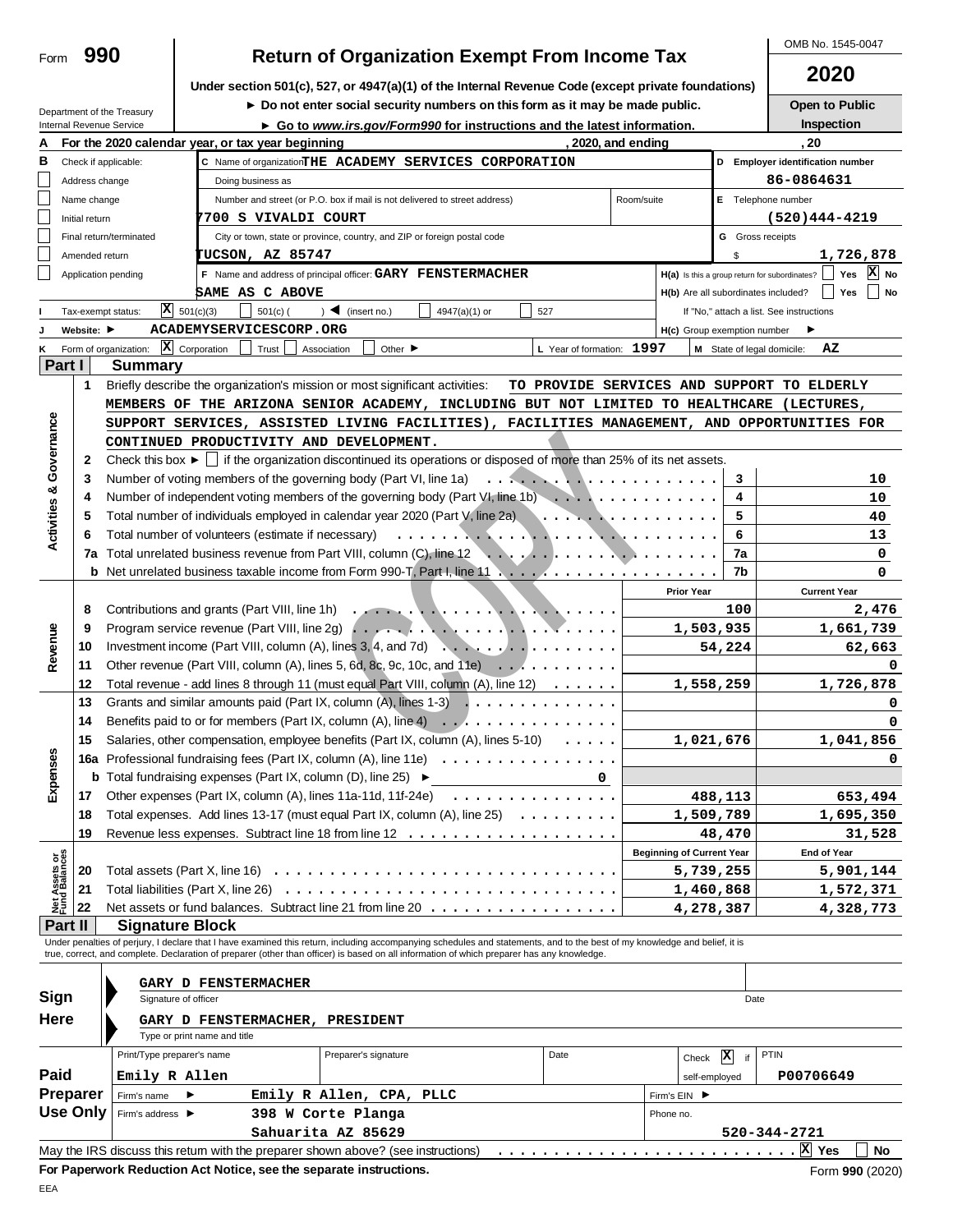|              | Form 990 (2020)<br>THE ACADEMY SERVICES CORPORATION                                                                                                                                                                                                                                                                                                                                                 | 86-0864631          | Page 2          |
|--------------|-----------------------------------------------------------------------------------------------------------------------------------------------------------------------------------------------------------------------------------------------------------------------------------------------------------------------------------------------------------------------------------------------------|---------------------|-----------------|
|              | Part III<br><b>Statement of Program Service Accomplishments</b>                                                                                                                                                                                                                                                                                                                                     |                     |                 |
|              |                                                                                                                                                                                                                                                                                                                                                                                                     |                     |                 |
| 1            | Briefly describe the organization's mission:                                                                                                                                                                                                                                                                                                                                                        |                     |                 |
|              | TO PROVIDE SERVICES AND SUPPORT TO ELDERLY MEMBERS OF THE ARIZONA SENIOR ACADEMY, INCLUDING BUT                                                                                                                                                                                                                                                                                                     |                     |                 |
|              | NOT LIMITED TO HEALTHCARE (LECTURES, SUPPORT SERVICES, ASSISTED LIVING FACILITIES), FACILITIES<br>MANAGEMENT, AND OPPORTUNITIES FOR CONTINUED PRODUCTIVITY AND DEVELOPMENT.                                                                                                                                                                                                                         |                     |                 |
| $\mathbf{2}$ | Did the organization undertake any significant program services during the year which were not listed on the                                                                                                                                                                                                                                                                                        |                     |                 |
|              | If "Yes," describe these new services on Schedule O.                                                                                                                                                                                                                                                                                                                                                |                     | $x$ No          |
| 3            | Did the organization cease conducting, or make significant changes in how it conducts, any program<br>If "Yes," describe these changes on Schedule O.                                                                                                                                                                                                                                               | $. \vert \vert$ Yes | <b>x</b> No     |
| 4            | Describe the organization's program service accomplishments for each of its three largest program services, as measured by<br>expenses. Section $501(c)(3)$ and $501(c)(4)$ organizations are required to report the amount of grants and allocations to others,<br>the total expenses, and revenue, if any, for each program service reported.                                                     |                     |                 |
| 4a           | ) (Expenses $$1,521,424$ including grants of $$$<br>) (Revenue<br>(Code:<br>ASSISTED LIVING RESIDENCE. PROVIDES ASSISTANCE WITH ACTIVITIES OF DAILY LIVING FOR MEMBERS OF THE                                                                                                                                                                                                                       | \$<br>1,454,521)    |                 |
|              | ARIZONA SENIOR ACADEMY WHO ARE NO LONGER ABLE TO RESIDE IN THEIR OWN HOMES. ACCOMPLISHMENTS<br>INCLUDE (1) PROVISION OF VERY HIGH QUALITY OF CARE SERVICES; (2) REGISTERED NURSE ON STAFF; (3)<br>HIGH MARKS ON STATE AND COUNTY INSPECTIONS; (4) FULL ACCESS TO CONCERTS, LECTURES, AND COURSES<br>PROVIDED BY THE ARIZONA SENIOR ACADEMY; (5) POSITIVE REVIEWS FROM RESIDENTS AND THEIR FAMILIES. |                     |                 |
|              |                                                                                                                                                                                                                                                                                                                                                                                                     |                     |                 |
|              |                                                                                                                                                                                                                                                                                                                                                                                                     |                     |                 |
|              |                                                                                                                                                                                                                                                                                                                                                                                                     |                     |                 |
| 4b           | 100, 239 including grants of \$<br>) (Revenue<br>(Code:<br>) (Expenses \$<br>FACILITIES MANAGEMENT. A PORTION OF THE LAND OWNED BY ASC IS LEASED TO AN ASC SUBSIDIARY (THE<br>VILLAS AT ACADEMY VILLAGE, LLC), WHICH ALSO OWNS THE ASSISTED LIVING BUILDING. THIS SUBSIDIARY<br>MAINTAINS THE PROPERTY, ENSURING A HIGH STANDARD OF MAINTENANCE, AS WELL AS RESIDENT SAFETY AND                     | \$                  | 207, 218)       |
|              | SECURITY.                                                                                                                                                                                                                                                                                                                                                                                           |                     |                 |
|              |                                                                                                                                                                                                                                                                                                                                                                                                     |                     |                 |
|              |                                                                                                                                                                                                                                                                                                                                                                                                     |                     |                 |
| 4c           | (Expenses \$ including grants of \$ ) (Revenue<br>(Code:                                                                                                                                                                                                                                                                                                                                            | $\frac{1}{2}$       |                 |
|              |                                                                                                                                                                                                                                                                                                                                                                                                     |                     |                 |
|              |                                                                                                                                                                                                                                                                                                                                                                                                     |                     |                 |
|              |                                                                                                                                                                                                                                                                                                                                                                                                     |                     |                 |
| 4d           | Other program services (Describe on Schedule O.)<br>(Expenses \$<br>including grants of \$<br>) (Revenue \$                                                                                                                                                                                                                                                                                         |                     |                 |
| 4e           | Total program service expenses ▶<br>1,621,663                                                                                                                                                                                                                                                                                                                                                       |                     |                 |
| EEA          |                                                                                                                                                                                                                                                                                                                                                                                                     |                     | Form 990 (2020) |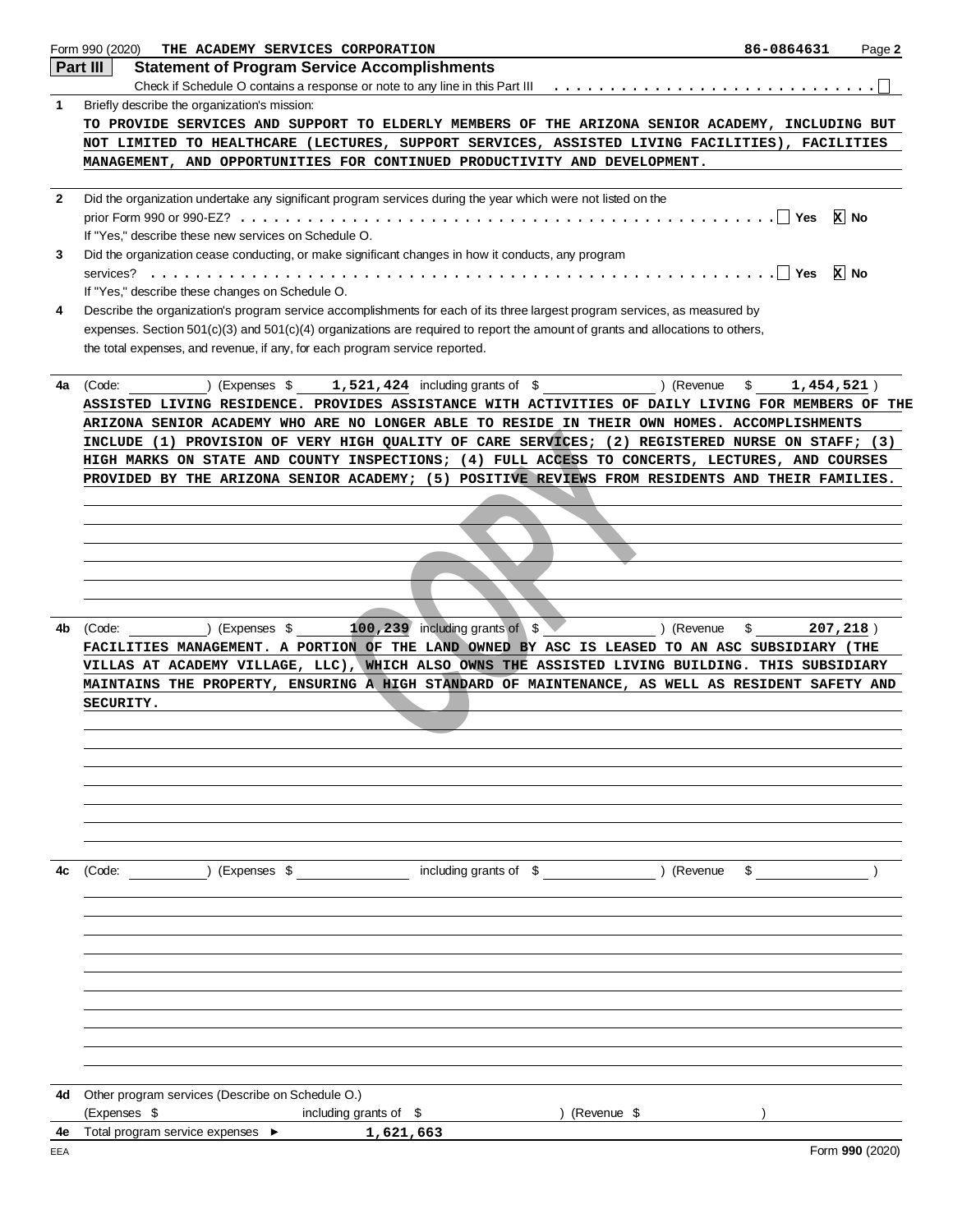|      | <b>Checklist of Required Schedules</b><br><b>Part IV</b>                                                                                  |                |             |    |
|------|-------------------------------------------------------------------------------------------------------------------------------------------|----------------|-------------|----|
|      |                                                                                                                                           |                | Yes         | No |
| 1    | Is the organization described in section $501(c)(3)$ or $4947(a)(1)$ (other than a private foundation)? If "Yes,"                         |                |             |    |
|      |                                                                                                                                           | $\mathbf{1}$   | х           |    |
| 2    | Is the organization required to complete Schedule B, Schedule of Contributors See instructions?                                           | $\mathbf{2}$   |             | x  |
| 3    | Did the organization engage in direct or indirect political campaign activities on behalf of or in opposition to                          |                |             |    |
|      |                                                                                                                                           | 3              |             | x  |
| 4    | Section 501(c)(3) organizations. Did the organization engage in lobbying activities, or have a section 501(h)                             |                |             |    |
|      |                                                                                                                                           | 4              |             | x  |
| 5    | Is the organization a section $501(c)(4)$ , $501(c)(5)$ , or $501(c)(6)$ organization that receives membership dues,                      |                |             |    |
|      | assessments, or similar amounts as defined in Revenue Procedure 98-19? If "Yes," complete Schedule C, Part III                            | 5              |             | x  |
| 6    | Did the organization maintain any donor advised funds or any similar funds or accounts for which donors                                   |                |             |    |
|      | have the right to provide advice on the distribution or investment of amounts in such funds or accounts? If                               |                |             |    |
|      |                                                                                                                                           | 6              |             | x  |
| 7    | Did the organization receive or hold a conservation easement, including easements to preserve open space,                                 |                |             |    |
|      |                                                                                                                                           | $\overline{7}$ |             | x  |
| 8    | Did the organization maintain collections of works of art, historical treasures, or other similar assets? If "Yes,"                       |                |             |    |
|      |                                                                                                                                           | 8              |             | x  |
| 9    | Did the organization report an amount in Part X, line 21, for escrow or custodial account liability, serve as a                           |                |             |    |
|      | custodian for amounts not listed in Part X; or provide credit counseling, debt management, credit repair, or                              |                |             |    |
|      |                                                                                                                                           | 9              |             | x  |
| 10   | Did the organization, directly or through a related organization, hold assets in donor-restricted endowments                              |                |             |    |
|      |                                                                                                                                           | 10             | x           |    |
| 11   | If the organization's answer to any of the following questions is "Yes," then complete Schedule D, Parts VI,                              |                |             |    |
|      | VII, VIII, IX, or X as applicable.                                                                                                        |                |             |    |
| a    | Did the organization report an amount for land, buildings, and equipment in Part X, line 10? If "Yes,"                                    |                |             |    |
|      | .                                                                                                                                         | 11a            | x           |    |
| b    | Did the organization report an amount for investments - other securities in Part X, line 12, that is 5% or more                           |                |             |    |
|      |                                                                                                                                           | 11b            |             | x  |
| c    | Did the organization report an amount for investments - program related in Part X, line 13, that is 5% or more                            |                |             |    |
|      |                                                                                                                                           | 11c            |             | x  |
| d    | Did the organization report an amount for other assets in Part X, line 15, that is 5% or more of its total assets                         |                |             |    |
|      |                                                                                                                                           | 11d            |             | x  |
| е    | Did the organization report an amount for other liabilities in Part X, line 25? If "Yes," complete Schedule D, Part X                     | 11e            | x           |    |
| f    | Did the organization's separate or consolidated financial statements for the tax year include a footnote that addresses                   |                |             |    |
|      | the organization's liability for uncertain tax positions under FIN 48 (ASC 740)? If "Yes," complete Schedule D, Part X                    | 11f            |             | x  |
| 12a  | Did the organization obtain separate, independent audited financial statements for the tax year? If "Yes," complete                       |                |             |    |
|      | Schedule D, Parts XI and XII $\dots\dots\dots\dots\dots\dots\dots\dots\dots\dots\dots\dots\dots\dots\dots\dots\dots\dots$<br>.            | 12a            |             | x  |
| b    | Was the organization included in consolidated, independent audited financial statements for the tax year? If                              |                |             |    |
|      | "Yes," and if the organization answered "No" to line 12a, then completing Schedule D, Parts XI and XII is optional $\ldots\ldots\ldots$   | 12b            |             | x  |
| 13   |                                                                                                                                           | 13             |             | x  |
| 14a  |                                                                                                                                           | 14a            |             | x  |
| b    | Did the organization have aggregate revenues or expenses of more than \$10,000 from grantmaking,                                          |                |             |    |
|      | fundraising, business, investment, and program service activities outside the United States, or aggregate                                 |                |             |    |
|      |                                                                                                                                           | 14b            |             | x  |
| 15   | Did the organization report on Part IX, column (A), line 3, more than \$5,000 of grants or other assistance to or                         |                |             |    |
|      |                                                                                                                                           | 15             |             | x  |
| 16   | Did the organization report on Part IX, column (A), line 3, more than \$5,000 of aggregate grants or other                                |                |             |    |
|      |                                                                                                                                           | 16             |             | x  |
| 17   | Did the organization report a total of more than \$15,000 of expenses for professional fundraising services on                            |                |             |    |
|      |                                                                                                                                           | 17             |             | x  |
| 18   | Did the organization report more than \$15,000 total of fundraising event gross income and contributions on                               |                |             |    |
|      |                                                                                                                                           | 18             |             | x  |
| 19   | Did the organization report more than \$15,000 of gross income from gaming activities on Part VIII, line 9a?                              |                |             |    |
|      |                                                                                                                                           | 19             |             | x  |
| 20 a |                                                                                                                                           | <b>20a</b>     |             | x  |
| b    | If "Yes" to line 20a, did the organization attach a copy of its audited financial statements to this retum? $\ldots \ldots \ldots \ldots$ | 20b            |             |    |
| 21   | Did the organization report more than \$5,000 of grants or other assistance to any domestic organization or                               |                |             |    |
|      |                                                                                                                                           | 21             |             | x  |
|      |                                                                                                                                           |                | 0.001(0000) |    |

Form 990 (2020) Page **3 THE ACADEMY SERVICES CORPORATION 86-0864631**

Form **990** (2020)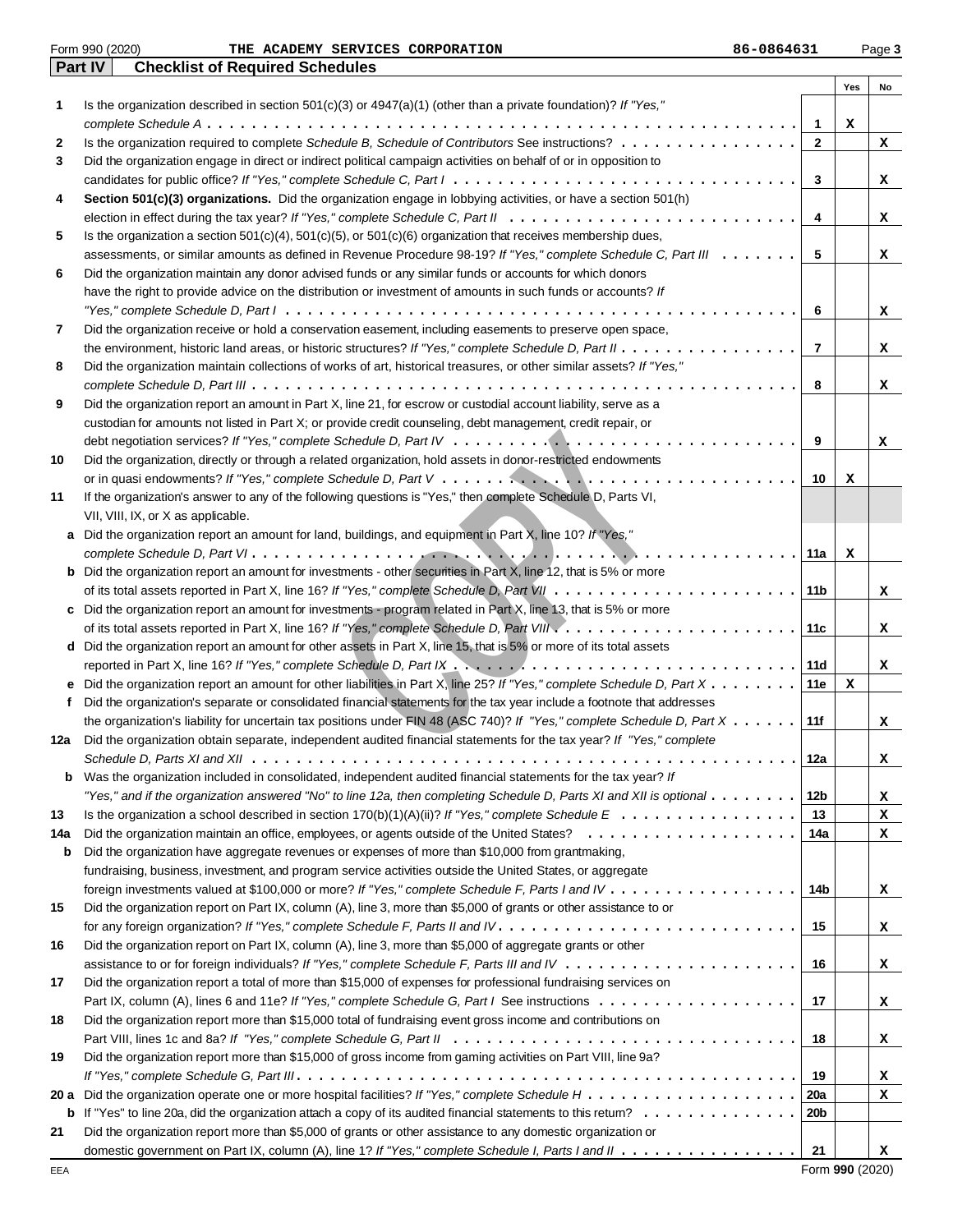|               | Form 990 (2020)<br>86-0864631<br>THE ACADEMY SERVICES CORPORATION                                                                                                              |          |            | Page 4 |
|---------------|--------------------------------------------------------------------------------------------------------------------------------------------------------------------------------|----------|------------|--------|
|               | <b>Part IV</b><br><b>Checklist of Required Schedules</b> (continued)                                                                                                           |          |            |        |
|               |                                                                                                                                                                                |          | Yes        | No     |
| 22            | Did the organization report more than \$5,000 of grants or other assistance to or for domestic individuals on                                                                  |          |            |        |
|               |                                                                                                                                                                                | 22       |            | x      |
| 23            | Did the organization answer "Yes" to Part VII, Section A, line 3, 4, or 5 about compensation of the                                                                            |          |            |        |
|               | organization's current and former officers, directors, trustees, key employees, and highest compensated                                                                        |          |            |        |
| 24a           | Did the organization have a tax-exempt bond issue with an outstanding principal amount of more than                                                                            | 23       |            | x      |
|               | \$100,000 as of the last day of the year, that was issued after December 31, 2002? If "Yes," answer lines 24b                                                                  |          |            |        |
|               |                                                                                                                                                                                | 24a      |            | x      |
| b             | Did the organization invest any proceeds of tax-exempt bonds beyond a temporary period exception?                                                                              | 24b      |            |        |
| c             | Did the organization maintain an escrow account other than a refunding escrow at any time during the year                                                                      |          |            |        |
|               |                                                                                                                                                                                | 24c      |            |        |
| d             | Did the organization act as an "on behalf of" issuer for bonds outstanding at any time during the year?                                                                        | 24d      |            |        |
| 25a           | Section 501(c)(3), 501(c)(4), and 501(c)(29) organizations. Did the organization engage in an excess benefit                                                                   |          |            |        |
|               |                                                                                                                                                                                | 25a      |            | x      |
| b             | Is the organization aware that it engaged in an excess benefit transaction with a disqualified person in a prior                                                               |          |            |        |
|               | year, and that the transaction has not been reported on any of the organization's prior Forms 990 or 990-EZ?                                                                   |          |            |        |
|               |                                                                                                                                                                                | 25b      |            | x      |
| 26            | Did the organization report any amount on Part X, line 5 or 22, for receivables from or payables to any current                                                                |          |            |        |
|               | or former officer, director, trustee, key employee, creator or founder, substantial contributor, or 35%                                                                        |          |            |        |
|               | controlled entity or family member or any of these persons? If "Yes," complete Schedule L, Part II.                                                                            | 26       |            | x      |
| 27            | Did the organization provide a grant or other assistance to any current or former officer, director, trustee, key                                                              |          |            |        |
|               | employee, creator or founder, substantial contributor or employee thereof, a grant selection committee                                                                         |          |            |        |
|               | member, or to a 35% controlled entity (including an employee thereof) or family member of any of these                                                                         |          |            |        |
|               |                                                                                                                                                                                | 27       |            | x      |
| 28            | Was the organization a party to a business transaction with one of the following parties (see Schedule L, Part                                                                 |          |            |        |
|               | IV instructions, for applicable filing thresholds, conditions, and exceptions):                                                                                                |          |            |        |
| a             | A current or former officer, director, trustee, key employee, creator or founder, or substantial contributor? If                                                               |          |            |        |
|               | "Yes," complete Schedule L, Part IV. $\dots$ , $\dots$ , $\dots$ , $\dots$ , $\dots$ , $\dots$ , $\dots$ , $\dots$ , $\dots$ , $\dots$ , $\dots$ , $\dots$ , $\dots$ , $\dots$ | 28a      |            | x      |
| b             |                                                                                                                                                                                | 28b      |            | x      |
| c             | A 35% controlled entity of one or more individuals and/or organizations described in lines 28a or 28b? If                                                                      |          |            |        |
|               |                                                                                                                                                                                | 28c      |            | x      |
| 29            | Did the organization receive more than \$25,000 in non-cash contributions? If "Yes," complete Schedule M.                                                                      | 29       |            | x      |
| 30            | Did the organization receive contributions of art, historical treasures, or other similar assets, or qualified                                                                 |          |            |        |
|               |                                                                                                                                                                                | 30<br>31 |            | x      |
| 31            | Did the organization liquidate, terminate, or dissolve and cease operations? If "Yes," complete Schedule N, Part I. .                                                          |          |            | x      |
| 32            | Did the organization sell, exchange, dispose of, or transfer more than 25% of its net assets? If "Yes,"<br>complete Schedule N, Part II                                        | 32       |            |        |
| 33            | Did the organization own 100% of an entity disregarded as separate from the organization under Regulations                                                                     |          |            | x      |
|               |                                                                                                                                                                                | 33       | х          |        |
| 34            | Was the organization related to any tax-exempt or taxable entity? If "Yes," complete Schedule R, Part II, III,                                                                 |          |            |        |
|               |                                                                                                                                                                                | 34       | х          |        |
| 35a           | Did the organization have a controlled entity within the meaning of section $512(b)(13)? \ldots \ldots \ldots \ldots \ldots \ldots \ldots$                                     | 35a      |            | x      |
| b             | If "Yes" to line 35a, did the organization receive any payment from or engage in any transaction with a                                                                        |          |            |        |
|               | controlled entity within the meaning of section 512(b)(13)? If "Yes," complete Schedule R, Part V, line $2 \ldots \ldots \ldots \ldots$                                        | 35b      |            |        |
| 36            | Section 501(c)(3) organizations. Did the organization make any transfers to an exempt non-charitable                                                                           |          |            |        |
|               |                                                                                                                                                                                | 36       |            | x      |
| 37            | Did the organization conduct more than 5% of its activities through an entity that is not a related organization                                                               |          |            |        |
|               |                                                                                                                                                                                | 37       |            | x      |
| 38            | Did the organization complete Schedule O and provide explanations in Schedule O for Part VI, lines 11b and                                                                     |          |            |        |
|               | 19? Note: All Form 990 filers are required to complete Schedule O.                                                                                                             | 38       | х          |        |
| <b>Part V</b> | <b>Statements Regarding Other IRS Filings and Tax Compliance</b>                                                                                                               |          |            |        |
|               | Check if Schedule O contains a response or note to any line in this Part $V_1, \ldots, \ldots, \ldots, \ldots, \ldots$                                                         |          |            |        |
|               |                                                                                                                                                                                |          | <b>Yes</b> | No     |
| 1а            | 1a<br>Enter the number reported in Box 3 of Form 1096. Enter -0- if not applicable<br>15                                                                                       |          |            |        |
| b             | Enter the number of Form W-2G included in line 1a. Enter -0- if not applicable<br>1b<br>0                                                                                      |          |            |        |
| c             | Did the organization comply with backup withholding rules for reportable payments to vendors and                                                                               |          |            |        |
|               |                                                                                                                                                                                | 1c       | х          |        |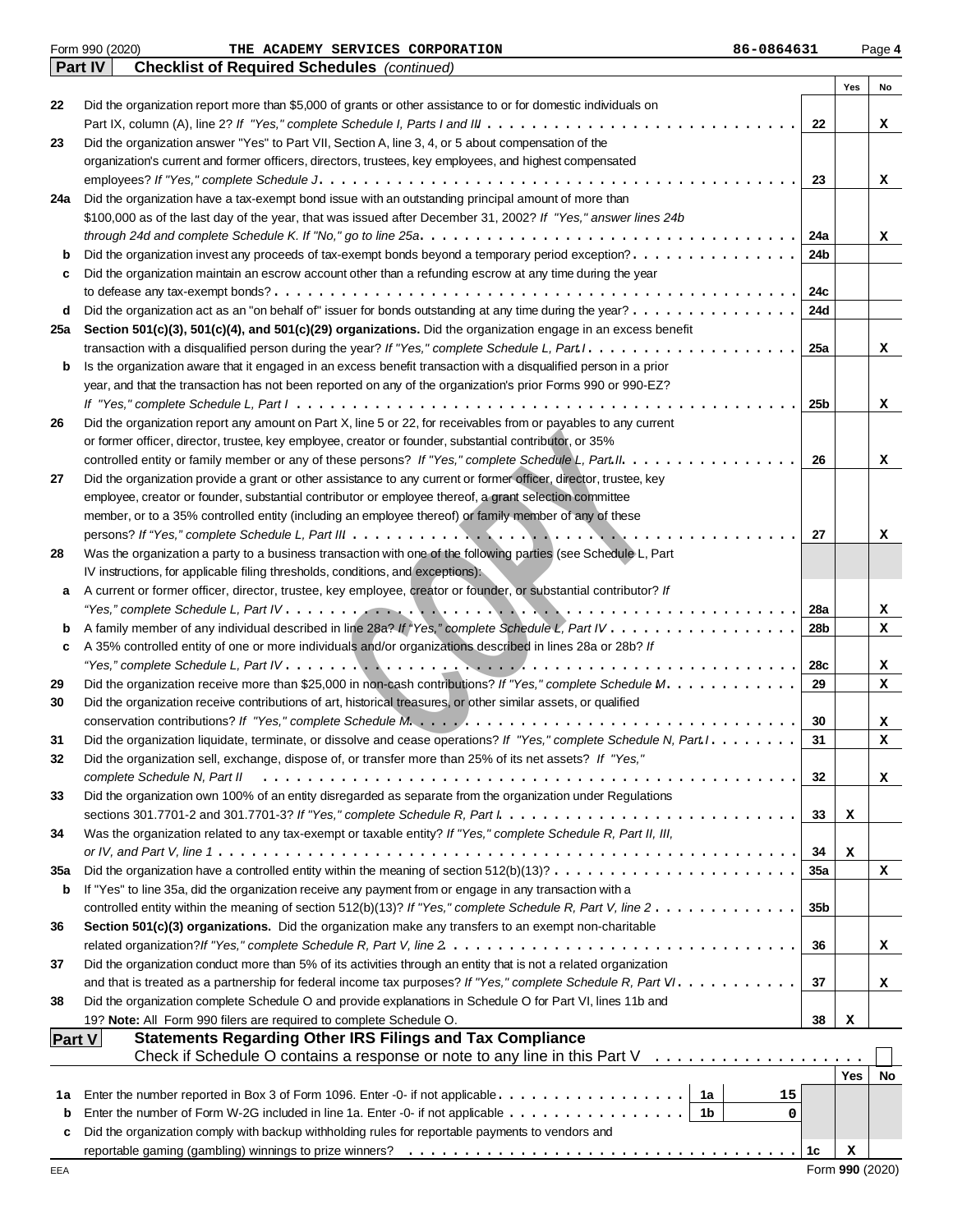|             | Form 990 (2020)<br>86-0864631<br>THE ACADEMY SERVICES CORPORATION                                                                                                           |     |     | Page 5 |
|-------------|-----------------------------------------------------------------------------------------------------------------------------------------------------------------------------|-----|-----|--------|
|             | Statements Regarding Other IRS Filings and Tax Compliance (continued)<br>Part V                                                                                             |     |     |        |
|             |                                                                                                                                                                             |     | Yes | No     |
| 2a          | Enter the number of employees reported on Form W-3, Transmittal of Wage and Tax                                                                                             |     |     |        |
|             | .   2a<br>Statements, filed for the calendar year ending with or within the year covered by this retum<br>40                                                                |     |     |        |
| b           | If at least one is reported on line 2a, did the organization file all required federal employment tax returns?                                                              | 2b  | x   |        |
|             | Note: If the sum of lines 1a and 2a is greater than 250, you may be required to e-file (see instructions).                                                                  |     |     |        |
| За          | Did the organization have unrelated business gross income of \$1,000 or more during the year?                                                                               | За  |     | x      |
| b           | If "Yes," has it filed a Form 990-T for this year? If "No" to line 3b, provide an explanation on Schedule O.                                                                | 3b  |     |        |
| 4a          | At any time during the calendar year, did the organization have an interest in, or a signature or other authority over,                                                     |     |     |        |
|             | a financial account in a foreign country (such as a bank account, securities account, or other financial account)?                                                          | 4a  |     | x      |
| b           | If "Yes," enter the name of the foreign country<br>▶<br>See instructions for filing requirements for FinCEN Form 114, Report of Foreign Bank and Financial Accounts (FBAR). |     |     |        |
| 5a          |                                                                                                                                                                             | 5a  |     | x      |
| b           | Did any taxable party notify the organization that it was or is a party to a prohibited tax shelter transaction?.                                                           | 5b  |     | x      |
| c           |                                                                                                                                                                             | 5c  |     |        |
| 6a          | Does the organization have annual gross receipts that are normally greater than \$100,000, and did the                                                                      |     |     |        |
|             | organization solicit any contributions that were not tax deductible as charitable contributions? $\ldots \ldots \ldots \ldots \ldots$                                       | 6a  |     | x      |
| b           | If "Yes," did the organization include with every solicitation an express statement that such contributions or                                                              |     |     |        |
|             |                                                                                                                                                                             | 6b  |     |        |
| 7           | Organizations that may receive deductible contributions under section 170(c).                                                                                               |     |     |        |
| a           | Did the organization receive a payment in excess of \$75 made partly as a contribution and partly for goods                                                                 |     |     |        |
|             |                                                                                                                                                                             | 7a  |     | x      |
| b           |                                                                                                                                                                             | 7b  |     |        |
| c           | Did the organization sell, exchange, or otherwise dispose of tangible personal property for which it was                                                                    |     |     |        |
|             |                                                                                                                                                                             | 7c  |     | x      |
| d           |                                                                                                                                                                             |     |     |        |
| е           | Did the organization receive any funds, directly or indirectly, to pay premiums on a personal benefit contract?                                                             | 7e  |     | x      |
| f           |                                                                                                                                                                             | 7f  |     | x      |
| g           | If the organization received a contribution of qualified intellectual property, did the organization file Form 8899 as required?.                                           | 7g  |     | x      |
| h<br>8      | If the organization received a contribution of cars, boats, airplanes, or other vehicles, did the organization file a Form 1098-C?                                          | 7h  |     | x      |
|             | Sponsoring organizations maintaining donor advised funds. Did a donor advised fund maintained by the                                                                        | 8   |     |        |
| 9           | Sponsoring organizations maintaining donor advised funds.                                                                                                                   |     |     |        |
| а           |                                                                                                                                                                             | 9a  |     |        |
| $\mathbf b$ | Did the sponsoring organization make a distribution to a donor, donor advisor, or related person?                                                                           | 9b  |     |        |
| 10          | Section 501(c)(7) organizations. Enter:                                                                                                                                     |     |     |        |
| а           | $\frac{1}{2}$<br>Initiation fees and capital contributions included on Part VIII, line $12$<br>10a                                                                          |     |     |        |
| b           | Gross receipts, included on Form 990, Part VIII, line 12, for public use of club facilities<br>10b                                                                          |     |     |        |
| 11          | Section 501(c)(12) organizations. Enter:                                                                                                                                    |     |     |        |
| a           | Gross income from members or shareholders<br>11a                                                                                                                            |     |     |        |
| b           | Gross income from other sources (Do not net amounts due or paid to other sources                                                                                            |     |     |        |
|             | 11b                                                                                                                                                                         |     |     |        |
| 12a         | Section 4947(a)(1) non-exempt charitable trusts. Is the organization filing Form 990 in lieu of Form 1041?                                                                  | 12a |     |        |
| b           | If "Yes," enter the amount of tax-exempt interest received or accrued during the year<br>12b                                                                                |     |     |        |
| 13          | Section 501(c)(29) qualified nonprofit health insurance issuers.                                                                                                            |     |     |        |
| a           | Is the organization licensed to issue qualified health plans in more than one state?                                                                                        | 13а |     |        |
|             | Note: See the instructions for additional information the organization must report on Schedule O.                                                                           |     |     |        |
| b           | Enter the amount of reserves the organization is required to maintain by the states in which                                                                                |     |     |        |
|             | the organization is licensed to issue qualified health plans $\ldots \ldots \ldots \ldots \ldots \ldots \ldots \ldots \ldots$                                               |     |     |        |
| c<br>14a    | Enter the amount of reserves on hand $\ldots \ldots \ldots \ldots \ldots \ldots \ldots \ldots \ldots \ldots \ldots \ldots$                                                  | 14a |     |        |
| b           | If "Yes," has it filed a Form 720 to report these payments? If "No," provide an explanation on Schedule Q                                                                   | 14b |     | x      |
| 15          | Is the organization subject to the section 4960 tax on payment(s) of more than \$1,000,000 in remuneration or                                                               |     |     |        |
|             | excess parachute payment(s) during the year?                                                                                                                                | 15  |     | x      |
|             | If "Yes," see instructions and file Form 4720, Schedule N.                                                                                                                  |     |     |        |
| 16          | Is the organization an educational institution subject to the section 4968 excise tax on net investment income?                                                             | 16  |     | x      |
|             | If "Yes," complete Form 4720, Schedule O.                                                                                                                                   |     |     |        |

Form **990** (2020)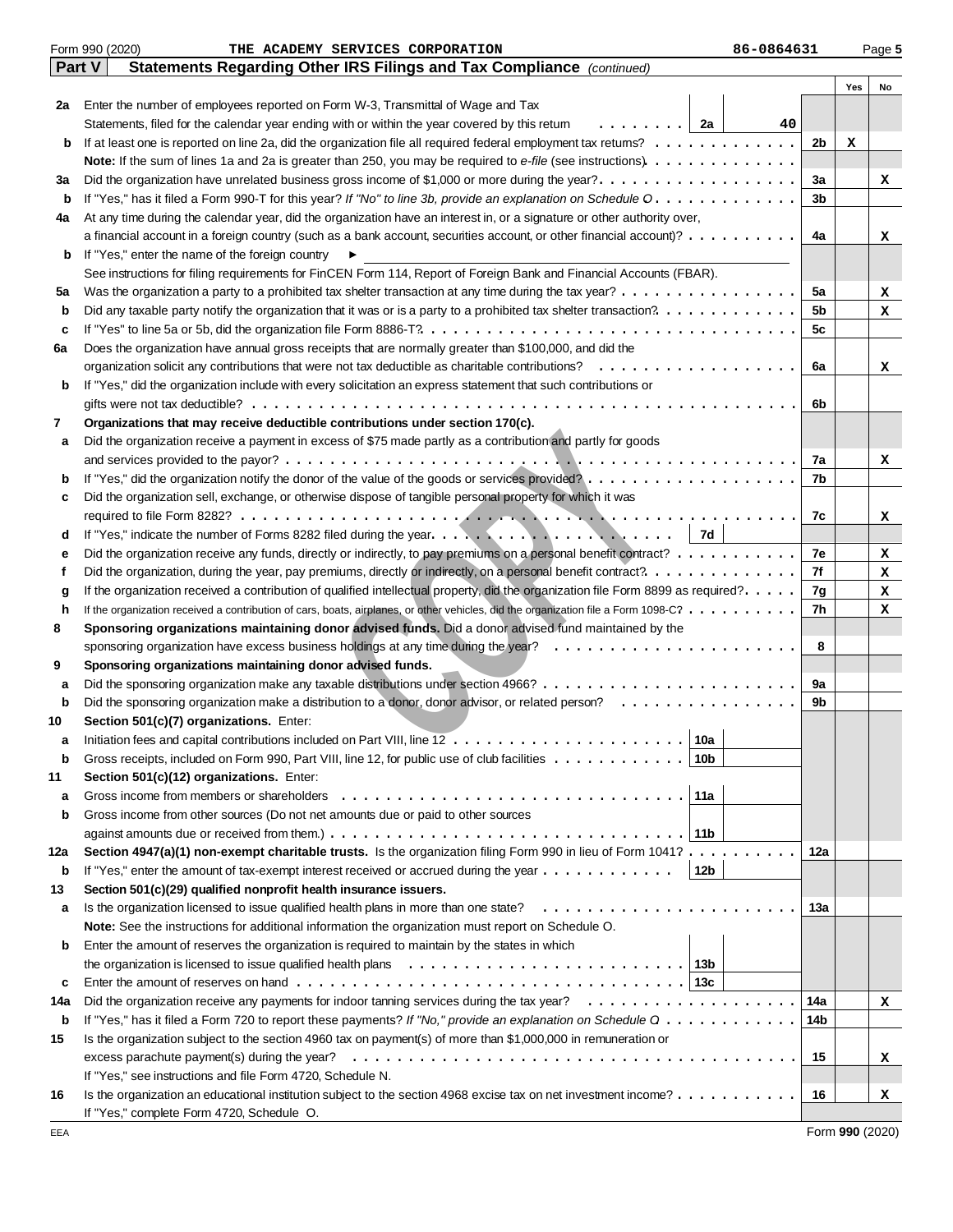|     | Form 990 (2020)<br>THE ACADEMY SERVICES CORPORATION<br>86-0864631                                                                   |              |        | Page 6          |
|-----|-------------------------------------------------------------------------------------------------------------------------------------|--------------|--------|-----------------|
|     | <b>Part VI</b><br>Governance, Management, and Disclosure For each "Yes" response to lines 2 through 7b below, and for a "No"        |              |        |                 |
|     | response to line 8a, 8b, or 10b below, describe the circumstances, processes, or changes in Schedule O. See instructions.           |              |        |                 |
|     |                                                                                                                                     |              |        | $\vert x \vert$ |
|     | <b>Section A. Governing Body and Management</b>                                                                                     |              |        |                 |
|     |                                                                                                                                     |              | Yes    | No              |
| 1а  | Enter the number of voting members of the governing body at the end of the tax year. $\dots \dots \dots \dots$<br>1a<br>10          |              |        |                 |
|     | If there are material differences in voting rights among members of the governing body, or                                          |              |        |                 |
|     | if the governing body delegated broad authority to an executive committee or similar                                                |              |        |                 |
|     | committee, explain on Schedule O.                                                                                                   |              |        |                 |
| b   | Enter the number of voting members included in line 1a, above, who are independent.<br>- 1b<br>10                                   |              |        |                 |
| 2   | Did any officer, director, trustee, or key employee have a family relationship or a business relationship with                      |              |        |                 |
|     |                                                                                                                                     | $\mathbf{2}$ |        | x               |
| 3   | Did the organization delegate control over management duties customarily performed by or under the direct                           |              |        |                 |
|     | supervision of officers, directors, or trustees, or key employees to a management company or other person?                          | 3            |        | x               |
| 4   | Did the organization make any significant changes to its governing documents since the prior Form 990 was filed?.                   | 4            |        | х               |
| 5   | Did the organization become aware during the year of a significant diversion of the organization's assets?                          | 5            |        | x               |
| 6   | Did the organization have members or stockholders?                                                                                  | 6            | х      |                 |
| 7a  | Did the organization have members, stockholders, or other persons who had the power to elect or appoint                             |              |        |                 |
|     |                                                                                                                                     | 7a           | x      |                 |
| b   | Are any governance decisions of the organization reserved to (or subject to approval by) members,                                   |              |        |                 |
|     |                                                                                                                                     | 7b           |        | x               |
| 8   | Did the organization contemporaneously document the meetings held or written actions undertaken during                              |              |        |                 |
|     | the year by the following:                                                                                                          |              |        |                 |
| а   |                                                                                                                                     | 8a           | x      |                 |
| b   |                                                                                                                                     | 8b           | x      |                 |
| 9   | Is there any officer, director, trustee, or key employee listed in Part VII, Section A, who cannot be reached at                    |              |        |                 |
|     |                                                                                                                                     | 9            |        | x               |
|     | <b>Section B. Policies</b> (This Section B requests information about policies not required by the Internal Revenue Code.)          |              |        |                 |
|     |                                                                                                                                     |              | Yes    | No              |
| 10a |                                                                                                                                     | 10a          |        | x               |
| b   | If "Yes," did the organization have written policies and procedures governing the activities of such chapters,                      |              |        |                 |
|     | affiliates, and branches to ensure their operations are consistent with the organization's exempt purposes?.                        | 10b          |        |                 |
| 11a | Has the organization provided a complete copy of this Form 990 to all members of its governing body before filing the form?         | 11a          | x      |                 |
| b   | Describe in Schedule O the process, if any, used by the organization to review this Form 990.                                       |              |        |                 |
| 12a |                                                                                                                                     | 12a          | x      |                 |
| b   | Were officers, directors, or trustees, and key employees required to disclose annually interests that could give rise to conflicts? | 12b          | x      |                 |
|     | Did the organization regularly and consistently monitor and enforce compliance with the policy? If "Yes,"                           |              |        |                 |
|     |                                                                                                                                     | 12c          |        |                 |
| 13  |                                                                                                                                     | 13           | х<br>х |                 |
| 14  |                                                                                                                                     | 14           |        |                 |
| 15  | Did the process for determining compensation of the following persons include a review and approval by                              |              | x      |                 |
|     | independent persons, comparability data, and contemporaneous substantiation of the deliberation and decision?                       |              |        |                 |
| a   |                                                                                                                                     | 15a          | x      |                 |
| b   |                                                                                                                                     | 15b          | х      |                 |
|     | If "Yes" to line 15a or 15b, describe the process in Schedule O (see instructions).                                                 |              |        |                 |
|     | Did the organization invest in, contribute assets to, or participate in a joint venture or similar arrangement                      |              |        |                 |
| 16a |                                                                                                                                     |              |        |                 |
|     |                                                                                                                                     | 16a          |        | x               |
| b   | If "Yes," did the organization follow a written policy or procedure requiring the organization to evaluate its                      |              |        |                 |
|     | participation in joint venture arrangements under applicable federal tax law, and take steps to safeguard the                       |              |        |                 |
|     |                                                                                                                                     | 16b          |        |                 |
|     | <b>Section C. Disclosure</b><br>List the states with which a copy of this Form 990 is required to be filed                          |              |        |                 |
| 17  | $\blacktriangleright$ Arizona                                                                                                       |              |        |                 |
| 18  | Section 6104 requires an organization to make its Forms 1023 (1024 or 1024-A if applicable), 990, and 990-T (Section 501(c)         |              |        |                 |
|     | (3)s only) available for public inspection. Indicate how you made these available. Check all that apply.                            |              |        |                 |
|     | $ \mathbf{X} $ Upon request<br>$X$ Other (explain on Schedule O)<br>Own website<br>Another's website                                |              |        |                 |
| 19  | Describe on Schedule O whether (and if so, how) the organization made its governing documents, conflict of interest policy,         |              |        |                 |
|     | and financial statements available to the public during the tax year.                                                               |              |        |                 |
| 20  | State the name, address, and telephone number of the person who possesses the organization's books and records                      |              |        |                 |
|     | SANDY THOMAS (520)647-3615, 7700 S VIVALDI CT, TUCSON, AZ 85747                                                                     |              |        |                 |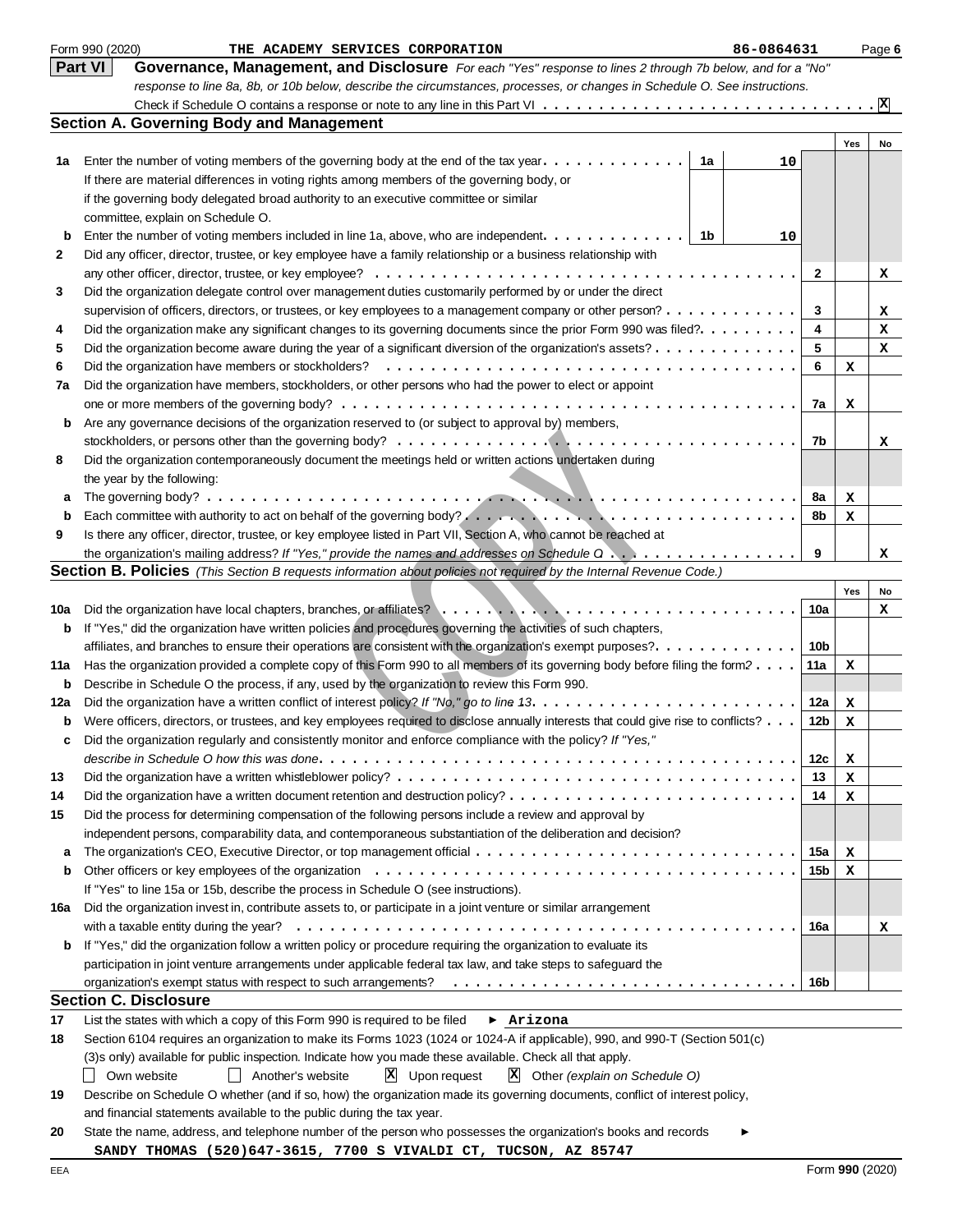| Form 990 (2020)          | THE ACADEMY SERVICES CORPORATION                                                                                                   | 86-0864631 | Page 7 |
|--------------------------|------------------------------------------------------------------------------------------------------------------------------------|------------|--------|
| <b>Part VII</b>          | Compensation of Officers, Directors, Trustees, Key Employees, Highest Compensated Employees, and<br><b>Independent Contractors</b> |            |        |
|                          |                                                                                                                                    |            |        |
| Section A.               | Officers, Directors, Trustees, Key Employees, and Highest Compensated Employees                                                    |            |        |
|                          | 1a Complete this table for all persons required to be listed. Report compensation for the calendar year ending with or within the  |            |        |
| organization's tax year. |                                                                                                                                    |            |        |

List all of the organization's **current** officers, directors, trustees (whether individuals or organizations), regardless of amount of compensation. Enter -0- in columns (D), (E), and (F) if no compensation was paid.

List all of the organization's **current** key employees, if any. See instructions for definition of "key employee."

List the organization's five **current** highest compensated employees (other than an officer, director, trustee, or key employee) who received reportable compensation (Box 5 of Form W-2 and/or Box 7 of Form 1099-MISC) of more than \$100,000 from the organization and any related organizations.

List all of the organization's **former** officers, key employees, and highest compensated employees who received more than \$100,000 of reportable compensation from the organization and any related organizations.

List all of the organization's **former directors or trustees** that received, in the capacity as a former director or trustee of the organization, more than \$10,000 of reportable compensation from the organization and any related organizations.

Т

See instructions for the order in which to list the persons above.

Check this box if neither the organization nor any related organization compensated any current officer, director, or trustee. **X**

|                                |                        |                                                              | (C)          |                                 |                          |                               |                          |
|--------------------------------|------------------------|--------------------------------------------------------------|--------------|---------------------------------|--------------------------|-------------------------------|--------------------------|
| (A)                            | (B)                    |                                                              | Position     |                                 | (D)                      | (E)                           | (F)                      |
| Name and title                 | Average                | (do not check more than one<br>box, unless person is both an |              |                                 | Reportable               | Reportable                    | <b>Estimated amount</b>  |
|                                | hours                  | officer and a director/trustee)                              |              |                                 | compensation             | compensation                  | of other                 |
|                                | per week               |                                                              |              |                                 | from the<br>organization | from related<br>organizations | compensation<br>from the |
|                                | (list any<br>hours for |                                                              | Officer      | Former                          | (W-2/1099-MISC)          | (W-2/1099-MISC)               | organization and         |
|                                | related                |                                                              |              |                                 |                          |                               | related organizations    |
|                                | organizations          | Individual trustee<br>or director<br>Institutional trustee   | Key employee | Highest compensated<br>employee |                          |                               |                          |
|                                | below                  |                                                              |              |                                 |                          |                               |                          |
|                                | dotted line)           |                                                              |              |                                 |                          |                               |                          |
|                                |                        |                                                              |              |                                 |                          |                               |                          |
|                                |                        |                                                              |              |                                 |                          |                               |                          |
| (1) PAULA PERRERA              | 1.00                   |                                                              |              |                                 |                          |                               |                          |
| <b>BOARD MEMBER</b>            |                        | $\mathbf{x}$                                                 |              |                                 | 0                        | 0                             | 0                        |
| (2) JUDI WITTER                | 1.00                   |                                                              |              |                                 |                          |                               |                          |
| <b>BOARD MEMBER</b>            |                        | X                                                            |              |                                 | 0                        | 0                             | 0                        |
| (3) RICHARD HOWELL             | 1.00                   |                                                              |              |                                 |                          |                               |                          |
| <b>BOARD MEMBER</b>            |                        | X                                                            |              |                                 | 0                        | 0                             | 0                        |
| (4) PALMER EVANS, MD           | 1.00                   |                                                              |              |                                 |                          |                               |                          |
| <b>BOARD MEMBER</b>            |                        | $\mathbf x$                                                  |              |                                 | 0                        | $\mathbf 0$                   | 0                        |
| (5) EDWARD SCHECHNER           | 1.00                   |                                                              |              |                                 |                          |                               |                          |
| <b>BOARD MEMBER</b>            |                        | x                                                            |              |                                 | 0                        | 0                             | 0                        |
| (6) JANICE CRIST               | 1.00                   |                                                              |              |                                 |                          |                               |                          |
| <b>BOARD MEMBER</b>            |                        | x                                                            |              |                                 | 0                        | 0                             | 0                        |
| (7) BEN TUCHI                  | 1.00                   |                                                              |              |                                 |                          |                               |                          |
| <b>TREASURER</b>               |                        | x                                                            | x            |                                 | 0                        | $\mathbf 0$                   | 0                        |
| (8) GARY FENSTERMACHER         | 8.00                   |                                                              |              |                                 |                          |                               |                          |
| PRESIDENT                      |                        | X                                                            | x            |                                 | 0                        | 0                             | 0                        |
| (9) SARAH DINHAM               | 4.00                   |                                                              |              |                                 |                          |                               |                          |
| <b>SECRETARY</b>               |                        | x                                                            | x            |                                 | 0                        | 0                             | $\Omega$                 |
| (10) TRACY NUCKOLLS            | 2.00                   |                                                              |              |                                 |                          |                               |                          |
| CHAIRMAN OF BOARD OF DIRECTORS |                        | x                                                            | x            |                                 | 0                        | 0                             | 0                        |
| (11)                           |                        |                                                              |              |                                 |                          |                               |                          |
|                                |                        |                                                              |              |                                 |                          |                               |                          |
| (12)                           |                        |                                                              |              |                                 |                          |                               |                          |
| (13)                           |                        |                                                              |              |                                 |                          |                               |                          |
|                                |                        |                                                              |              |                                 |                          |                               |                          |
| (14)                           |                        |                                                              |              |                                 |                          |                               |                          |
|                                |                        |                                                              |              |                                 |                          |                               |                          |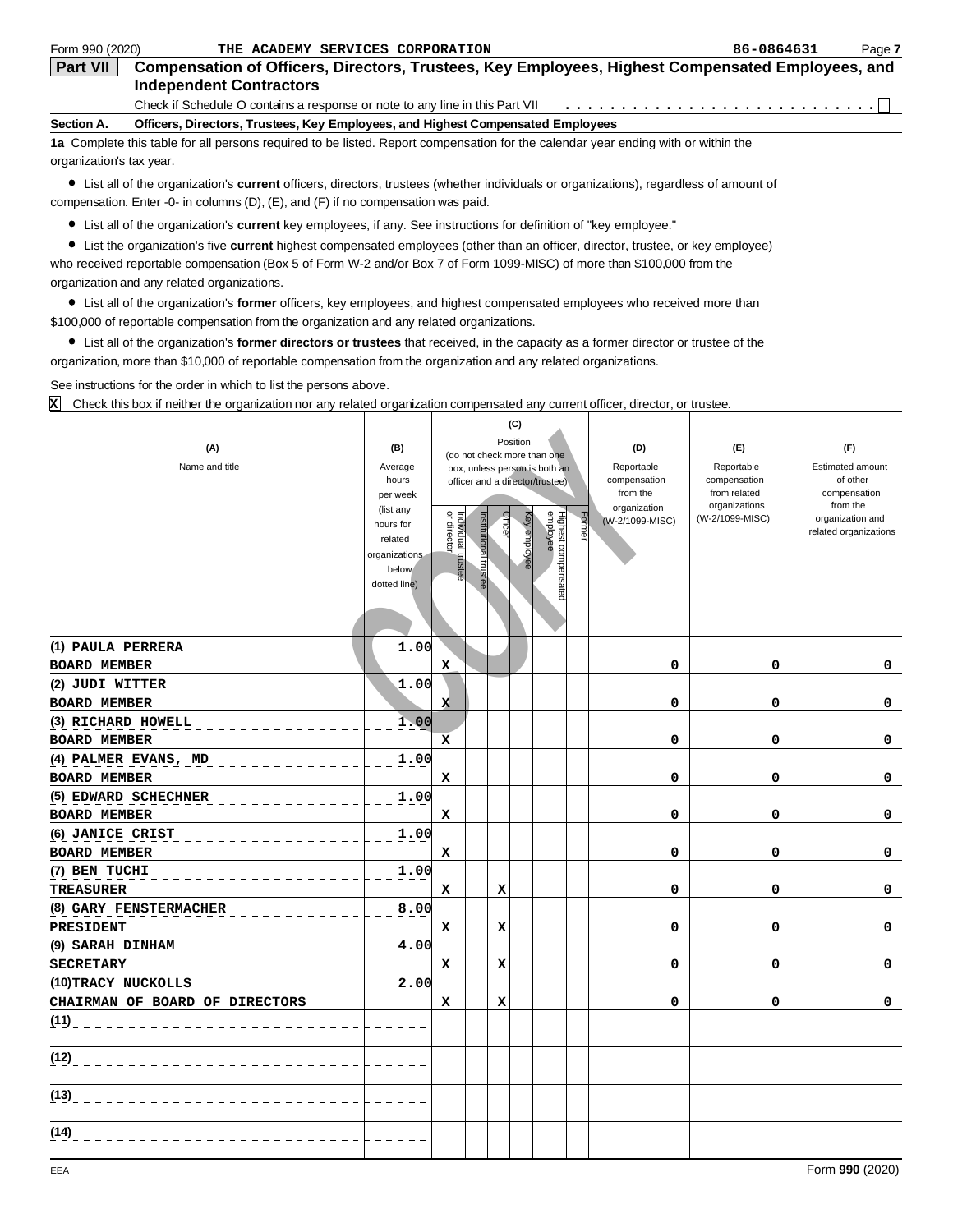|                 | Form 990 (2020)<br>THE ACADEMY SERVICES CORPORATION                                                                                                                                                                                                    |                                                                |                                   |                       |         |                                                                                                                    |                                 |       |                                                               | 86-0864631                                                         |                                                                 |                                           | Page 8   |
|-----------------|--------------------------------------------------------------------------------------------------------------------------------------------------------------------------------------------------------------------------------------------------------|----------------------------------------------------------------|-----------------------------------|-----------------------|---------|--------------------------------------------------------------------------------------------------------------------|---------------------------------|-------|---------------------------------------------------------------|--------------------------------------------------------------------|-----------------------------------------------------------------|-------------------------------------------|----------|
| <b>Part VII</b> | Section A. Officers, Directors, Trustees, Key Employees, and Highest Compensated Employees (continued)                                                                                                                                                 |                                                                |                                   |                       |         |                                                                                                                    |                                 |       |                                                               |                                                                    |                                                                 |                                           |          |
|                 | (A)<br>Name and title                                                                                                                                                                                                                                  | (B)<br>Average<br>hours<br>per week<br>(list any               |                                   |                       |         | (C)<br>Position<br>(do not check more than one<br>box, unless person is both an<br>officer and a director/trustee) |                                 |       | (D)<br>Reportable<br>compensation<br>from the<br>organization | (E)<br>Reportable<br>compensation<br>from related<br>organizations | (F)<br>Estimated amount<br>of other<br>compensation<br>from the |                                           |          |
|                 |                                                                                                                                                                                                                                                        | hours for<br>related<br>organizations<br>below<br>dotted line) | Individual trustee<br>or director | Institutional trustee | Officer | eyelqida<br>A                                                                                                      | Highest compensated<br>employee | Forme | (W-2/1099-MISC)                                               | (W-2/1099-MISC)                                                    |                                                                 | organization and<br>related organizations |          |
|                 |                                                                                                                                                                                                                                                        |                                                                |                                   |                       |         |                                                                                                                    |                                 |       |                                                               |                                                                    |                                                                 |                                           |          |
| (16)            |                                                                                                                                                                                                                                                        |                                                                |                                   |                       |         |                                                                                                                    |                                 |       |                                                               |                                                                    |                                                                 |                                           |          |
| (17)            |                                                                                                                                                                                                                                                        |                                                                |                                   |                       |         |                                                                                                                    |                                 |       |                                                               |                                                                    |                                                                 |                                           |          |
| (18)            |                                                                                                                                                                                                                                                        |                                                                |                                   |                       |         |                                                                                                                    |                                 |       |                                                               |                                                                    |                                                                 |                                           |          |
| (19)            |                                                                                                                                                                                                                                                        |                                                                |                                   |                       |         |                                                                                                                    |                                 |       |                                                               |                                                                    |                                                                 |                                           |          |
| (20)            |                                                                                                                                                                                                                                                        |                                                                |                                   |                       |         |                                                                                                                    |                                 |       |                                                               |                                                                    |                                                                 |                                           |          |
|                 | $(21)$ $        -$                                                                                                                                                                                                                                     |                                                                |                                   |                       |         |                                                                                                                    |                                 |       |                                                               |                                                                    |                                                                 |                                           |          |
|                 | $(22)$ <sub>= = = = = = = = = = = = = =</sub>                                                                                                                                                                                                          |                                                                |                                   |                       |         |                                                                                                                    |                                 |       |                                                               |                                                                    |                                                                 |                                           |          |
|                 |                                                                                                                                                                                                                                                        |                                                                |                                   |                       |         |                                                                                                                    |                                 |       |                                                               |                                                                    |                                                                 |                                           |          |
| (24)            |                                                                                                                                                                                                                                                        |                                                                |                                   |                       |         |                                                                                                                    |                                 |       |                                                               |                                                                    |                                                                 |                                           |          |
| (25)            |                                                                                                                                                                                                                                                        |                                                                |                                   |                       |         |                                                                                                                    |                                 |       |                                                               |                                                                    |                                                                 |                                           |          |
| 1b<br>c         | Subtotal<br>Total from continuation sheets to Part VII, Section A                                                                                                                                                                                      |                                                                |                                   |                       |         |                                                                                                                    |                                 |       |                                                               |                                                                    |                                                                 |                                           |          |
|                 | d Total (add lines 1b and 1c)                                                                                                                                                                                                                          |                                                                |                                   |                       |         |                                                                                                                    |                                 |       | 0                                                             | $\Omega$                                                           |                                                                 |                                           | $\Omega$ |
| 2               | Total number of individuals (including but not limited to those listed above) who received more than \$100,000 of<br>reportable compensation from the organization ▶                                                                                   |                                                                |                                   |                       |         |                                                                                                                    |                                 |       |                                                               |                                                                    |                                                                 |                                           |          |
|                 |                                                                                                                                                                                                                                                        |                                                                |                                   |                       |         |                                                                                                                    |                                 |       |                                                               |                                                                    |                                                                 | Yes                                       | 0<br>No  |
| 3               | Did the organization list any former officer, director, trustee, key employee, or highest compensated                                                                                                                                                  |                                                                |                                   |                       |         |                                                                                                                    |                                 |       |                                                               |                                                                    |                                                                 |                                           |          |
| 4               | For any individual listed on line 1a, is the sum of reportable compensation and other compensation from the                                                                                                                                            |                                                                |                                   |                       |         |                                                                                                                    |                                 |       |                                                               |                                                                    | 3                                                               |                                           | х        |
|                 | organization and related organizations greater than \$150,000? If "Yes," complete Schedule J for such                                                                                                                                                  |                                                                |                                   |                       |         |                                                                                                                    |                                 |       |                                                               |                                                                    |                                                                 |                                           |          |
| 5               | Did any person listed on line 1a receive or accrue compensation from any unrelated organization or individual                                                                                                                                          |                                                                |                                   |                       |         |                                                                                                                    |                                 |       |                                                               |                                                                    | 4                                                               |                                           | x        |
|                 | for services rendered to the organization? If "Yes," complete Schedule J for such person                                                                                                                                                               |                                                                |                                   |                       |         |                                                                                                                    |                                 |       |                                                               |                                                                    | 5                                                               |                                           | x        |
|                 | <b>Section B. Independent Contractors</b>                                                                                                                                                                                                              |                                                                |                                   |                       |         |                                                                                                                    |                                 |       |                                                               |                                                                    |                                                                 |                                           |          |
| 1               | Complete this table for your five highest compensated independent contractors that received more than \$100,000 of<br>compensation from the organization. Report compensation for the calendar year ending with or within the organization's tax year. |                                                                |                                   |                       |         |                                                                                                                    |                                 |       |                                                               |                                                                    |                                                                 |                                           |          |
|                 | (A)                                                                                                                                                                                                                                                    |                                                                |                                   |                       |         |                                                                                                                    |                                 |       | (B)                                                           |                                                                    | (C)                                                             |                                           |          |
|                 | Name and business address                                                                                                                                                                                                                              |                                                                |                                   |                       |         |                                                                                                                    |                                 |       | Description of services                                       |                                                                    | Compensation                                                    |                                           |          |
|                 |                                                                                                                                                                                                                                                        |                                                                |                                   |                       |         |                                                                                                                    |                                 |       |                                                               |                                                                    |                                                                 |                                           |          |
|                 |                                                                                                                                                                                                                                                        |                                                                |                                   |                       |         |                                                                                                                    |                                 |       |                                                               |                                                                    |                                                                 |                                           |          |
|                 |                                                                                                                                                                                                                                                        |                                                                |                                   |                       |         |                                                                                                                    |                                 |       |                                                               |                                                                    |                                                                 |                                           |          |
| 2               | Total number of independent contractors (including but not limited to those listed above) who                                                                                                                                                          |                                                                |                                   |                       |         |                                                                                                                    |                                 |       |                                                               |                                                                    |                                                                 |                                           |          |

|  |  | received more than \$100,000 of compensation from the organization |  |  |
|--|--|--------------------------------------------------------------------|--|--|
|  |  |                                                                    |  |  |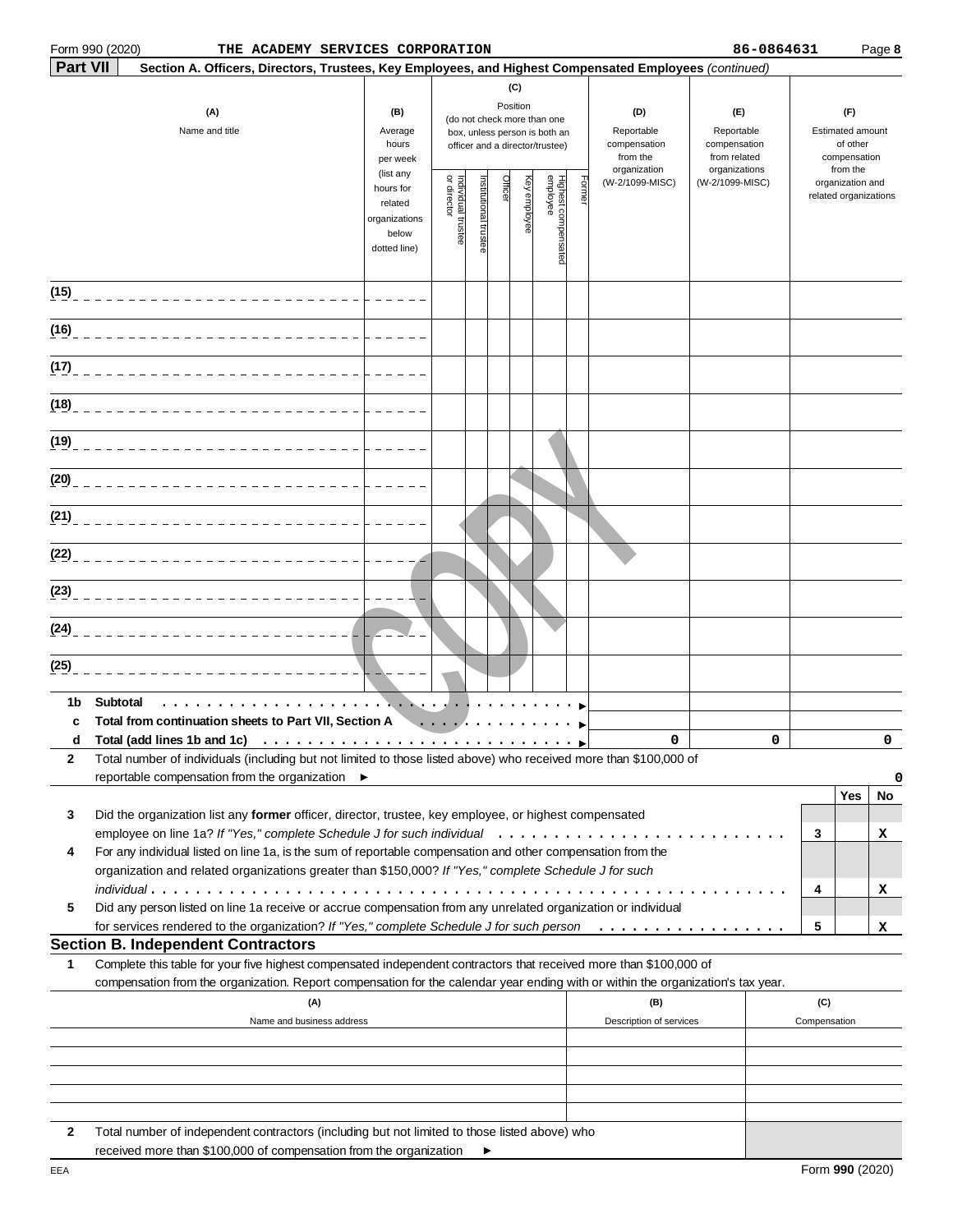| Form 990 (2020)                                           |     |                                                                                                                                |                                                                                         | THE ACADEMY SERVICES CORPORATION              |                      |                          | 86-0864631       | Page 9                             |
|-----------------------------------------------------------|-----|--------------------------------------------------------------------------------------------------------------------------------|-----------------------------------------------------------------------------------------|-----------------------------------------------|----------------------|--------------------------|------------------|------------------------------------|
| Part VIII                                                 |     | <b>Statement of Revenue</b>                                                                                                    |                                                                                         |                                               |                      |                          |                  |                                    |
|                                                           |     | Check if Schedule O contains a response or note to any line in this Part VIII                                                  |                                                                                         |                                               | (A)<br>Total revenue | (B)<br>Related or exempt | (C)<br>Unrelated | (D)<br>Revenue excluded            |
|                                                           |     |                                                                                                                                |                                                                                         |                                               |                      | function revenue         | business revenue | from tax under<br>sections 512-514 |
|                                                           | 1a  | Federated campaigns                                                                                                            | 1a                                                                                      |                                               |                      |                          |                  |                                    |
|                                                           | b   | Membership dues                                                                                                                | 1b                                                                                      |                                               |                      |                          |                  |                                    |
|                                                           | c   | Fundraising events                                                                                                             | 1c                                                                                      |                                               |                      |                          |                  |                                    |
| Contributions, Gifts, Grants<br>and Other Similar Amounts | d   | Related organizations                                                                                                          | 1d                                                                                      |                                               |                      |                          |                  |                                    |
|                                                           | е   | Government grants (contributions)                                                                                              | 1e                                                                                      |                                               |                      |                          |                  |                                    |
|                                                           | f   | All other contributions, gifts, grants,                                                                                        |                                                                                         |                                               |                      |                          |                  |                                    |
|                                                           |     | and similar amounts not included above<br>Noncash contributions included in                                                    | 1f                                                                                      | 2,476                                         |                      |                          |                  |                                    |
|                                                           | a   | lines $1a-1f \cdot \ldots \cdot \ldots \cdot \cdot \cdot$                                                                      | 1g ∣ \$                                                                                 |                                               |                      |                          |                  |                                    |
|                                                           | h.  |                                                                                                                                |                                                                                         |                                               | 2,476                |                          |                  |                                    |
|                                                           |     |                                                                                                                                |                                                                                         | <b>Business Code</b>                          |                      |                          |                  |                                    |
|                                                           |     | 2a AV MEDICAL SERVICES                                                                                                         |                                                                                         | 623000                                        | 1,454,521            | 1,454,521                |                  |                                    |
|                                                           |     | <b>b THE VILLAS AT ACADEMY V</b>                                                                                               |                                                                                         | 621400                                        | 207,218              | 207,218                  |                  |                                    |
|                                                           | c   |                                                                                                                                |                                                                                         |                                               |                      |                          |                  |                                    |
|                                                           | d   |                                                                                                                                |                                                                                         |                                               |                      |                          |                  |                                    |
| Program Service<br>Revenue                                | е   |                                                                                                                                |                                                                                         |                                               |                      |                          |                  |                                    |
|                                                           | f   | All other program service revenue                                                                                              |                                                                                         |                                               |                      |                          |                  |                                    |
|                                                           |     |                                                                                                                                |                                                                                         |                                               | 1,661,739            |                          |                  |                                    |
|                                                           | 3   | Investment income (including dividends, interest, and                                                                          |                                                                                         |                                               |                      |                          |                  |                                    |
|                                                           |     | other similar amounts) $\ldots \ldots \ldots \ldots \ldots \ldots$                                                             |                                                                                         |                                               | 62,663               | 62,663                   |                  |                                    |
|                                                           | 4   | Income from investment of tax-exempt bond proceeds                                                                             |                                                                                         | $\blacktriangleright$<br>$\sim$ $\sim$ $\sim$ |                      |                          |                  |                                    |
|                                                           | 5   |                                                                                                                                |                                                                                         | P.                                            |                      |                          |                  |                                    |
|                                                           |     | 6a Gross rents<br>6a                                                                                                           | (i) Real                                                                                | (ii) Personal                                 |                      |                          |                  |                                    |
|                                                           |     | <b>b</b> Less: rental expenses<br>6b                                                                                           |                                                                                         |                                               |                      |                          |                  |                                    |
|                                                           |     | c Rental income or (loss)<br>6c                                                                                                |                                                                                         |                                               |                      |                          |                  |                                    |
|                                                           |     | d Net rental income or (loss)                                                                                                  |                                                                                         | ▶                                             |                      |                          |                  |                                    |
|                                                           |     | <b>7a</b> Gross amount from                                                                                                    | (i) Securities                                                                          | (ii) Other                                    |                      |                          |                  |                                    |
|                                                           |     | sales of assets                                                                                                                |                                                                                         |                                               |                      |                          |                  |                                    |
|                                                           |     | 7a<br>other than inventory                                                                                                     |                                                                                         |                                               |                      |                          |                  |                                    |
|                                                           |     | <b>b</b> Less: cost or other basis                                                                                             |                                                                                         |                                               |                      |                          |                  |                                    |
|                                                           |     | 7b<br>and sales expenses                                                                                                       |                                                                                         |                                               |                      |                          |                  |                                    |
|                                                           |     | c Gain or (loss) $\ldots$ . $ 7c $                                                                                             | $\mathcal{L}^{\text{max}}_{\text{max}}$ , where $\mathcal{L}^{\text{max}}_{\text{max}}$ |                                               |                      |                          |                  |                                    |
|                                                           |     |                                                                                                                                |                                                                                         | $\blacktriangleright$                         |                      |                          |                  |                                    |
| Other Revenu                                              |     | 8a Gross income from fundraising                                                                                               |                                                                                         |                                               |                      |                          |                  |                                    |
|                                                           |     | events (not including \$                                                                                                       |                                                                                         |                                               |                      |                          |                  |                                    |
|                                                           |     | of contributions reported on line<br>1c). See Part IV, line $18 \ldots \ldots$                                                 | 8a                                                                                      |                                               |                      |                          |                  |                                    |
|                                                           |     | <b>b</b> Less: direct expenses                                                                                                 | 8b                                                                                      |                                               |                      |                          |                  |                                    |
|                                                           |     | c Net income or (loss) from fundraising events                                                                                 |                                                                                         | .<br>▶                                        |                      |                          |                  |                                    |
|                                                           |     | 9a Gross income from gaming                                                                                                    |                                                                                         |                                               |                      |                          |                  |                                    |
|                                                           |     | activities, See Part IV, line 19                                                                                               | 9a                                                                                      |                                               |                      |                          |                  |                                    |
|                                                           |     | <b>b</b> Less: direct expenses                                                                                                 | 9b                                                                                      |                                               |                      |                          |                  |                                    |
|                                                           |     | c Net income or (loss) from gaming activities                                                                                  |                                                                                         | .<br>▶                                        |                      |                          |                  |                                    |
|                                                           |     | 10a Gross sales of inventory, less                                                                                             |                                                                                         |                                               |                      |                          |                  |                                    |
|                                                           |     | returns and allowances                                                                                                         | 10a                                                                                     |                                               |                      |                          |                  |                                    |
|                                                           |     | <b>b</b> Less: $\cosh$ of goods sold $\ldots$                                                                                  | 10 <sub>b</sub>                                                                         |                                               |                      |                          |                  |                                    |
|                                                           |     | c Net income or (loss) from sales of inventory $\dots \dots$                                                                   |                                                                                         | ▶                                             |                      |                          |                  |                                    |
|                                                           |     |                                                                                                                                |                                                                                         | <b>Business Code</b>                          |                      |                          |                  |                                    |
|                                                           | 11a |                                                                                                                                |                                                                                         |                                               |                      |                          |                  |                                    |
|                                                           | b   |                                                                                                                                |                                                                                         |                                               |                      |                          |                  |                                    |
| Miscellanous<br>Revenue                                   | c   | <u> 1989 - Andrea Station, Amerikaansk politiker (</u><br><b>d</b> All other revenue $\ldots$ , $\ldots$ , $\ldots$ , $\ldots$ |                                                                                         |                                               |                      |                          |                  |                                    |
|                                                           |     | e Total. Add lines 11a-11d ▶                                                                                                   |                                                                                         |                                               |                      |                          |                  |                                    |
|                                                           |     | 12 Total revenue. See instructions ▶                                                                                           |                                                                                         |                                               |                      | $1,726,878$ 1,724,402    | $\mathbf 0$      | 0                                  |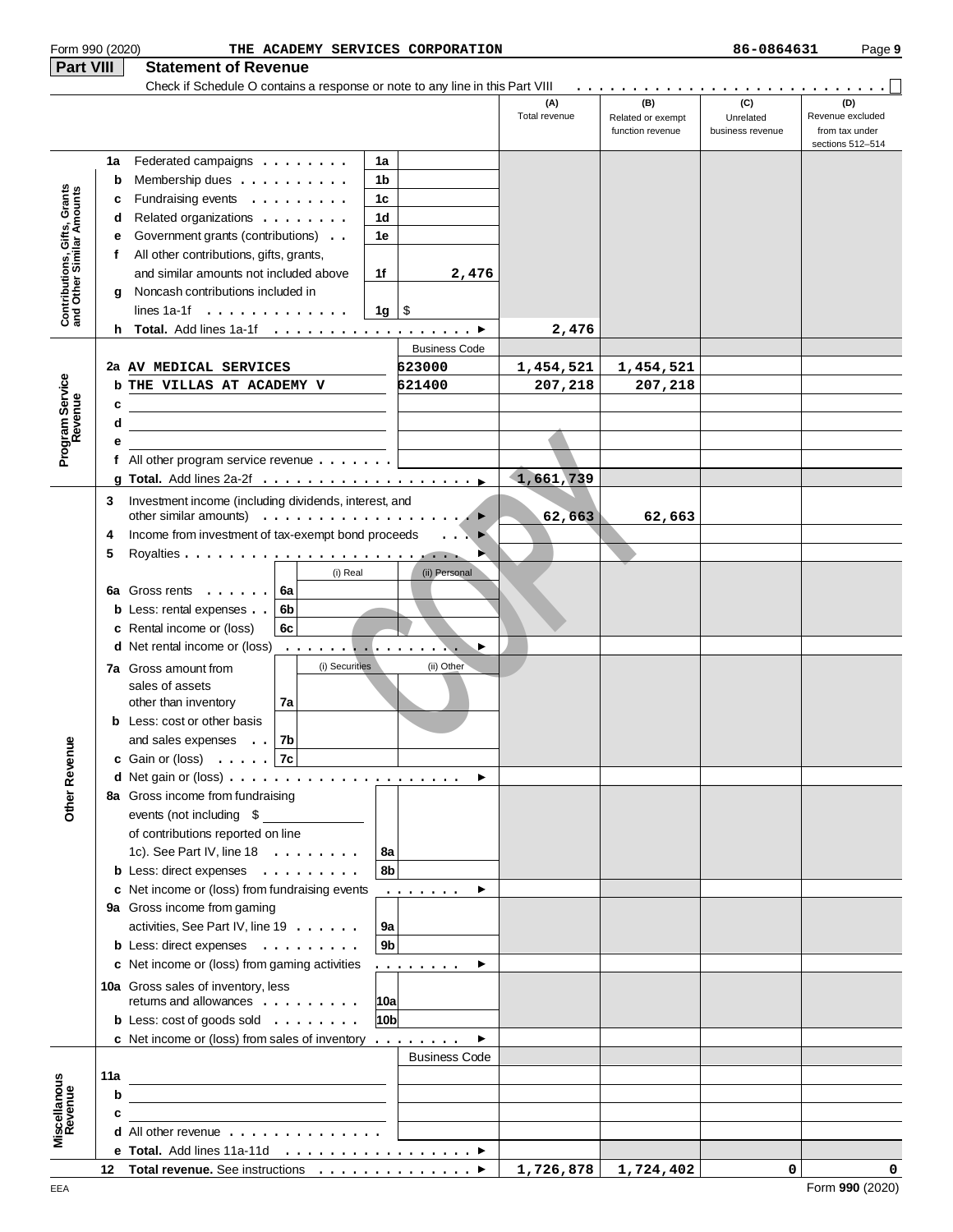## **Part IX Statement of Functional Expenses** Form 990 (2020) Page **10 THE ACADEMY SERVICES CORPORATION 86-0864631**

Check if Schedule O contains a response or note to any line in this Part IX

Section 501(c)(3) and 501(c)(4) organizations must complete all columns. All other organizations must complete column (A).

|     | Check if Schedule O contains a response or note to any line in this Part IX                                  |                       |                        |                       |                    |
|-----|--------------------------------------------------------------------------------------------------------------|-----------------------|------------------------|-----------------------|--------------------|
|     | Do not include amounts reported on lines 6b, 7b,                                                             | (A)<br>Total expenses | (B)<br>Program service | (C)<br>Management and | (D)<br>Fundraising |
|     | 8b, 9b, and 10b of Part VIII.                                                                                |                       | expenses               | general expenses      | expenses           |
| 1   | Grants and other assistance to domestic organizations                                                        |                       |                        |                       |                    |
|     | and domestic governments. See Part IV, line 21<br>$\cdot$ $\cdot$ $\cdot$                                    |                       |                        |                       |                    |
| 2   | Grants and other assistance to domestic                                                                      |                       |                        |                       |                    |
|     | individuals. See Part IV, line 22                                                                            |                       |                        |                       |                    |
| 3   | Grants and other assistance to foreign                                                                       |                       |                        |                       |                    |
|     | organizations, foreign governments, and                                                                      |                       |                        |                       |                    |
|     | foreign individuals. See Part IV, lines 15 and 16                                                            |                       |                        |                       |                    |
| 4   | Benefits paid to or for members                                                                              |                       |                        |                       |                    |
| 5   | Compensation of current officers, directors,                                                                 |                       |                        |                       |                    |
|     | trustees, and key employees                                                                                  |                       |                        |                       |                    |
| 6   | Compensation not included above, to disqualified                                                             |                       |                        |                       |                    |
|     | persons (as defined under section 4958(f)(1)) and                                                            |                       |                        |                       |                    |
|     |                                                                                                              |                       |                        |                       |                    |
|     | persons described in section $4958(c)(3)(B) \ldots \ldots$                                                   |                       |                        |                       |                    |
| 7   | Other salaries and wages<br>.                                                                                | 876,483               | 876,483                |                       |                    |
| 8   | Pension plan accruals and contributions (include                                                             |                       |                        |                       |                    |
|     | section 401(k) and 403(b) employer contributions)<br>$\cdots$                                                |                       |                        |                       |                    |
| 9   | Other employee benefits                                                                                      | 80,440                | 60,946                 | 19,494                |                    |
| 10  |                                                                                                              | 84,933                | 84,933                 |                       |                    |
| 11  | Fees for services (nonemployees):                                                                            |                       |                        |                       |                    |
| a   |                                                                                                              |                       |                        |                       |                    |
| b   | Legal                                                                                                        | 1,000                 |                        | 1,000                 |                    |
| с   | $Accounting \dots \dots \dots \dots \dots \dots \dots \dots \dots$                                           | 463                   |                        | 463                   |                    |
| d   |                                                                                                              |                       |                        |                       |                    |
| е   | Professional fundraising services. See Part IV, line 17.                                                     |                       |                        |                       |                    |
| f   | Investment management fees                                                                                   |                       |                        |                       |                    |
| g   | Other. (If line 11g amount exceeds 10% of line 25, column                                                    |                       |                        |                       |                    |
|     | (A) amount, list line 11g expenses on Schedule O.                                                            | 64,066                | 63,828                 | 238                   |                    |
| 12  | Advertising and promotion                                                                                    | 6,209                 | 6,209                  |                       |                    |
| 13  |                                                                                                              | 4,541                 | 4,541                  |                       |                    |
| 14  | Information technology $\dots \dots \dots \dots \dots \dots$                                                 | 2,750                 | 2,750                  |                       |                    |
| 15  |                                                                                                              |                       |                        |                       |                    |
| 16  |                                                                                                              | 258,712               | 258,712                |                       |                    |
| 17  |                                                                                                              | 7,253                 | 5,463                  | 1,790                 |                    |
| 18  | Payments of travel or entertainment expenses                                                                 |                       |                        |                       |                    |
|     | for any federal, state, or local public officials                                                            |                       |                        |                       |                    |
|     |                                                                                                              |                       |                        |                       |                    |
| 19  | Conferences, conventions, and meetings                                                                       |                       |                        |                       |                    |
| 20  |                                                                                                              | 57,673                | 57,673                 |                       |                    |
| 21  | Payments to affiliates                                                                                       | 3,214                 |                        | 3,214                 |                    |
| 22  | Depreciation, depletion, and amortization                                                                    |                       |                        |                       |                    |
| 23  | Insurance $\ldots$ , $\ldots$ , $\ldots$ , $\ldots$ , $\ldots$ , $\ldots$ , $\ldots$                         | 30,462                | 29,079                 | 1,383                 |                    |
| 24  | Other expenses. Itemize expenses not covered                                                                 |                       |                        |                       |                    |
|     | above (List miscellaneous expenses on line 24e. If                                                           |                       |                        |                       |                    |
|     | line 24e amount exceeds 10% of line 25, column                                                               |                       |                        |                       |                    |
|     | (A) amount, list line 24e expenses on Schedule O.)                                                           |                       |                        |                       |                    |
| a   | FOOD SERVICES                                                                                                | 86,028                | 86,028                 |                       |                    |
| b   | MEDICAL AND NURSING SUPPLIES                                                                                 | 7,350                 | 7,350                  |                       |                    |
| c   | LICENSING AND REG                                                                                            | 3,910                 | 3,910                  |                       |                    |
| d   | <b>BANKING FEES</b>                                                                                          | 5                     | 5                      |                       |                    |
| е   | All other expenses                                                                                           | 119,858               | 73,753                 | 46,105                |                    |
| 25  | Total functional expenses. Add lines 1 through 24e. .                                                        | 1,695,350             | 1,621,663              | 73,687                | 0                  |
| 26  | Joint costs. Complete this line only if the                                                                  |                       |                        |                       |                    |
|     | organization reported in column (B) joint costs                                                              |                       |                        |                       |                    |
|     | from a combined educational campaign and<br>fundraising solicitation. Check here $\longrightarrow$ $\Box$ if |                       |                        |                       |                    |
|     | following SOP 98-2 (ASC 958-720)                                                                             |                       |                        |                       |                    |
| EEA |                                                                                                              |                       |                        |                       | Form 990 (2020)    |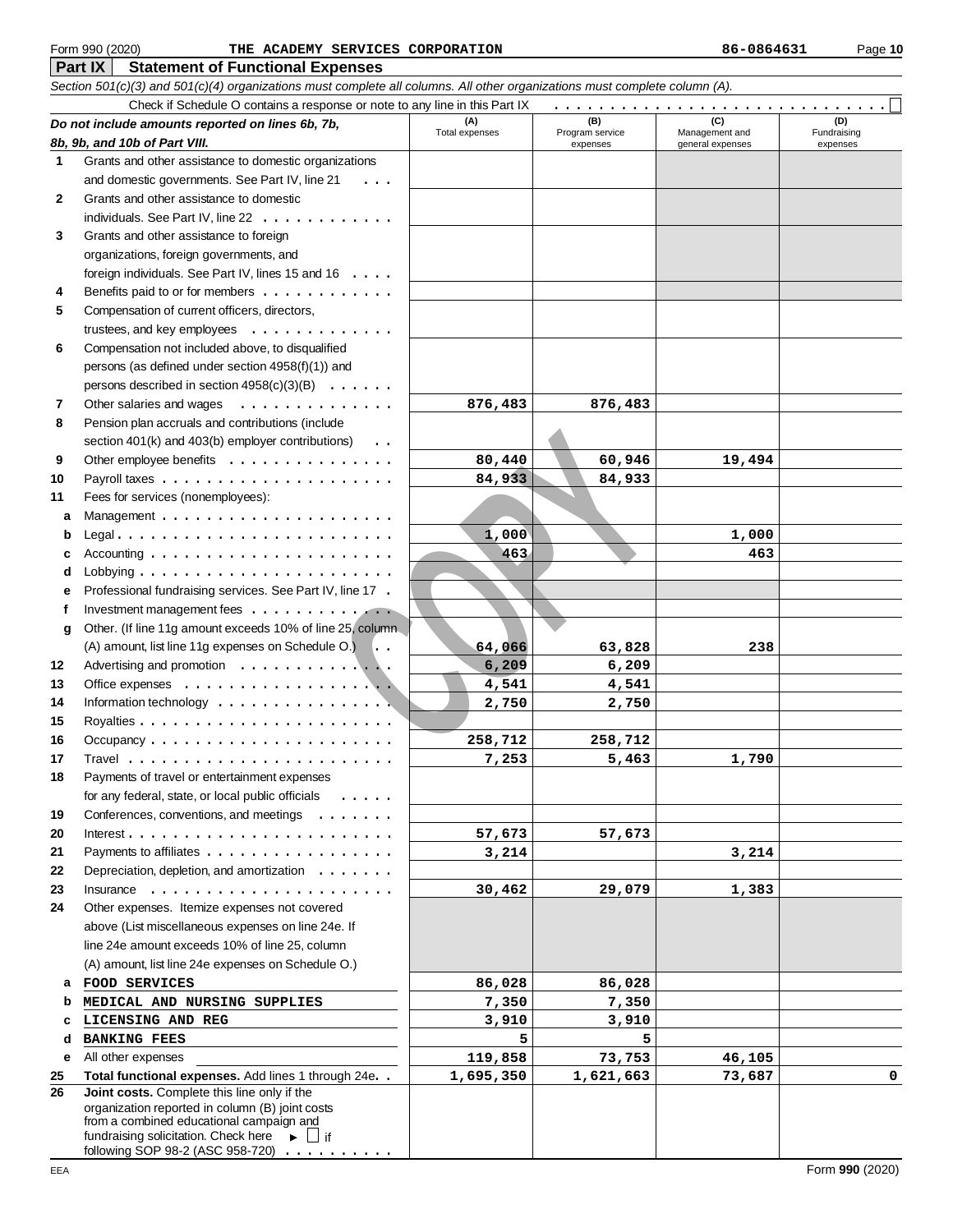| Part X                      |     | <b>Balance Sheet</b>                                                                               |                          |                |                    |
|-----------------------------|-----|----------------------------------------------------------------------------------------------------|--------------------------|----------------|--------------------|
|                             |     |                                                                                                    | (A)<br>Beginning of year |                | (B)<br>End of year |
|                             | 1   | Cash - non-interest-bearing                                                                        | 210,214                  | 1              | 348,269            |
|                             | 2   |                                                                                                    | 8,977                    | $\mathbf{2}$   | 8,020              |
|                             | 3   |                                                                                                    |                          | 3              |                    |
|                             | 4   |                                                                                                    |                          | 4              |                    |
|                             | 5   | Loans and other receivables from any current or former officer, director,                          |                          |                |                    |
|                             |     | trustee, key employee, creator or founder, substantial contributor, or 35%                         |                          |                |                    |
|                             |     | controlled entity or family member of any of these persons<br>.                                    |                          | 5              |                    |
|                             | 6   | Loans and other receivables from other disqualified persons (as defined                            |                          |                |                    |
|                             |     | under section 4958(f)(1)), and persons described in section $4958(c)(3)(B) \ldots \ldots$          |                          | 6              |                    |
|                             | 7   |                                                                                                    | (12, 061)                | $\overline{7}$ | 20,019             |
| Assets                      | 8   | Inventories for sale or use $\dots\dots\dots\dots\dots\dots\dots\dots\dots\dots\dots\dots\dots$    |                          | 8              |                    |
|                             | 9   |                                                                                                    |                          | 9              |                    |
|                             | 10a | Land, buildings, and equipment: cost or other                                                      |                          |                |                    |
|                             |     | basis. Complete Part VI of Schedule D $\ldots \ldots$ 10a<br>4,990,093                             |                          |                |                    |
|                             | b   | Less: accumulated depreciation $\ldots$ ,  10b                                                     | 4,990,093                | 10c            | 4,990,093          |
|                             | 11  |                                                                                                    | 542,032                  | 11             | 534,743            |
|                             | 12  |                                                                                                    |                          | 12             |                    |
|                             | 13  | Investments - program-related. See Part IV, line 11 $\dots$                                        |                          | 13             |                    |
|                             | 14  |                                                                                                    |                          | 14             |                    |
|                             | 15  |                                                                                                    |                          | 15             |                    |
|                             | 16  | Total assets. Add lines 1 through 15 (must equal line 33)                                          | 5,739,255                | 16             | 5,901,144          |
|                             | 17  |                                                                                                    |                          | 17             |                    |
|                             | 18  |                                                                                                    |                          | 18             |                    |
|                             | 19  |                                                                                                    |                          | 19             |                    |
|                             | 20  |                                                                                                    |                          | 20             |                    |
|                             | 21  | Escrow or custodial account liability. Complete Part IV of Schedule D                              |                          | 21             |                    |
|                             | 22  | Loans and other payables to any current or former officer, director,                               |                          |                |                    |
|                             |     | trustee, key employee, creator or founder, substantial contributor, or 35%                         |                          |                |                    |
| Liabilities                 |     | controlled entity or family member of any of these persons $\ldots \ldots \ldots$                  |                          | 22             |                    |
|                             | 23  | Secured mortgages and notes payable to unrelated third parties $\dots \dots$                       | 1,403,798                | 23             | 1,513,825          |
|                             | 24  | Unsecured notes and loans payable to unrelated third parties $\ldots \ldots \ldots \ldots$         |                          | 24             |                    |
|                             | 25  | Other liabilities (including federal income tax, payables to related third                         |                          |                |                    |
|                             |     | parties, and other liabilities not included on lines 17-24). Complete Part X                       |                          |                |                    |
|                             |     |                                                                                                    | 57,070                   | 25             | 58,546             |
|                             | 26  |                                                                                                    | 1,460,868                | 26             | 1,572,371          |
|                             |     | $\triangleright$ X<br>Organizations that follow FASB ASC 958, check here                           |                          |                |                    |
|                             |     | and complete lines 27, 28, 32, and 33.                                                             |                          |                |                    |
|                             | 27  |                                                                                                    | 3,778,387                | 27             | 3,828,773          |
|                             | 28  | Net assets with donor restrictions                                                                 | 500,000                  | 28             | 500,000            |
|                             |     | Organizations that do not follow FASB ASC 958, check here<br>$\blacktriangleright$ $\vert \ \vert$ |                          |                |                    |
|                             |     | and complete lines 29 through 33.                                                                  |                          |                |                    |
|                             | 29  |                                                                                                    |                          | 29             |                    |
|                             | 30  | Paid-in or capital surplus, or land, building, or equipment fund<br>.                              |                          | 30             |                    |
|                             | 31  | Retained earnings, endowment, accumulated income, or other funds<br>$\cdots$                       |                          | 31             |                    |
| Net Assets or Fund Balances | 32  |                                                                                                    | 4,278,387                | 32             | 4,328,773          |
|                             | 33  |                                                                                                    | 5,739,255                | 33             | 5,901,144          |
| EEA                         |     |                                                                                                    |                          |                | Form 990 (2020)    |

Form 990 (2020) Page **11 THE ACADEMY SERVICES CORPORATION 86-0864631**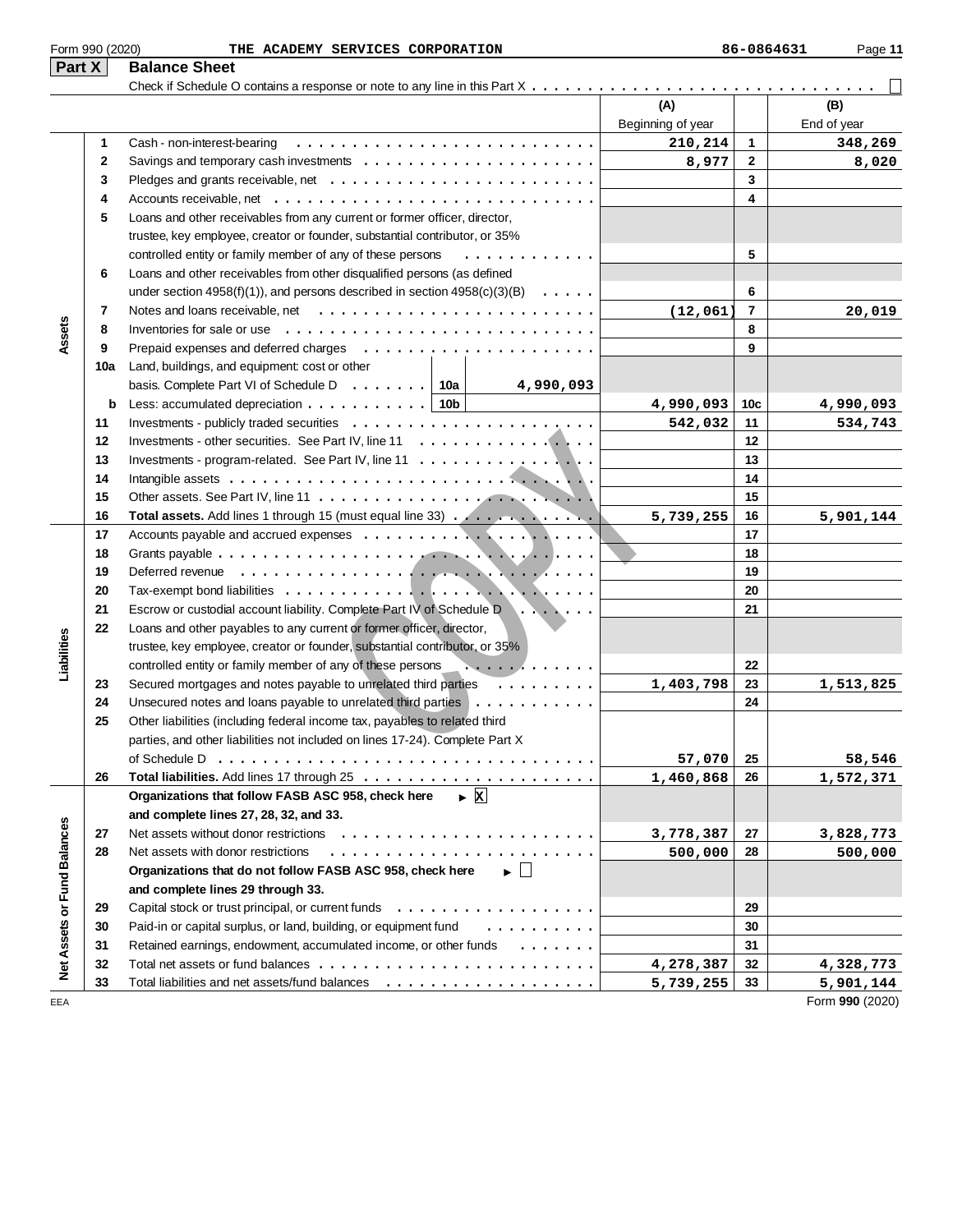|     | Form 990 (2020)<br>THE ACADEMY SERVICES CORPORATION                                                                                                                  | 86-0864631     |                 |           | Page 12 |
|-----|----------------------------------------------------------------------------------------------------------------------------------------------------------------------|----------------|-----------------|-----------|---------|
|     | <b>Reconciliation of Net Assets</b><br>Part XI                                                                                                                       |                |                 |           |         |
|     |                                                                                                                                                                      |                |                 |           |         |
| 1   | Total revenue (must equal Part VIII, column (A), line 12) $\ldots \ldots \ldots \ldots \ldots \ldots \ldots \ldots \ldots \ldots \ldots$                             | $\mathbf{1}$   | 1,726,878       |           |         |
| 2   | Total expenses (must equal Part IX, column (A), line 25) $\ldots \ldots \ldots \ldots \ldots \ldots \ldots \ldots \ldots \ldots \ldots$                              | $\mathbf{2}$   | 1,695,350       |           |         |
| 3   |                                                                                                                                                                      | 3              |                 | 31,528    |         |
| 4   | Net assets or fund balances at beginning of year (must equal Part X, line 32, column (A))                                                                            | 4              | 4,278,387       |           |         |
| 5   |                                                                                                                                                                      | 5              |                 | 18,858    |         |
| 6   |                                                                                                                                                                      | 6              |                 |           |         |
| 7   | Investment expenses                                                                                                                                                  | $\overline{7}$ |                 |           |         |
| 8   |                                                                                                                                                                      | 8              |                 |           |         |
| 9   |                                                                                                                                                                      | 9              |                 |           | 0       |
| 10  | Net assets or fund balances at end of year. Combine lines 3 through 9 (must equal Part X, line                                                                       |                |                 |           |         |
|     | 32, column $(B)$ $\ldots$ $\ldots$ $\ldots$ $\ldots$ $\ldots$ $\ldots$ $\ldots$ $\ldots$ $\ldots$ $\ldots$ $\ldots$ $\ldots$ $\ldots$ $\ldots$ $\ldots$ $\ldots$     | 10             |                 | 4,328,773 |         |
|     | Part XII<br><b>Financial Statements and Reporting</b>                                                                                                                |                |                 |           |         |
|     |                                                                                                                                                                      |                |                 |           |         |
|     |                                                                                                                                                                      |                |                 | Yes       | No      |
| 1   | $ X $ Cash<br>Other<br>Accounting method used to prepare the Form 990:<br>Accrual                                                                                    |                |                 |           |         |
|     | If the organization changed its method of accounting from a prior year or checked "Other," explain in                                                                |                |                 |           |         |
|     | Schedule O.                                                                                                                                                          |                |                 |           |         |
|     | 2a Were the organization's financial statements compiled or reviewed by an independent accountant?                                                                   |                | 2a              |           | x       |
|     | If "Yes," check a box below to indicate whether the financial statements for the year were compiled or<br>reviewed on a separate basis, consolidated basis, or both: |                |                 |           |         |
|     | Separate basis<br>  Consolidated basis<br>  Both consolidated and separate basis                                                                                     |                |                 |           |         |
|     | <b>b</b> Were the organization's financial statements audited by an independent accountant? $\ldots$ ,                                                               |                | 2b              |           | x       |
|     | If "Yes," check a box below to indicate whether the financial statements for the year were audited on a                                                              |                |                 |           |         |
|     | separate basis, consolidated basis, or both:                                                                                                                         |                |                 |           |         |
|     | Both consolidated and separate basis<br>Separate basis<br>    Consolidated basis                                                                                     |                |                 |           |         |
|     | c If "Yes" to line 2a or 2b, does the organization have a committee that assumes responsibility for oversight of                                                     |                |                 |           |         |
|     | the audit, review, or compilation of its financial statements and selection of an independent accountant?<br>.                                                       |                | 2c              |           |         |
|     | If the organization changed either its oversight process or selection process during the tax year, explain on                                                        |                |                 |           |         |
|     | Schedule O.                                                                                                                                                          |                |                 |           |         |
|     | 3a As a result of a federal award, was the organization required to undergo an audit or audits as set forth in the                                                   |                |                 |           |         |
|     |                                                                                                                                                                      |                | 3a              |           | x       |
|     | <b>b</b> If "Yes," did the organization undergo the required audit or audits? If the organization did not undergo the                                                |                |                 |           |         |
|     | required audit or audits, explain why on Schedule O and describe any steps taken to undergo such audits                                                              |                | 3b              |           |         |
| EEA |                                                                                                                                                                      |                | Form 990 (2020) |           |         |
|     |                                                                                                                                                                      |                |                 |           |         |
|     |                                                                                                                                                                      |                |                 |           |         |
|     |                                                                                                                                                                      |                |                 |           |         |
|     |                                                                                                                                                                      |                |                 |           |         |
|     |                                                                                                                                                                      |                |                 |           |         |
|     |                                                                                                                                                                      |                |                 |           |         |
|     |                                                                                                                                                                      |                |                 |           |         |
|     |                                                                                                                                                                      |                |                 |           |         |
|     |                                                                                                                                                                      |                |                 |           |         |
|     |                                                                                                                                                                      |                |                 |           |         |
|     |                                                                                                                                                                      |                |                 |           |         |
|     |                                                                                                                                                                      |                |                 |           |         |
|     |                                                                                                                                                                      |                |                 |           |         |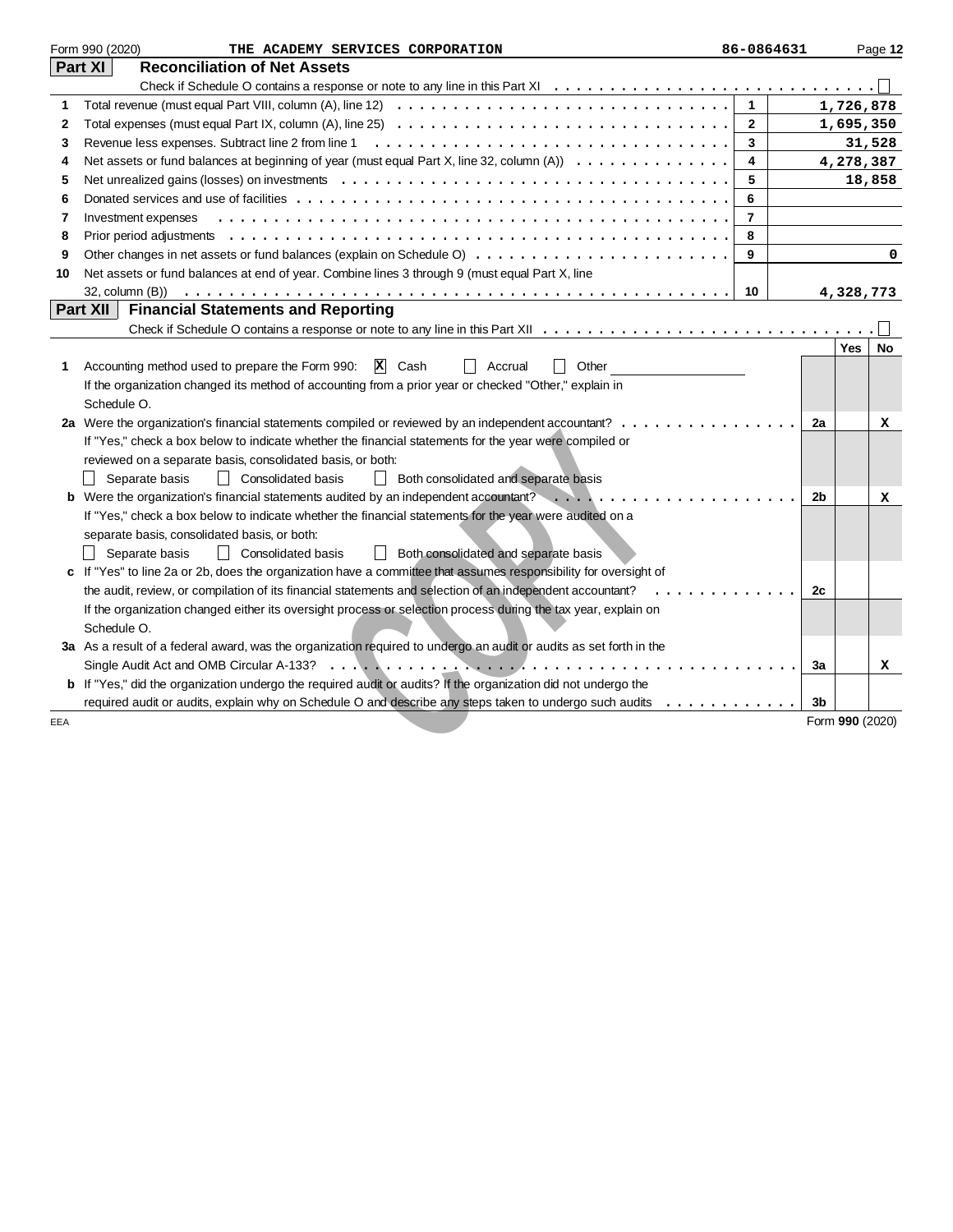|                                           |                          |                                                      |                                                                              |                                                                                                                      |                                                                                                                                                                                                                                                                |           |                          |                                       | OMB No. 1545-0047                   |             |  |
|-------------------------------------------|--------------------------|------------------------------------------------------|------------------------------------------------------------------------------|----------------------------------------------------------------------------------------------------------------------|----------------------------------------------------------------------------------------------------------------------------------------------------------------------------------------------------------------------------------------------------------------|-----------|--------------------------|---------------------------------------|-------------------------------------|-------------|--|
| <b>SCHEDULE A</b><br>(Form 990 or 990-EZ) |                          |                                                      |                                                                              |                                                                                                                      | <b>Public Charity Status and Public Support</b>                                                                                                                                                                                                                |           |                          |                                       | 2020                                |             |  |
| Department of the Treasury                |                          |                                                      |                                                                              | Complete if the organization is a section 501(c)(3) organization or a section 4947(a)(1) nonexempt charitable trust. |                                                                                                                                                                                                                                                                |           |                          |                                       |                                     |             |  |
|                                           |                          |                                                      |                                                                              |                                                                                                                      | ► Attach to Form 990 or Form 990-EZ.                                                                                                                                                                                                                           |           |                          |                                       | <b>Open to Public</b>               |             |  |
|                                           |                          | Internal Revenue Service<br>Name of the organization |                                                                              |                                                                                                                      | ► Go to www.irs.gov/Form990 for instructions and the latest information.                                                                                                                                                                                       |           |                          | <b>Employer identification number</b> | Inspection                          |             |  |
|                                           |                          |                                                      | THE ACADEMY SERVICES CORPORATION                                             |                                                                                                                      |                                                                                                                                                                                                                                                                |           |                          | 86-0864631                            |                                     |             |  |
|                                           | Part I                   |                                                      |                                                                              |                                                                                                                      | Reason for Public Charity Status. (All organizations must complete this part.) See instructions.                                                                                                                                                               |           |                          |                                       |                                     |             |  |
|                                           |                          |                                                      |                                                                              |                                                                                                                      | The organization is not a private foundation because it is: (For lines 1 through 12, check only one box.)                                                                                                                                                      |           |                          |                                       |                                     |             |  |
| 1                                         |                          |                                                      |                                                                              |                                                                                                                      | A church, convention of churches, or association of churches described in <b>section 170(b)(1)(A)(i).</b>                                                                                                                                                      |           |                          |                                       |                                     |             |  |
| 2                                         |                          |                                                      |                                                                              |                                                                                                                      | A school described in <b>section 170(b)(1)(A)(ii).</b> (Attach Schedule E (Form 990 or 990-EZ).)                                                                                                                                                               |           |                          |                                       |                                     |             |  |
| 3                                         |                          |                                                      |                                                                              |                                                                                                                      | A hospital or a cooperative hospital service organization described in section 170(b)(1)(A)(iii).                                                                                                                                                              |           |                          |                                       |                                     |             |  |
| 4                                         | $\overline{\phantom{a}}$ |                                                      |                                                                              |                                                                                                                      | A medical research organization operated in conjunction with a hospital described in section 170(b)(1)(A)(iii). Enter the                                                                                                                                      |           |                          |                                       |                                     |             |  |
|                                           |                          |                                                      | hospital's name, city, and state:                                            |                                                                                                                      |                                                                                                                                                                                                                                                                |           |                          |                                       |                                     |             |  |
| 5                                         |                          |                                                      |                                                                              |                                                                                                                      | An organization operated for the benefit of a college or university owned or operated by a governmental unit described in                                                                                                                                      |           |                          |                                       |                                     |             |  |
|                                           |                          |                                                      | section 170(b)(1)(A)(iv). (Complete Part II.)                                |                                                                                                                      |                                                                                                                                                                                                                                                                |           |                          |                                       |                                     |             |  |
| 6                                         |                          |                                                      |                                                                              |                                                                                                                      | A federal, state, or local government or governmental unit described in section 170(b)(1)(A)(v).                                                                                                                                                               |           |                          |                                       |                                     |             |  |
| 7                                         | L                        |                                                      |                                                                              |                                                                                                                      | An organization that normally receives a substantial part of its support from a governmental unit or from the general public                                                                                                                                   |           |                          |                                       |                                     |             |  |
|                                           |                          |                                                      | described in section 170(b)(1)(A)(vi). (Complete Part II.)                   |                                                                                                                      |                                                                                                                                                                                                                                                                |           |                          |                                       |                                     |             |  |
| 8                                         |                          |                                                      | A community trust described in section 170(b)(1)(A)(vi). (Complete Part II.) |                                                                                                                      |                                                                                                                                                                                                                                                                |           |                          |                                       |                                     |             |  |
| 9                                         | L                        |                                                      |                                                                              |                                                                                                                      | An agricultural research organization described in section 170(b)(1)(A)(ix) operated in conjunction with a land-grant college                                                                                                                                  |           |                          |                                       |                                     |             |  |
|                                           |                          |                                                      |                                                                              |                                                                                                                      | or university or a non-land-grant college of agriculture (see instructions). Enter the name, city, and state of the college or                                                                                                                                 |           |                          |                                       |                                     |             |  |
|                                           |                          | university:                                          |                                                                              |                                                                                                                      |                                                                                                                                                                                                                                                                |           |                          |                                       |                                     |             |  |
| 10                                        |                          |                                                      |                                                                              |                                                                                                                      | An organization that normally receives: (1) more than 33 1/3% of its support from contributions, membership fees, and gross                                                                                                                                    |           |                          |                                       |                                     |             |  |
|                                           |                          |                                                      |                                                                              |                                                                                                                      | receipts from activities related to its exempt functions - subject to certain exceptions; and (2) no more than 33 1/3% of its                                                                                                                                  |           |                          |                                       |                                     |             |  |
|                                           |                          |                                                      |                                                                              |                                                                                                                      | support from gross investment income and unrelated business taxable income (less section 511 tax) from businesses                                                                                                                                              |           |                          |                                       |                                     |             |  |
|                                           |                          |                                                      |                                                                              |                                                                                                                      | acquired by the organization after June 30, 1975. See section 509(a)(2). (Complete Part III.)                                                                                                                                                                  |           |                          |                                       |                                     |             |  |
| 11                                        | ×                        |                                                      |                                                                              |                                                                                                                      | An organization organized and operated exclusively to test for public safety. See section 509(a)(4).                                                                                                                                                           |           |                          |                                       |                                     |             |  |
| 12                                        |                          |                                                      |                                                                              |                                                                                                                      | An organization organized and operated exclusively for the benefit of, to perform the functions of, or to carry out the purposes                                                                                                                               |           |                          |                                       |                                     |             |  |
|                                           |                          |                                                      |                                                                              |                                                                                                                      | of one or more publicly supported organizations described in section 509(a)(1) or section 509(a)(2). See section 509(a)(3).<br>Check the box in lines 12a through 12d that describes the type of supporting organization and complete lines 12e, 12f, and 12g. |           |                          |                                       |                                     |             |  |
|                                           | а                        | <b>X</b>                                             |                                                                              |                                                                                                                      | Type I. A supporting organization operated, supervised, or controlled by its supported organization(s), typically by giving                                                                                                                                    |           |                          |                                       |                                     |             |  |
|                                           |                          |                                                      |                                                                              |                                                                                                                      | the supported organization(s) the power to regularly appoint or elect a majority of the directors or trustees of the                                                                                                                                           |           |                          |                                       |                                     |             |  |
|                                           |                          |                                                      |                                                                              |                                                                                                                      | supporting organization. You must complete Part IV, Sections A and B.                                                                                                                                                                                          |           |                          |                                       |                                     |             |  |
|                                           | b                        |                                                      |                                                                              |                                                                                                                      | Type II. A supporting organization supervised or controlled in connection with its supported organization(s), by having                                                                                                                                        |           |                          |                                       |                                     |             |  |
|                                           |                          |                                                      |                                                                              |                                                                                                                      | control or management of the supporting organization vested in the same persons that control or manage the supported                                                                                                                                           |           |                          |                                       |                                     |             |  |
|                                           |                          |                                                      | organization(s). You must complete Part IV, Sections A and C.                |                                                                                                                      |                                                                                                                                                                                                                                                                |           |                          |                                       |                                     |             |  |
|                                           | c                        |                                                      |                                                                              |                                                                                                                      | Type III functionally integrated. A supporting organization operated in connection with, and functionally integrated with,                                                                                                                                     |           |                          |                                       |                                     |             |  |
|                                           |                          |                                                      |                                                                              |                                                                                                                      | its supported organization(s) (see instructions). You must complete Part IV, Sections A, D, and E.                                                                                                                                                             |           |                          |                                       |                                     |             |  |
|                                           | d                        |                                                      |                                                                              |                                                                                                                      | Type III non-functionally integrated. A supporting organization operated in connection with its supported organization(s)                                                                                                                                      |           |                          |                                       |                                     |             |  |
|                                           |                          |                                                      |                                                                              |                                                                                                                      | that is not functionally integrated. The organization generally must satisfy a distribution requirement and an attentiveness                                                                                                                                   |           |                          |                                       |                                     |             |  |
|                                           |                          |                                                      |                                                                              |                                                                                                                      | requirement (see instructions). You must complete Part IV, Sections A and D, and Part V.                                                                                                                                                                       |           |                          |                                       |                                     |             |  |
|                                           | е                        |                                                      |                                                                              |                                                                                                                      | Check this box if the organization received a written determination from the IRS that it is a Type I, Type II, Type III                                                                                                                                        |           |                          |                                       |                                     |             |  |
|                                           |                          |                                                      |                                                                              |                                                                                                                      | functionally integrated, or Type III non-functionally integrated supporting organization.                                                                                                                                                                      |           |                          |                                       |                                     |             |  |
|                                           | f                        |                                                      |                                                                              |                                                                                                                      | Enter the number of supported organizations $\dots \dots \dots \dots \dots \dots \dots$                                                                                                                                                                        |           |                          |                                       |                                     | $\mathbf 1$ |  |
|                                           | g                        |                                                      | Provide the following information about the supported organization(s).       |                                                                                                                      |                                                                                                                                                                                                                                                                |           |                          |                                       |                                     |             |  |
|                                           |                          | (i) Name of supported organization                   |                                                                              | (ii) EIN                                                                                                             | (iii) Type of organization                                                                                                                                                                                                                                     |           | (iv) Is the organization | (v) Amount of monetary                | (vi) Amount of                      |             |  |
|                                           |                          |                                                      |                                                                              |                                                                                                                      | (described on lines 1-10<br>above (see instructions))                                                                                                                                                                                                          | document? | listed in your governing | support (see<br>instructions)         | other support (see<br>instructions) |             |  |
|                                           |                          |                                                      |                                                                              |                                                                                                                      |                                                                                                                                                                                                                                                                |           |                          |                                       |                                     |             |  |
|                                           |                          |                                                      |                                                                              |                                                                                                                      |                                                                                                                                                                                                                                                                | Yes       | No                       |                                       |                                     |             |  |
| (A)                                       |                          |                                                      |                                                                              |                                                                                                                      |                                                                                                                                                                                                                                                                |           |                          |                                       |                                     |             |  |
|                                           |                          | ARIZONA SENIOR ACADE                                 |                                                                              | 86-0748530                                                                                                           | 10                                                                                                                                                                                                                                                             | х         |                          | 0                                     |                                     | 0           |  |
| (B)                                       |                          |                                                      |                                                                              |                                                                                                                      |                                                                                                                                                                                                                                                                |           |                          |                                       |                                     |             |  |
|                                           |                          |                                                      |                                                                              |                                                                                                                      |                                                                                                                                                                                                                                                                |           |                          |                                       |                                     |             |  |
| (C)                                       |                          |                                                      |                                                                              |                                                                                                                      |                                                                                                                                                                                                                                                                |           |                          |                                       |                                     |             |  |
|                                           |                          |                                                      |                                                                              |                                                                                                                      |                                                                                                                                                                                                                                                                |           |                          |                                       |                                     |             |  |
| (D)                                       |                          |                                                      |                                                                              |                                                                                                                      |                                                                                                                                                                                                                                                                |           |                          |                                       |                                     |             |  |

**(E)**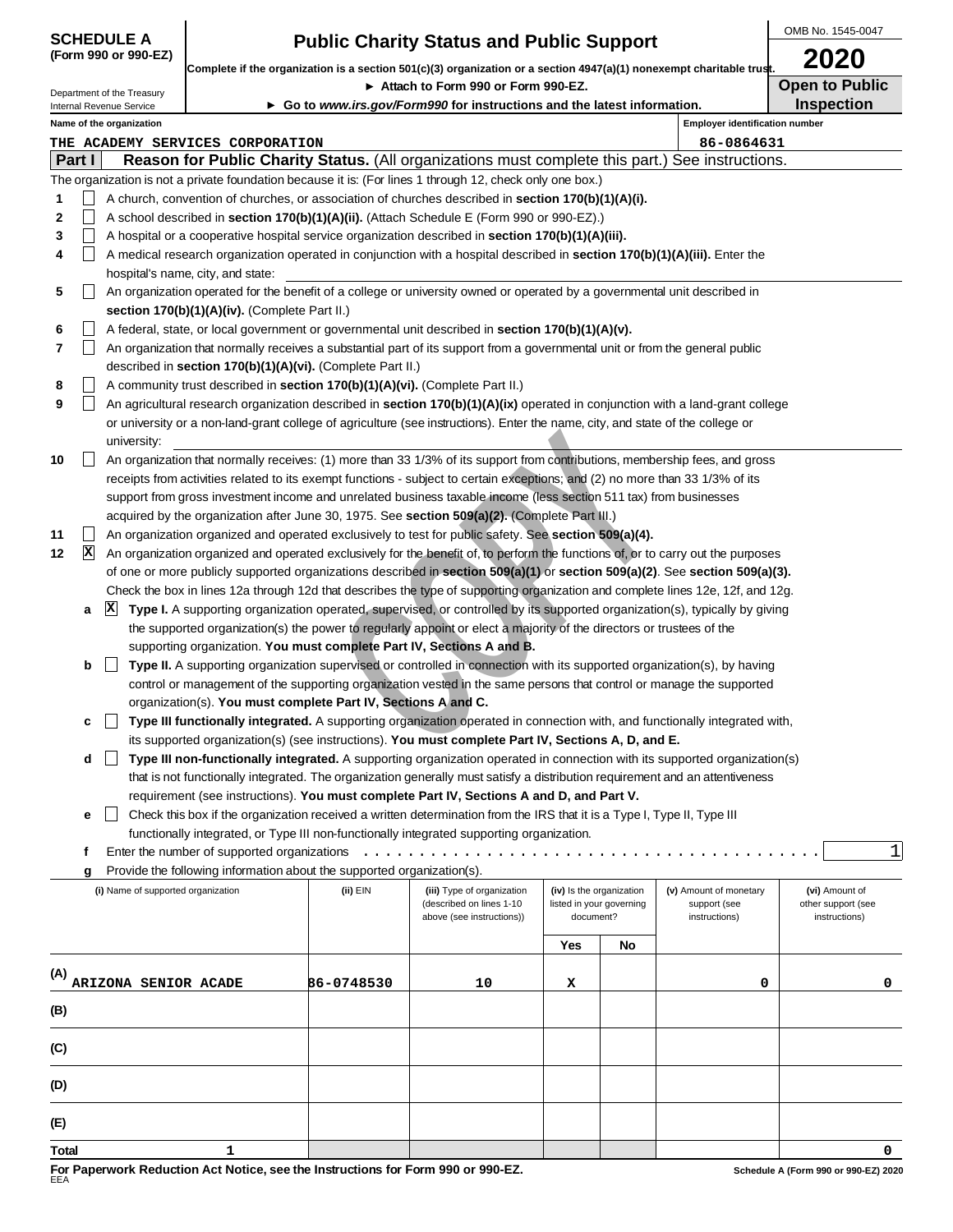|              | Schedule A (Form 990 or 990-EZ) 2020                                                                                                  | THE ACADEMY SERVICES CORPORATION |          |            |            | 86-0864631 | Page 2        |
|--------------|---------------------------------------------------------------------------------------------------------------------------------------|----------------------------------|----------|------------|------------|------------|---------------|
|              | Support Schedule for Organizations Described in Sections 170(b)(1)(A)(iv) and 170(b)(1)(A)(vi)<br>Part II                             |                                  |          |            |            |            |               |
|              | (Complete only if you checked the box on line 5, 7, or 8 of Part I or if the organization failed to qualify under                     |                                  |          |            |            |            |               |
|              | Part III. If the organization fails to qualify under the tests listed below, please complete Part III.)                               |                                  |          |            |            |            |               |
|              | <b>Section A. Public Support</b>                                                                                                      |                                  |          |            |            |            |               |
|              | Calendar year (or fiscal year beginning in) >                                                                                         | (a) 2016                         | (b) 2017 | $(c)$ 2018 | $(d)$ 2019 | (e) 2020   | (f) Total     |
|              | Gifts, grants, contributions, and                                                                                                     |                                  |          |            |            |            |               |
|              | membership fees received. (Do not                                                                                                     |                                  |          |            |            |            |               |
|              | include any "unusual grants.") $\ldots \ldots$                                                                                        |                                  |          |            |            |            |               |
| $\mathbf{2}$ | Tax revenues levied for the                                                                                                           |                                  |          |            |            |            |               |
|              | organization's benefit and either paid to                                                                                             |                                  |          |            |            |            |               |
|              | or expended on its behalf                                                                                                             |                                  |          |            |            |            |               |
| 3            | The value of services or facilities                                                                                                   |                                  |          |            |            |            |               |
|              | furnished by a governmental unit to the                                                                                               |                                  |          |            |            |            |               |
|              | organization without charge                                                                                                           |                                  |          |            |            |            |               |
|              | Total. Add lines 1 through 3                                                                                                          |                                  |          |            |            |            |               |
| 5            | The portion of total contributions by                                                                                                 |                                  |          |            |            |            |               |
|              | each person (other than a                                                                                                             |                                  |          |            |            |            |               |
|              | governmental unit or publicly                                                                                                         |                                  |          |            |            |            |               |
|              | supported organization) included on                                                                                                   |                                  |          |            |            |            |               |
|              | line 1 that exceeds 2% of the amount                                                                                                  |                                  |          |            |            |            |               |
|              | shown on line 11, column (f) $\ldots \ldots$                                                                                          |                                  |          |            |            |            |               |
|              | Public support. Subtract line 5 from line 4                                                                                           |                                  |          |            |            |            |               |
|              | <b>Section B. Total Support</b>                                                                                                       |                                  |          |            |            |            |               |
|              | Calendar year (or fiscal year beginning in) >                                                                                         | (a) 2016                         | (b) 2017 | $(c)$ 2018 | $(d)$ 2019 | (e) 2020   | (f) Total     |
| 7            | Amounts from line 4.                                                                                                                  |                                  |          |            |            |            |               |
| 8            | Gross income from interest, dividends,                                                                                                |                                  |          |            |            |            |               |
|              | payments received on securities loans,                                                                                                |                                  |          |            |            |            |               |
|              | rents, royalties, and income from                                                                                                     |                                  |          |            |            |            |               |
|              | similar sources                                                                                                                       |                                  |          |            |            |            |               |
| 9            | Net income from unrelated business                                                                                                    |                                  |          |            |            |            |               |
|              | activities, whether or not the business                                                                                               |                                  |          |            |            |            |               |
|              | is regularly carried on $\dots$                                                                                                       |                                  |          |            |            |            |               |
|              | 10 Other income. Do not include gain or                                                                                               |                                  |          |            |            |            |               |
|              | loss from the sale of capital assets                                                                                                  |                                  |          |            |            |            |               |
|              | (Explain in Part VI.)                                                                                                                 |                                  |          |            |            |            |               |
|              | 11 Total support. Add lines 7 through 10. .                                                                                           |                                  |          |            |            |            |               |
|              |                                                                                                                                       |                                  |          |            |            | 12         |               |
|              | 13 First five years. If the Form 990 is for the organization's first, second, third, fourth, or fifth tax year as a section 501(c)(3) |                                  |          |            |            |            |               |
|              |                                                                                                                                       |                                  |          |            |            |            | ▶││           |
|              | <b>Section C. Computation of Public Support Percentage</b>                                                                            |                                  |          |            |            |            |               |
| 14           | Public support percentage for 2020 (line 6, column (f), divided by line 11, column (f) $\ldots \ldots \ldots$                         |                                  |          |            |            | 14         | $\%$          |
| 15           |                                                                                                                                       |                                  |          |            |            | 15         | $\frac{0}{0}$ |
|              | 16a 33 1/3% support test - 2020. If the organization did not check the box on line 13, and line 14 is 33 1/3% or more, check this     |                                  |          |            |            |            |               |
|              | box and stop here. The organization qualifies as a publicly supported organization $\ldots \ldots \ldots \ldots \ldots \ldots \ldots$ |                                  |          |            |            |            | $\Box$        |
|              | b 33 1/3% support test - 2019. If the organization did not check a box on line 13 or 16a, and line 15 is 33 1/3% or more, check       |                                  |          |            |            |            |               |
|              | this box and stop here. The organization qualifies as a publicly supported organization $\ldots \ldots \ldots \ldots \ldots \ldots$   |                                  |          |            |            |            | $\Box$        |
|              | 17a 10%-facts-and-circumstances test - 2020. If the organization did not check a box on line 13, 16a, or 16b, and line 14 is          |                                  |          |            |            |            |               |
|              | 10% or more, and if the organization meets the facts-and-circumstances test, check this box and stop here. Explain in                 |                                  |          |            |            |            |               |
|              | Part VI how the organization meets the facts-and-circumstances test. The organization qualifies as a publicly supported               |                                  |          |            |            |            |               |
|              |                                                                                                                                       |                                  |          |            |            |            | $\mathbf{L}$  |
|              | b 10%-facts-and-circumstances test - 2019. If the organization did not check a box on line 13, 16a, 16b, or 17a, and line             |                                  |          |            |            |            |               |
|              | 15 is 10% or more, and if the organization meets the facts-and-circumstances test, check this box and stop here. Explain              |                                  |          |            |            |            |               |
|              | in Part VI how the organization meets the facts-and-circumstances test. The organization qualifies as a publicly supported            |                                  |          |            |            |            |               |
|              |                                                                                                                                       |                                  |          |            |            |            |               |
|              | 18 Private foundation. If the organization did not check a box on line 13, 16a, 16b, 17a, or 17b, check this box and see              |                                  |          |            |            |            |               |
|              |                                                                                                                                       |                                  |          |            |            |            |               |
|              |                                                                                                                                       |                                  |          |            |            |            |               |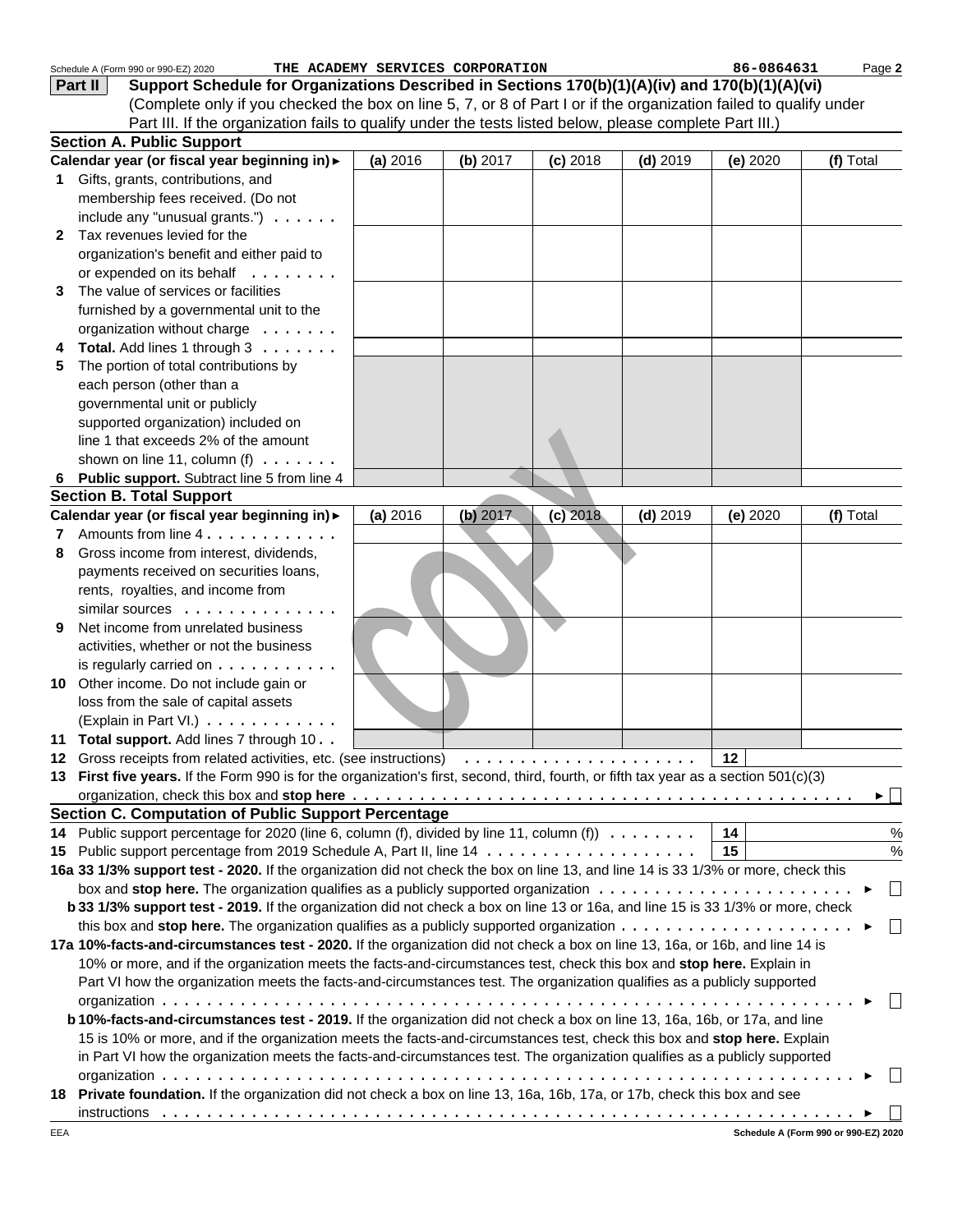|    | Schedule A (Form 990 or 990-EZ) 2020                                                                                                                       |          | THE ACADEMY SERVICES CORPORATION |            |            | 86-0864631 | Page 3    |
|----|------------------------------------------------------------------------------------------------------------------------------------------------------------|----------|----------------------------------|------------|------------|------------|-----------|
|    | Support Schedule for Organizations Described in Section 509(a)(2)<br>Part III                                                                              |          |                                  |            |            |            |           |
|    | (Complete only if you checked the box on line 10 of Part I or if the organization failed to qualify under Part II.                                         |          |                                  |            |            |            |           |
|    | If the organization fails to qualify under the tests listed below, please complete Part II.)                                                               |          |                                  |            |            |            |           |
|    | <b>Section A. Public Support</b>                                                                                                                           |          |                                  |            |            |            |           |
|    | Calendar year (or fiscal year beginning in) >                                                                                                              | (a) 2016 | (b) 2017                         | $(c)$ 2018 | $(d)$ 2019 | (e) 2020   | (f) Total |
| 1. | Gifts, grants, contributions, and membership fees                                                                                                          |          |                                  |            |            |            |           |
|    |                                                                                                                                                            |          |                                  |            |            |            |           |
|    | received. (Do not include any "unusual grants.")                                                                                                           |          |                                  |            |            |            |           |
| 2  | Gross receipts from admissions, merchandise<br>sold or services performed, or facilities                                                                   |          |                                  |            |            |            |           |
|    | fumished in any activity that is related to the                                                                                                            |          |                                  |            |            |            |           |
|    | organization's tax-exempt purpose                                                                                                                          |          |                                  |            |            |            |           |
| 3  | Gross receipts from activities that are not an                                                                                                             |          |                                  |            |            |            |           |
|    | unrelated trade or business under section 513.                                                                                                             |          |                                  |            |            |            |           |
| 4  | Tax revenues levied for the                                                                                                                                |          |                                  |            |            |            |           |
|    | organization's benefit and either paid to                                                                                                                  |          |                                  |            |            |            |           |
|    | or expended on its behalf                                                                                                                                  |          |                                  |            |            |            |           |
| 5. | The value of services or facilities                                                                                                                        |          |                                  |            |            |            |           |
|    | furnished by a governmental unit to the                                                                                                                    |          |                                  |            |            |            |           |
|    | organization without charge                                                                                                                                |          |                                  |            |            |            |           |
| 6  | Total. Add lines 1 through 5                                                                                                                               |          |                                  |            |            |            |           |
|    | 7a Amounts included on lines 1, 2, and 3                                                                                                                   |          |                                  |            |            |            |           |
|    |                                                                                                                                                            |          |                                  |            |            |            |           |
|    | received from disqualified persons<br>$\cdots$                                                                                                             |          |                                  |            |            |            |           |
|    | <b>b</b> Amounts included on lines 2 and 3                                                                                                                 |          |                                  |            |            |            |           |
|    | received from other than disqualified                                                                                                                      |          |                                  |            |            |            |           |
|    | persons that exceed the greater of \$5,000                                                                                                                 |          |                                  |            |            |            |           |
|    | or 1% of the amount on line 13 for the year                                                                                                                |          |                                  |            |            |            |           |
|    | Add lines 7a and 7b $\ldots$                                                                                                                               |          |                                  |            |            |            |           |
| 8  | Public support. (Subtract line 7c from                                                                                                                     |          |                                  |            |            |            |           |
|    | line 6.) $\ldots \ldots \ldots \ldots \ldots \ldots$                                                                                                       |          |                                  |            |            |            |           |
|    | <b>Section B. Total Support</b>                                                                                                                            |          |                                  |            |            |            |           |
|    | Calendar year (or fiscal year beginning in) >                                                                                                              | (a) 2016 | (b) 2017                         | $(c)$ 2018 | $(d)$ 2019 | (e) 2020   | (f) Total |
|    | 9 Amounts from line 6                                                                                                                                      |          |                                  |            |            |            |           |
|    | 10a Gross income from interest, dividends,                                                                                                                 |          |                                  |            |            |            |           |
|    | payments received on securities loans, rents,                                                                                                              |          |                                  |            |            |            |           |
|    | royalties, and income from similar sources<br>$\ddots$                                                                                                     |          |                                  |            |            |            |           |
|    | <b>b</b> Unrelated business taxable income (less                                                                                                           |          |                                  |            |            |            |           |
|    | section 511 taxes) from businesses                                                                                                                         |          |                                  |            |            |            |           |
|    | acquired after June 30, 1975                                                                                                                               |          |                                  |            |            |            |           |
|    | c Add lines 10a and 10b $\ldots$ ,                                                                                                                         |          |                                  |            |            |            |           |
|    | 11 Net income from unrelated business                                                                                                                      |          |                                  |            |            |            |           |
|    |                                                                                                                                                            |          |                                  |            |            |            |           |
|    | activities not included in line 10b, whether                                                                                                               |          |                                  |            |            |            |           |
|    | or not the business is regularly carried on                                                                                                                |          |                                  |            |            |            |           |
|    | 12 Other income. Do not include gain or                                                                                                                    |          |                                  |            |            |            |           |
|    | loss from the sale of capital assets                                                                                                                       |          |                                  |            |            |            |           |
|    | (Explain in Part VI.)                                                                                                                                      |          |                                  |            |            |            |           |
|    | 13 Total support. (Add lines 9, 10c, 11,                                                                                                                   |          |                                  |            |            |            |           |
|    | and 12.) $\ldots \ldots \ldots \ldots \ldots$                                                                                                              |          |                                  |            |            |            |           |
|    | 14 First 5 years. If the Form 990 is for the organization's first, second, third, fourth, or fifth tax year as a section 501(c)(3)                         |          |                                  |            |            |            |           |
|    |                                                                                                                                                            |          |                                  |            |            |            |           |
|    | <b>Section C. Computation of Public Support Percentage</b>                                                                                                 |          |                                  |            |            |            |           |
|    | 15 Public support percentage for 2020 (line 8, column (f), divided by line 13, column (f))                                                                 |          |                                  |            |            | 15         | %         |
|    |                                                                                                                                                            |          |                                  |            |            | 16         | %         |
|    | Section D. Computation of Investment Income Percentage                                                                                                     |          |                                  |            |            |            |           |
|    | 17 Investment income percentage for 2020 (line 10c, column (f), divided by line 13, column (f)                                                             |          |                                  |            |            | 17         | %         |
|    | Investment income percentage from 2019 Schedule A, Part III, line 17                                                                                       |          |                                  |            |            | 18         | %         |
| 18 |                                                                                                                                                            |          |                                  |            |            |            |           |
|    | 19a 33 1/3% support tests - 2020. If the organization did not check the box on line 14, and line 15 is more than 33 1/3%, and line                         |          |                                  |            |            |            |           |
|    | 17 is not more than 33 1/3%, check this box and stop here. The organization qualifies as a publicly supported organization ►                               |          |                                  |            |            |            |           |
|    | b 33 1/3% support tests - 2019. If the organization did not check a box on line 14 or line 19a, and line 16 is more than 33 1/3%, and                      |          |                                  |            |            |            |           |
|    | line 18 is not more than 33 1/3%, check this box and stop here. The organization qualifies as a publicly supported organization $\blacktriangleright \Box$ |          |                                  |            |            |            |           |
| 20 | <b>Private foundation.</b> If the organization did not check a box on line 14, 19a, or 19b, check this box and see instructions $\ldots \bullet \Box$      |          |                                  |            |            |            |           |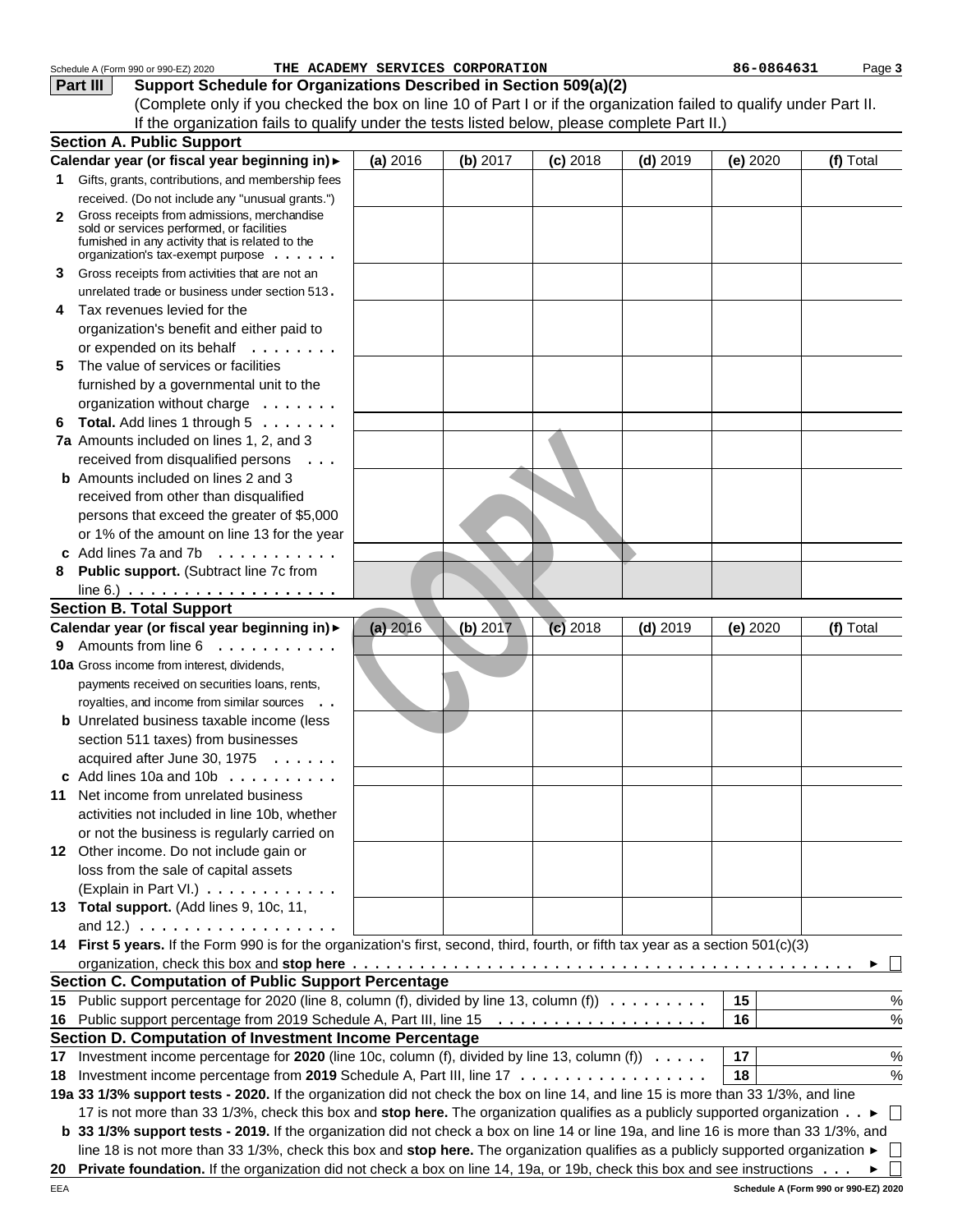|              | 86-0864631<br>Schedule A (Form 990 or 990-EZ) 2020<br>THE ACADEMY SERVICES CORPORATION                                   |                 |             | Page 4 |
|--------------|--------------------------------------------------------------------------------------------------------------------------|-----------------|-------------|--------|
| Part IV      | <b>Supporting Organizations</b>                                                                                          |                 |             |        |
|              | (Complete only if you checked a box in line 12 on Part I. If you checked box 12a, Part I, complete Sections A            |                 |             |        |
|              | and B. If you checked box 12b, Part I, complete Sections A and C. If you checked box 12c, Part I, complete               |                 |             |        |
|              | Sections A, D, and E. If you checked box 12d, Part I, complete Sections A and D, and complete Part V.)                   |                 |             |        |
|              | <b>Section A. All Supporting Organizations</b>                                                                           |                 |             |        |
|              |                                                                                                                          |                 | Yes         | No     |
| 1            | Are all of the organization's supported organizations listed by name in the organization's governing                     |                 |             |        |
|              | documents? If "No," describe in Part VI how the supported organizations are designated. If designated by                 |                 |             |        |
|              | class or purpose, describe the designation. If historic and continuing relationship, explain.                            | 1               | $\mathbf x$ |        |
| $\mathbf{2}$ | Did the organization have any supported organization that does not have an IRS determination of status                   |                 |             |        |
|              | under section 509(a)(1) or (2)? If "Yes," explain in Part VI how the organization determined that the supported          |                 |             |        |
|              | organization was described in section 509(a)(1) or (2).                                                                  | $\mathbf 2$     |             | x      |
|              | 3a Did the organization have a supported organization described in section 501(c)(4), (5), or (6)? If "Yes," answer      |                 |             |        |
|              | lines 3b and 3c below.                                                                                                   | 3a              |             | x      |
| b            | Did the organization confirm that each supported organization qualified under section $501(c)(4)$ , (5), or (6) and      |                 |             |        |
|              | satisfied the public support tests under section $509(a)(2)?$ If "Yes," describe in Part VI when and how the             |                 |             |        |
|              | organization made the determination.                                                                                     | 3 <sub>b</sub>  |             |        |
|              | c Did the organization ensure that all support to such organizations was used exclusively for section $170(c)(2)(B)$     |                 |             |        |
|              |                                                                                                                          |                 |             |        |
|              | purposes? If "Yes," explain in Part VI what controls the organization put in place to ensure such use.                   | 3 <sub>c</sub>  |             |        |
|              | 4a Was any supported organization not organized in the United States ("foreign supported organization")? If              |                 |             |        |
|              | "Yes," and if you checked 12a or 12b in Part I, answer lines 4b and 4c below.                                            | 4a              |             | x      |
| b            | Did the organization have ultimate control and discretion in deciding whether to make grants to the foreign              |                 |             |        |
|              | supported organization? If "Yes," describe in Part VI how the organization had such control and discretion               |                 |             |        |
|              | despite being controlled or supervised by or in connection with its supported organizations.                             | 4b              |             |        |
|              | Did the organization support any foreign supported organization that does not have an IRS determination                  |                 |             |        |
|              | under sections 501(c)(3) and 509(a)(1) or (2)? If "Yes," explain in Part VI what controls the organization used          |                 |             |        |
|              | to ensure that all support to the foreign supported organization was used exclusively for section 170(c)(2)(B)           |                 |             |        |
|              | purposes.                                                                                                                | 4c              |             |        |
| 5a           | Did the organization add, substitute, or remove any supported organizations during the tax year? If "Yes,"               |                 |             |        |
|              | answer lines 5b and 5c below (if applicable). Also, provide detail in Part VI, including (i) the names and EIN           |                 |             |        |
|              | numbers of the supported organizations added, substituted, or removed; (ii) the reasons for each such action;            |                 |             |        |
|              | (iii) the authority under the organization's organizing document authorizing such action; and (iv) how the action        |                 |             |        |
|              | was accomplished (such as by amendment to the organizing document).                                                      | 5a              |             | x      |
|              | <b>b</b> Type I or Type II only. Was any added or substituted supported organization part of a class already             |                 |             |        |
|              | designated in the organization's organizing document?                                                                    | 5b              |             |        |
|              | c Substitutions only. Was the substitution the result of an event beyond the organization's control?                     | 5c              |             |        |
|              | Did the organization provide support (whether in the form of grants or the provision of services or facilities) to       |                 |             |        |
|              | anyone other than (i) its supported organizations, (ii) individuals that are part of the charitable class benefited      |                 |             |        |
|              | by one or more of its supported organizations, or (iii) other supporting organizations that also support or              |                 |             |        |
|              | benefit one or more of the filing organization's supported organizations? If "Yes," provide detail in Part VI.           | 6               |             | x      |
| 7            | Did the organization provide a grant, loan, compensation, or other similar payment to a substantial contributor          |                 |             |        |
|              | (as defined in section 4958(c)(3)(C)), a family member of a substantial contributor, or a 35% controlled entity          |                 |             |        |
|              | with regard to a substantial contributor? If "Yes," complete Part I of Schedule L (Form 990 or 990-EZ).                  | $\overline{7}$  |             | x      |
| 8            | Did the organization make a loan to a disqualified person (as defined in section 4958) not described in line 7?          |                 |             |        |
|              | If "Yes," complete Part I of Schedule L (Form 990 or 990-EZ).                                                            | 8               |             | x      |
| 9a           | Was the organization controlled directly or indirectly at any time during the tax year by one or more                    |                 |             |        |
|              | disqualified persons, as defined in section 4946 (other than foundation managers and organizations                       |                 |             |        |
|              | described in section 509(a)(1) or (2))? If "Yes," provide detail in Part VI.                                             | 9a              |             |        |
|              |                                                                                                                          |                 |             | x      |
|              | <b>b</b> Did one or more disqualified persons (as defined in line 9a) hold a controlling interest in any entity in which |                 |             |        |
|              | the supporting organization had an interest? If "Yes," provide detail in Part VI.                                        | 9b              |             | x      |
|              | c Did a disqualified person (as defined in line 9a) have an ownership interest in, or derive any personal benefit        |                 |             |        |
|              | from, assets in which the supporting organization also had an interest? If "Yes," provide detail in Part VI.             | 9c              |             | x      |
|              | 10a Was the organization subject to the excess business holdings rules of section 4943 because of section                |                 |             |        |
|              | 4943(f) (regarding certain Type II supporting organizations, and all Type III non-functionally integrated                |                 |             |        |
|              | supporting organizations)? If "Yes," answer 10b below.                                                                   | 10a             |             | x      |
|              | <b>b</b> Did the organization have any excess business holdings in the tax year? (Use Schedule C, Form 4720, to          |                 |             |        |
|              | determine whether the organization had excess business holdings.)                                                        | 10 <sub>b</sub> |             |        |
| EEA          | Schedule A (Form 990 or 990-EZ) 2020                                                                                     |                 |             |        |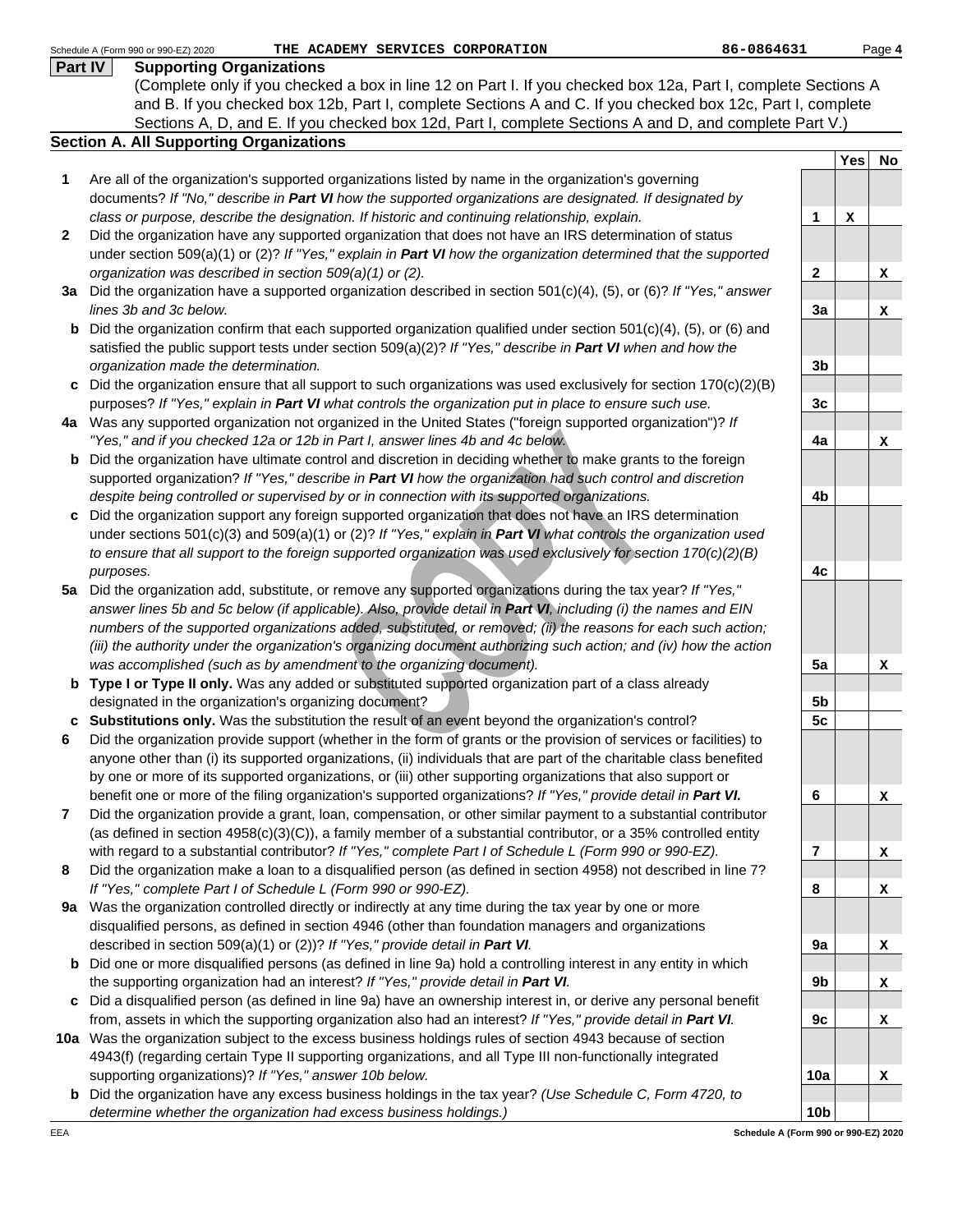|              | Schedule A (Form 990 or 990-EZ) 2020<br>THE ACADEMY SERVICES CORPORATION                                                       | 86-0864631      |              | Page 5    |
|--------------|--------------------------------------------------------------------------------------------------------------------------------|-----------------|--------------|-----------|
|              | Part IV<br><b>Supporting Organizations (continued)</b>                                                                         |                 |              |           |
|              |                                                                                                                                |                 | Yes          | <b>No</b> |
| 11           | Has the organization accepted a gift or contribution from any of the following persons?                                        |                 |              |           |
| a            | A person who directly or indirectly controls, either alone or together with persons described in lines 11b and                 |                 |              |           |
|              | 11c below, the governing body of a supported organization?                                                                     | 11a             |              | x         |
| b            | A family member of a person described in line 11a above?                                                                       | 11 <sub>b</sub> |              | x         |
| C            | A 35% controlled entity of a person described in 11a or 11b above? If "Yes" to line 11a, 11b, or 11c, provide                  |                 |              |           |
|              | detail in <b>Part VI.</b>                                                                                                      | 11c             |              | x         |
|              | <b>Section B. Type I Supporting Organizations</b>                                                                              |                 |              |           |
|              |                                                                                                                                |                 | Yesl         | No        |
|              | Did the governing body, members of the governing body, officers acting in their official capacity, or membership of one or     |                 |              |           |
|              | more supported organizations have the power to regularly appoint or elect at least a majority of the organization's officers,  |                 |              |           |
|              | directors, or trustees at all times during the tax year? If "No," describe in Part VI how the supported organization(s)        |                 |              |           |
|              | effectively operated, supervised, or controlled the organization's activities. If the organization had more than one supported |                 |              |           |
|              | organization, describe how the powers to appoint and/or remove officers, directors, or trustees were allocated among the       |                 |              |           |
|              | supported organizations and what conditions or restrictions, if any, applied to such powers during the tax year.               | 1               | $\mathbf{x}$ |           |
| $\mathbf{2}$ | Did the organization operate for the benefit of any supported organization other than the supported                            |                 |              |           |
|              | organization(s) that operated, supervised, or controlled the supporting organization? If "Yes," explain in Part                |                 |              |           |
|              | VI how providing such benefit carried out the purposes of the supported organization(s) that operated,                         |                 |              |           |
|              | supervised, or controlled the supporting organization.                                                                         | $\mathbf{2}$    |              | x         |
|              | <b>Section C. Type II Supporting Organizations</b>                                                                             |                 |              |           |
|              |                                                                                                                                |                 | Yesl         | No        |
| 1            | Were a majority of the organization's directors or trustees during the tax year also a majority of the directors               |                 |              |           |
|              | or trustees of each of the organization's supported organization(s)? If "No," describe in Part VI how control                  |                 |              |           |

|              | supervised, or controlled the supporting organization.                                                                            |              |            | A         |
|--------------|-----------------------------------------------------------------------------------------------------------------------------------|--------------|------------|-----------|
|              | <b>Section C. Type II Supporting Organizations</b>                                                                                |              |            |           |
|              |                                                                                                                                   |              | <b>Yes</b> | <b>No</b> |
| 1            | Were a majority of the organization's directors or trustees during the tax year also a majority of the directors                  |              |            |           |
|              | or trustees of each of the organization's supported organization(s)? If "No," describe in Part VI how control                     |              |            |           |
|              | or management of the supporting organization was vested in the same persons that controlled or managed                            |              |            |           |
|              | the supported organization(s).                                                                                                    |              |            |           |
|              | <b>Section D. All Type III Supporting Organizations</b>                                                                           |              |            |           |
|              |                                                                                                                                   |              | <b>Yes</b> | <b>No</b> |
| 1            | Did the organization provide to each of its supported organizations, by the last day of the fifth month of the                    |              |            |           |
|              | organization's tax year, (i) a written notice describing the type and amount of support provided during the prior tax             |              |            |           |
|              | year, (ii) a copy of the Form 990 that was most recently filed as of the date of notification, and (iii) copies of the            |              |            |           |
|              | organization's governing documents in effect on the date of notification, to the extent not previously provided?                  | 1            |            |           |
| $\mathbf{2}$ | Were any of the organization's officers, directors, or trustees either (i) appointed or elected by the supported                  |              |            |           |
|              | organization(s) or (ii) serving on the governing body of a supported organization? If "No," explain in Part VI how                |              |            |           |
|              | the organization maintained a close and continuous working relationship with the supported organization(s).                       | $\mathbf{2}$ |            |           |
| 3            | By reason of the relationship described in line 2, above, did the organization's supported organizations have                     |              |            |           |
|              | a significant voice in the organization's investment policies and in directing the use of the organization's                      |              |            |           |
|              | income or assets at all times during the tax year? If "Yes," describe in Part VI the role the organization's                      |              |            |           |
|              | supported organizations played in this regard.                                                                                    | 3            |            |           |
|              | Section E. Type III Functionally Integrated Supporting Organizations                                                              |              |            |           |
| 1.           | Check the box next to the method that the organization used to satisfy the Integral Part Test during the year (see instructions). |              |            |           |
| $\mathbf{a}$ | The organization satisfied the Activities Test. Complete line 2 below.                                                            |              |            |           |
| b            | The organization is the parent of each of its supported organizations. Complete line 3 below.                                     |              |            |           |
| c            | The organization supported a governmental entity. Describe in Part VI how you supported a government entity (see instructions).   |              |            |           |
| $\mathbf{2}$ | Activities Test. Answer lines 2a and 2b below.                                                                                    |              | <b>Yes</b> | No        |
|              | a Did substantially all of the organization's activities during the tax year directly further the exempt purposes of              |              |            |           |
|              | the supported organization(s) to which the organization was responsive? If "Yes," then in Part VI identify                        |              |            |           |
|              | those supported organizations and explain how these activities directly furthered their exempt purposes,                          |              |            |           |
|              | how the organization was responsive to those supported organizations, and how the organization determined                         |              |            |           |
|              | that these activities constituted substantially all of its activities.                                                            | 2a           |            |           |
|              | <b>b</b> Did the activities described in line 2a, above, constitute activities that, but for the organization's involvement,      |              |            |           |
|              |                                                                                                                                   |              |            |           |

## **Section E. Type III Functionally Integrated Supporting Organizations**

- **1** Check the box next to the method that the organization used to satisfy the Integral Part Test during the year **(see instructions)**.
- **a** The organization satisfied the Activities Test. Complete **line 2** below.
- **b**  $\Box$  The organization is the parent of each of its supported organizations. Complete **line 3** below.
- **c** The organization supported a governmental entity. Describe in **Part VI** how you supported a government entity (see instructions).
- **2 Yes No** Activities Test. **Answer lines 2a and 2b below.**
- **a** Did substantially all of the organization's activities during the tax year directly further the exempt purposes of the supported organization(s) to which the organization was responsive? If "Yes," then in **Part VI identify those supported organizations and explain** how these activities directly furthered their exempt purposes, how the organization was responsive to those supported organizations, and how the organization determined that these activities constituted substantially all of its activities.
- **b** Did the activities described in line 2a, above, constitute activities that, but for the organization's involvement, one or more of the organization's supported organization(s) would have been engaged in? If "Yes," explain in **Part VI** the reasons for the organization's position that its supported organization(s) would have engaged in these activities but for the organization's involvement.
- **3** Parent of Supported Organizations. **Answer lines 3a and 3b below.**
- **a** Did the organization have the power to regularly appoint or elect a majority of the officers, directors, or trustees of each of the supported organizations? If "Yes" or "No," provide details in **Part VI.**
- **b** Did the organization exercise a substantial degree of direction over the policies, programs, and activities of each of its supported organizations? If "Yes," describe in **Part VI** the role played by the organization in this regard.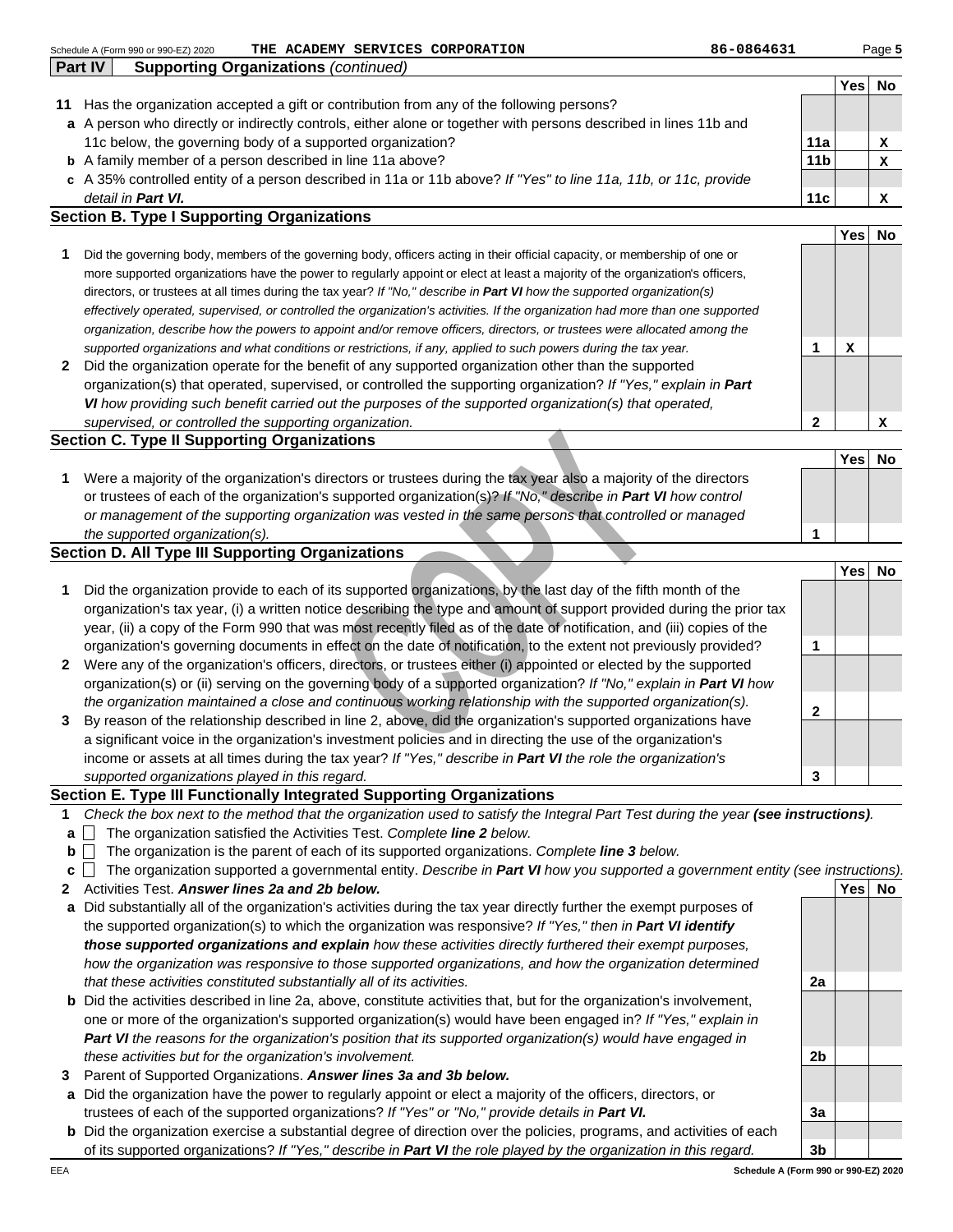|                | THE ACADEMY SERVICES CORPORATION<br>Schedule A (Form 990 or 990-EZ) 2020                                                         |                         | 86-0864631     | Page 6                               |
|----------------|----------------------------------------------------------------------------------------------------------------------------------|-------------------------|----------------|--------------------------------------|
| Part V         | Type III Non-Functionally Integrated 509(a)(3) Supporting Organizations                                                          |                         |                |                                      |
| 1.             | Check here if the organization satisfied the Integral Part Test as a qualifying trust on Nov. 20, 1970 (explain in Part VI). See |                         |                |                                      |
|                | instructions. All other Type III non-functionally integrated supporting organizations must complete Sections A through E.        |                         |                |                                      |
|                | <b>Section A - Adjusted Net Income</b>                                                                                           |                         | (A) Prior Year | (B) Current Year                     |
|                |                                                                                                                                  |                         |                | (optional)                           |
| 1              | Net short-term capital gain                                                                                                      | 1                       |                |                                      |
| $\mathbf{2}$   | Recoveries of prior-year distributions                                                                                           | $\mathbf 2$             |                |                                      |
| 3              | Other gross income (see instructions)                                                                                            | 3                       |                |                                      |
| 4              | Add lines 1 through 3.                                                                                                           | 4                       |                |                                      |
| 5              | Depreciation and depletion                                                                                                       | 5                       |                |                                      |
| 6              | Portion of operating expenses paid or incurred for production or collection                                                      |                         |                |                                      |
|                | of gross income or for management, conservation, or maintenance of                                                               |                         |                |                                      |
|                | property held for production of income (see instructions)                                                                        | 6                       |                |                                      |
| $7\phantom{0}$ | Other expenses (see instructions)                                                                                                | 7                       |                |                                      |
| 8              | Adjusted Net Income (subtract lines 5, 6, and 7 from line 4)                                                                     | 8                       |                |                                      |
|                | <b>Section B - Minimum Asset Amount</b>                                                                                          |                         | (A) Prior Year | (B) Current Year<br>(optional)       |
| 1              | Aggregate fair market value of all non-exempt-use assets (see                                                                    |                         |                |                                      |
|                | instructions for short tax year or assets held for part of year):                                                                |                         |                |                                      |
|                | a Average monthly value of securities                                                                                            | 1a                      |                |                                      |
|                | <b>b</b> Average monthly cash balances                                                                                           | 1 <sub>b</sub>          |                |                                      |
|                | c Fair market value of other non-exempt-use assets                                                                               | 1 <sub>c</sub>          |                |                                      |
|                | d Total (add lines 1a, 1b, and 1c)                                                                                               | 1 <sub>d</sub>          |                |                                      |
|                | e Discount claimed for blockage or other factors<br>(explain in detail in Part VI):                                              |                         |                |                                      |
|                | 2 Acquisition indebtedness applicable to non-exempt-use assets                                                                   | $\overline{\mathbf{2}}$ |                |                                      |
| 3              | Subtract line 2 from line 1d.                                                                                                    | 3                       |                |                                      |
| 4              | Cash deemed held for exempt use. Enter 0.015 of line 3 (for greater amount,                                                      |                         |                |                                      |
|                | see instructions).                                                                                                               | 4                       |                |                                      |
| 5              | Net value of non-exempt-use assets (subtract line 4 from line 3)                                                                 | 5                       |                |                                      |
| 6              | Multiply line 5 by 0.035.                                                                                                        | 6                       |                |                                      |
| 7              | Recoveries of prior-year distributions                                                                                           | 7                       |                |                                      |
| 8              | Minimum Asset Amount (add line 7 to line 6)                                                                                      | 8                       |                |                                      |
|                | <b>Section C - Distributable Amount</b>                                                                                          |                         |                | <b>Current Year</b>                  |
| 1              | Adjusted net income for prior year (from Section A, line 8, Column A)                                                            | 1                       |                |                                      |
| $\mathbf{2}$   | Enter 0.85 of line 1.                                                                                                            | $\mathbf 2$             |                |                                      |
| 3              | Minimum asset amount for prior year (from Section B, line 8, Column A)                                                           | 3                       |                |                                      |
| 4              | Enter greater of line 2 or line 3.                                                                                               | 4                       |                |                                      |
| 5              | Income tax imposed in prior year                                                                                                 | 5                       |                |                                      |
| 6              | Distributable Amount. Subtract line 5 from line 4, unless subject to                                                             |                         |                |                                      |
|                | emergency temporary reduction (see instructions).                                                                                | 6                       |                |                                      |
| $\overline{7}$ | Check here if the current year is the organization's first as a non-functionally integrated Type III supporting organization     |                         |                |                                      |
|                | (see instructions).                                                                                                              |                         |                |                                      |
| EEA            |                                                                                                                                  |                         |                | Schedule A (Form 990 or 990-EZ) 2020 |
|                |                                                                                                                                  |                         |                |                                      |
|                |                                                                                                                                  |                         |                |                                      |
|                |                                                                                                                                  |                         |                |                                      |
|                |                                                                                                                                  |                         |                |                                      |
|                |                                                                                                                                  |                         |                |                                      |
|                |                                                                                                                                  |                         |                |                                      |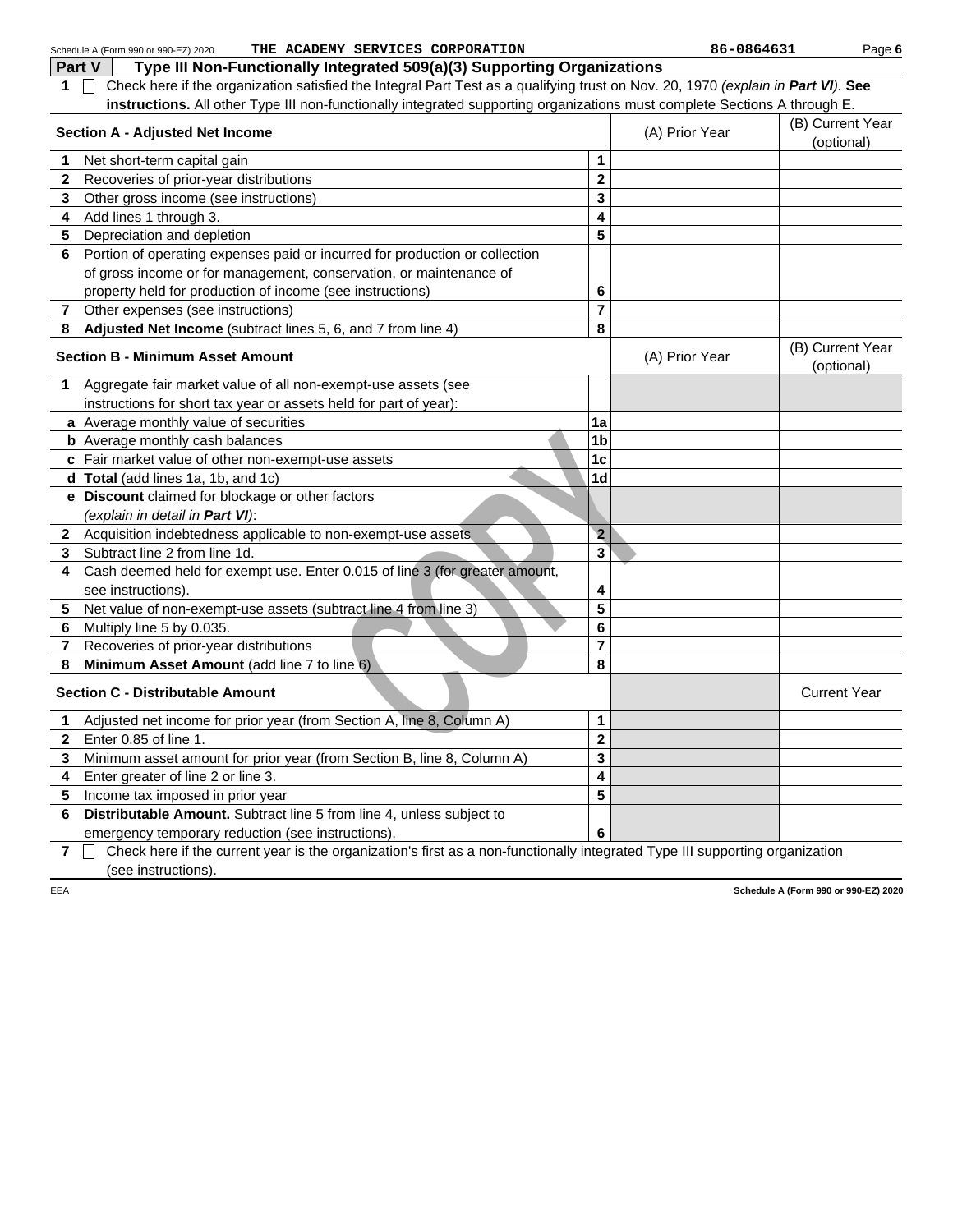| Part V       | Type III Non-Functionally Integrated 509(a)(3) Supporting Organizations (continued)                                                                                    |                                    |                                               |    |                                                  |
|--------------|------------------------------------------------------------------------------------------------------------------------------------------------------------------------|------------------------------------|-----------------------------------------------|----|--------------------------------------------------|
|              | <b>Section D - Distributions</b>                                                                                                                                       |                                    |                                               |    | <b>Current Year</b>                              |
| 1            | Amounts paid to supported organizations to accomplish exempt purposes                                                                                                  |                                    |                                               | 1  |                                                  |
| $\mathbf{2}$ | Amounts paid to perform activity that directly furthers exempt purposes of supported                                                                                   |                                    |                                               |    |                                                  |
|              | organizations, in excess of income from activity                                                                                                                       |                                    |                                               | 2  |                                                  |
| 3            | Administrative expenses paid to accomplish exempt purposes of supported organizations                                                                                  |                                    |                                               | 3  |                                                  |
| 4            | Amounts paid to acquire exempt-use assets                                                                                                                              |                                    |                                               | 4  |                                                  |
| 5            | Qualified set-aside amounts (prior IRS approval required) - provide details in Part VI)                                                                                |                                    |                                               | 5  |                                                  |
| 6            | Other distributions (describe in Part VI). See instructions.                                                                                                           |                                    |                                               | 6  |                                                  |
| 7            | Total annual distributions. Add lines 1 through 6.                                                                                                                     |                                    |                                               | 7  |                                                  |
| 8            | Distributions to attentive supported organizations to which the organization is responsive                                                                             |                                    |                                               |    |                                                  |
|              | (provide details in Part VI). See instructions.                                                                                                                        |                                    |                                               | 8  |                                                  |
| 9            | Distributable amount for 2020 from Section C, line 6                                                                                                                   |                                    |                                               | 9  |                                                  |
|              | 10 Line 8 amount divided by line 9 amount                                                                                                                              |                                    |                                               | 10 |                                                  |
|              | <b>Section E - Distribution Allocations (see instructions)</b>                                                                                                         | (i)<br><b>Excess Distributions</b> | (ii)<br><b>Underdistributions</b><br>Pre-2020 |    | (iii)<br><b>Distributable</b><br>Amount for 2020 |
| 1            | Distributable amount for 2020 from Section C, line 6                                                                                                                   |                                    |                                               |    |                                                  |
| $\mathbf{2}$ | Underdistributions, if any, for years prior to 2020                                                                                                                    |                                    |                                               |    |                                                  |
|              | (reasonable cause required - explain in Part VI). See                                                                                                                  |                                    |                                               |    |                                                  |
|              | instructions.                                                                                                                                                          |                                    |                                               |    |                                                  |
|              | 3 Excess distributions carryover, if any, to 2020                                                                                                                      |                                    |                                               |    |                                                  |
|              | a From 2015<br>.                                                                                                                                                       |                                    |                                               |    |                                                  |
|              | <b>b</b> From 2016<br>.                                                                                                                                                |                                    |                                               |    |                                                  |
|              | c From 2017<br>$\begin{array}{cccccccccccccc} \bullet & \bullet & \bullet & \bullet & \bullet & \bullet & \bullet & \bullet & \bullet & \bullet & \bullet \end{array}$ |                                    |                                               |    |                                                  |
|              | <b>d</b> From 2018<br>.                                                                                                                                                |                                    |                                               |    |                                                  |
|              | e From 2019<br>$\begin{array}{cccccccccccccc} \bullet & \bullet & \bullet & \bullet & \bullet & \bullet & \bullet & \bullet & \bullet & \bullet \end{array}$           |                                    |                                               |    |                                                  |
|              | f Total of lines 3a through 3e                                                                                                                                         |                                    |                                               |    |                                                  |
|              | g Applied to underdistributions of prior years                                                                                                                         |                                    |                                               |    |                                                  |
|              | h Applied to 2020 distributable amount                                                                                                                                 |                                    |                                               |    |                                                  |
| i.           | Carryover from 2015 not applied (see instructions)                                                                                                                     |                                    |                                               |    |                                                  |
|              | Remainder. Subtract lines 3g, 3h, and 3i from line 3f.                                                                                                                 |                                    |                                               |    |                                                  |
| 4            | Distributions for 2020 from                                                                                                                                            |                                    |                                               |    |                                                  |
|              | Section D, line 7:<br>\$                                                                                                                                               |                                    |                                               |    |                                                  |
|              | a Applied to underdistributions of prior years                                                                                                                         |                                    |                                               |    |                                                  |
|              | <b>b</b> Applied to 2020 distributable amount                                                                                                                          |                                    |                                               |    |                                                  |
|              | c Remainder. Subtract lines 4a and 4b from line 4                                                                                                                      |                                    |                                               |    |                                                  |
| 5.           | Remaining underdistributions for years prior to 2020, if                                                                                                               |                                    |                                               |    |                                                  |
|              | any. Subtract lines 3g and 4a from line 2. For result                                                                                                                  |                                    |                                               |    |                                                  |
|              | greater than zero, explain in Part VI. See instructions.                                                                                                               |                                    |                                               |    |                                                  |
| 6            | Remaining underdistributions for 2020. Subtract lines 3h                                                                                                               |                                    |                                               |    |                                                  |
|              | and 4b from line 1. For result greater than zero, explain in                                                                                                           |                                    |                                               |    |                                                  |
|              | <b>Part VI.</b> See instructions.                                                                                                                                      |                                    |                                               |    |                                                  |
| $\mathbf{7}$ | Excess distributions carryover to 2021. Add lines 3j<br>and 4c.                                                                                                        |                                    |                                               |    |                                                  |
| 8            | Breakdown of line 7:                                                                                                                                                   |                                    |                                               |    |                                                  |
|              | a Excess from 2016                                                                                                                                                     |                                    |                                               |    |                                                  |
|              | $\cdots$<br><b>b</b> Excess from 2017                                                                                                                                  |                                    |                                               |    |                                                  |
|              | $\cdots$<br>c Excess from 2018                                                                                                                                         |                                    |                                               |    |                                                  |
|              | $\cdots$<br>d Excess from 2019                                                                                                                                         |                                    |                                               |    |                                                  |
|              | $\cdots$<br>e Excess from 2020                                                                                                                                         |                                    |                                               |    |                                                  |
| EEA          | .                                                                                                                                                                      |                                    |                                               |    | Schedule A (Form 990 or 990-EZ) 2020             |
|              |                                                                                                                                                                        |                                    |                                               |    |                                                  |

**Schedule A (Form 990 or 990-EZ) 2020**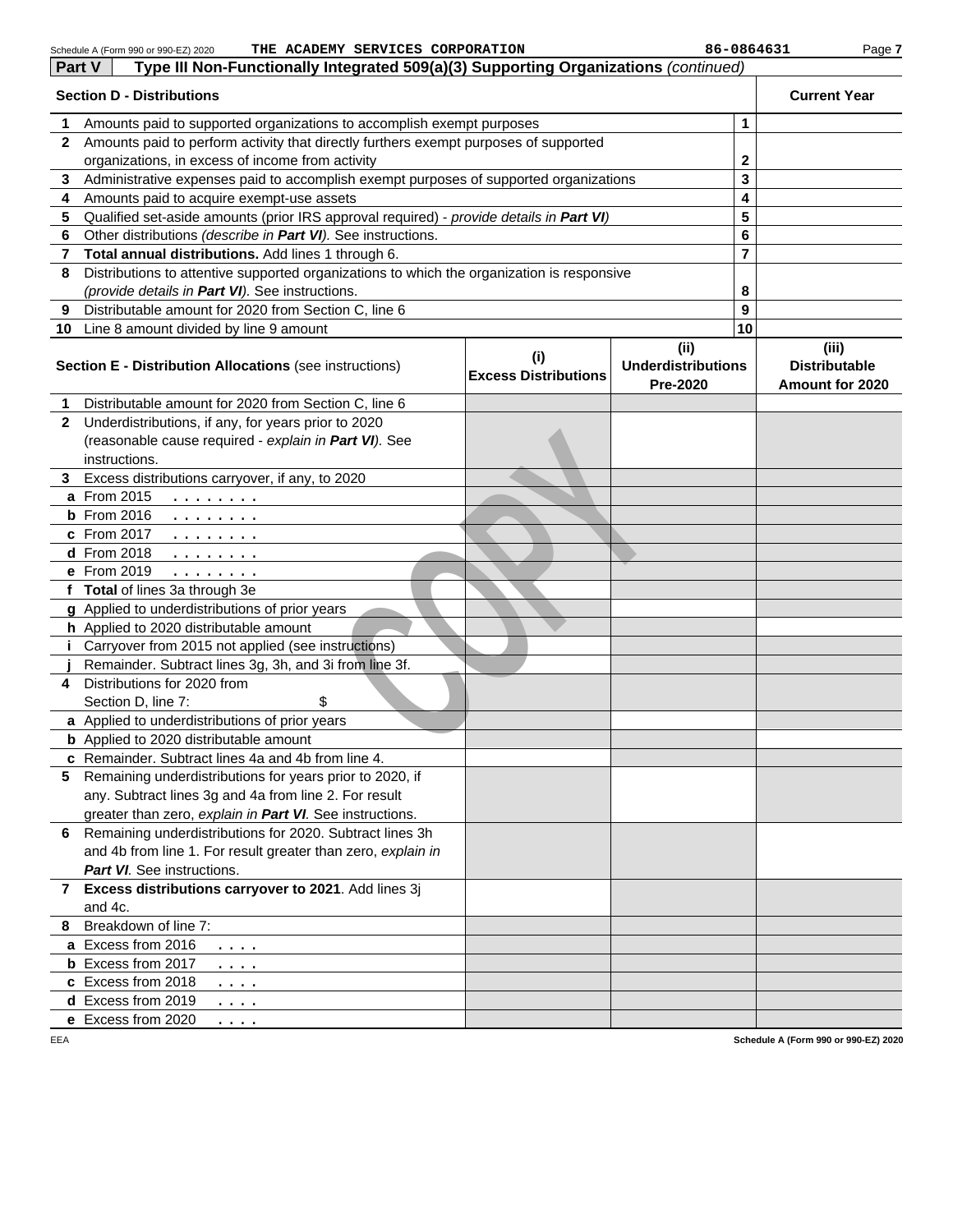|         | <b>Principle H (LOIIII AAN OL AAN-ET) SASA</b><br>r ay <del>c</del> o                                                                                                                                                                                                                                                                                                                                                                                                                                                                                                                       |
|---------|---------------------------------------------------------------------------------------------------------------------------------------------------------------------------------------------------------------------------------------------------------------------------------------------------------------------------------------------------------------------------------------------------------------------------------------------------------------------------------------------------------------------------------------------------------------------------------------------|
| Part VI | Supplemental Information. Provide the explanations required by Part II, line 10; Part II, line 17a or 17b; Part<br>III, line 12; Part IV, Section A, lines 1, 2, 3b, 3c, 4b, 4c, 5a, 6, 9a, 9b, 9c, 11a, 11b, and 11c; Part IV, Section<br>B, lines 1 and 2; Part IV, Section C, line 1; Part IV, Section D, lines 2 and 3; Part IV, Section E, lines 1c, 2a, 2b,<br>3a, and 3b; Part V, line 1; Part V, Section B, line 1e; Part V, Section D, lines 5, 6, and 8; and Part V, Section E,<br>lines 2, 5, and 6. Also complete this part for any additional information. (See instructions.) |
|         |                                                                                                                                                                                                                                                                                                                                                                                                                                                                                                                                                                                             |
|         |                                                                                                                                                                                                                                                                                                                                                                                                                                                                                                                                                                                             |
|         |                                                                                                                                                                                                                                                                                                                                                                                                                                                                                                                                                                                             |
|         |                                                                                                                                                                                                                                                                                                                                                                                                                                                                                                                                                                                             |
|         |                                                                                                                                                                                                                                                                                                                                                                                                                                                                                                                                                                                             |
|         |                                                                                                                                                                                                                                                                                                                                                                                                                                                                                                                                                                                             |
|         |                                                                                                                                                                                                                                                                                                                                                                                                                                                                                                                                                                                             |
|         |                                                                                                                                                                                                                                                                                                                                                                                                                                                                                                                                                                                             |
|         |                                                                                                                                                                                                                                                                                                                                                                                                                                                                                                                                                                                             |
|         |                                                                                                                                                                                                                                                                                                                                                                                                                                                                                                                                                                                             |
|         |                                                                                                                                                                                                                                                                                                                                                                                                                                                                                                                                                                                             |
|         |                                                                                                                                                                                                                                                                                                                                                                                                                                                                                                                                                                                             |
|         |                                                                                                                                                                                                                                                                                                                                                                                                                                                                                                                                                                                             |
|         |                                                                                                                                                                                                                                                                                                                                                                                                                                                                                                                                                                                             |
|         |                                                                                                                                                                                                                                                                                                                                                                                                                                                                                                                                                                                             |
|         |                                                                                                                                                                                                                                                                                                                                                                                                                                                                                                                                                                                             |
|         |                                                                                                                                                                                                                                                                                                                                                                                                                                                                                                                                                                                             |
|         |                                                                                                                                                                                                                                                                                                                                                                                                                                                                                                                                                                                             |
|         |                                                                                                                                                                                                                                                                                                                                                                                                                                                                                                                                                                                             |
|         |                                                                                                                                                                                                                                                                                                                                                                                                                                                                                                                                                                                             |
|         |                                                                                                                                                                                                                                                                                                                                                                                                                                                                                                                                                                                             |
|         |                                                                                                                                                                                                                                                                                                                                                                                                                                                                                                                                                                                             |
|         |                                                                                                                                                                                                                                                                                                                                                                                                                                                                                                                                                                                             |
|         |                                                                                                                                                                                                                                                                                                                                                                                                                                                                                                                                                                                             |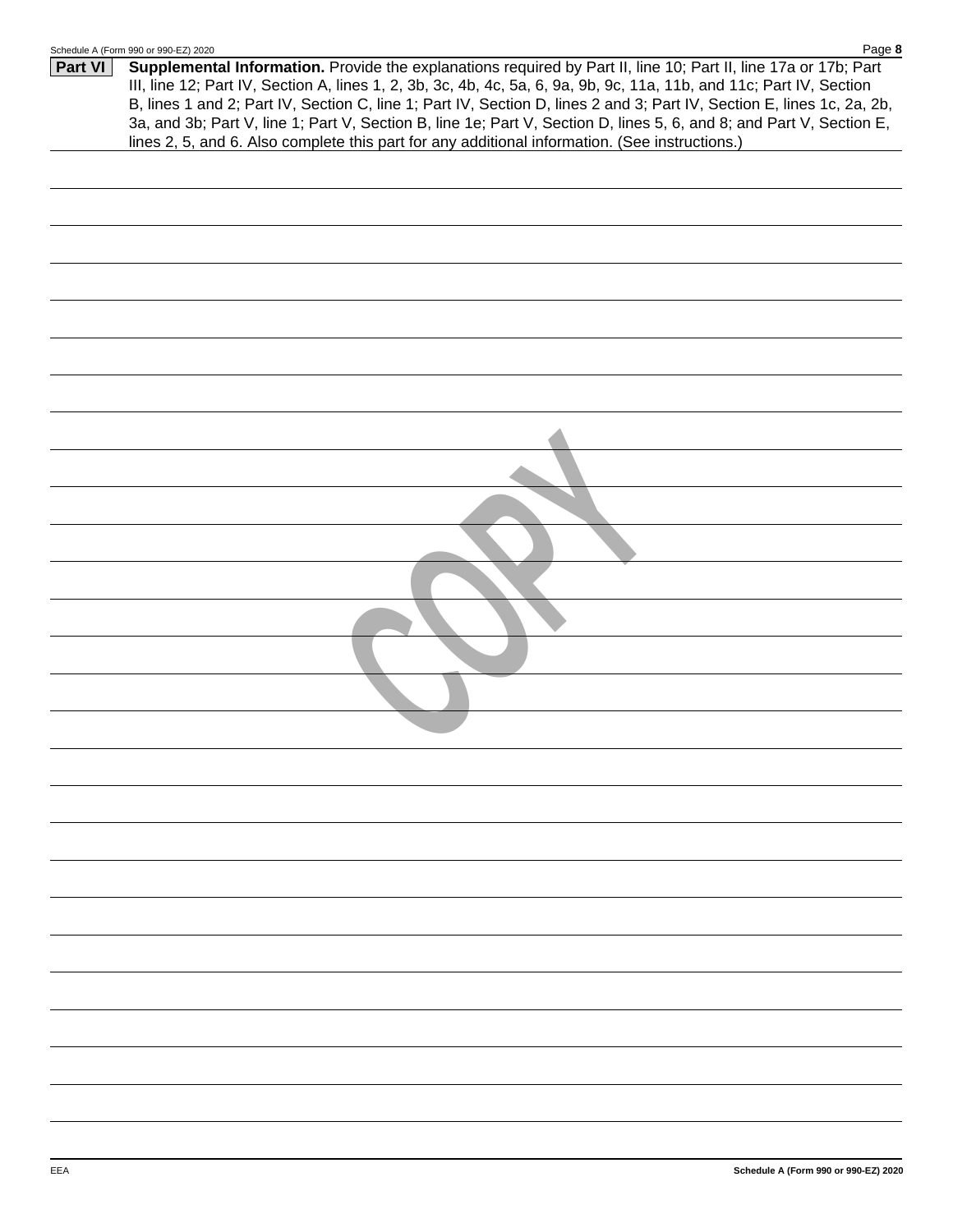| <b>SCHEDULE D</b> |  |
|-------------------|--|
| (Form 990)        |  |

# **Supplemental Financial Statements**

**Complete if the organization answered "Yes" on Form 990,**

**Part IV, line 6, 7, 8, 9, 10, 11a, 11b, 11c, 11d, 11e, 11f, 12a, or 12b.**

OMB No. 1545-0047

|              |                                                        |                                                                                                                                                                                            | Attach to Form 990.                                                                                                                                                                                                                                                                                                                      |                                                    | Open to Public                  |
|--------------|--------------------------------------------------------|--------------------------------------------------------------------------------------------------------------------------------------------------------------------------------------------|------------------------------------------------------------------------------------------------------------------------------------------------------------------------------------------------------------------------------------------------------------------------------------------------------------------------------------------|----------------------------------------------------|---------------------------------|
|              | Department of the Treasury<br>Internal Revenue Service |                                                                                                                                                                                            | ► Go to www.irs.gov/Form990 for instructions and the latest information.                                                                                                                                                                                                                                                                 |                                                    | Inspection                      |
|              | Name of the organization                               |                                                                                                                                                                                            |                                                                                                                                                                                                                                                                                                                                          | <b>Employer identification number</b>              |                                 |
|              |                                                        | THE ACADEMY SERVICES CORPORATION                                                                                                                                                           |                                                                                                                                                                                                                                                                                                                                          | 86-0864631                                         |                                 |
|              | Part I                                                 | Organizations Maintaining Donor Advised Funds or Other Similar Funds or Accounts.                                                                                                          |                                                                                                                                                                                                                                                                                                                                          |                                                    |                                 |
|              |                                                        | Complete if the organization answered "Yes" on Form 990, Part IV, line 6.                                                                                                                  |                                                                                                                                                                                                                                                                                                                                          |                                                    |                                 |
|              |                                                        |                                                                                                                                                                                            | (a) Donor advised funds                                                                                                                                                                                                                                                                                                                  |                                                    | (b) Funds and other accounts    |
| 1            |                                                        | Total number at end of year $\dots \dots \dots \dots \dots$                                                                                                                                |                                                                                                                                                                                                                                                                                                                                          |                                                    |                                 |
| 2            |                                                        | Aggregate value of contributions to (during year)                                                                                                                                          |                                                                                                                                                                                                                                                                                                                                          |                                                    |                                 |
| 3            |                                                        | Aggregate value of grants from (during year) $\ldots \ldots$                                                                                                                               |                                                                                                                                                                                                                                                                                                                                          |                                                    |                                 |
| 4            |                                                        | Aggregate value at end of year $\dots \dots \dots \dots$                                                                                                                                   |                                                                                                                                                                                                                                                                                                                                          |                                                    |                                 |
| 5            |                                                        | Did the organization inform all donors and donor advisors in writing that the assets held in donor advised                                                                                 |                                                                                                                                                                                                                                                                                                                                          |                                                    |                                 |
|              |                                                        | funds are the organization's property, subject to the organization's exclusive legal control? $\ldots \ldots \ldots \ldots \ldots$                                                         |                                                                                                                                                                                                                                                                                                                                          |                                                    | Yes<br>No                       |
| 6            |                                                        | Did the organization inform all grantees, donors, and donor advisors in writing that grant funds can be used                                                                               |                                                                                                                                                                                                                                                                                                                                          |                                                    |                                 |
|              |                                                        | only for charitable purposes and not for the benefit of the donor or donor advisor, or for any other purpose                                                                               |                                                                                                                                                                                                                                                                                                                                          |                                                    |                                 |
|              |                                                        |                                                                                                                                                                                            |                                                                                                                                                                                                                                                                                                                                          |                                                    | Yes<br>No                       |
|              | Part II                                                | <b>Conservation Easements.</b>                                                                                                                                                             |                                                                                                                                                                                                                                                                                                                                          |                                                    |                                 |
|              |                                                        | Complete if the organization answered "Yes" on Form 990, Part IV, line 7.                                                                                                                  |                                                                                                                                                                                                                                                                                                                                          |                                                    |                                 |
| 1            |                                                        | Purpose(s) of conservation easements held by the organization (check all that apply).                                                                                                      |                                                                                                                                                                                                                                                                                                                                          |                                                    |                                 |
|              |                                                        | Preservation of land for public use (e.g., recreation or education)                                                                                                                        |                                                                                                                                                                                                                                                                                                                                          | Preservation of a historically important land area |                                 |
|              | Protection of natural habitat                          |                                                                                                                                                                                            |                                                                                                                                                                                                                                                                                                                                          | Preservation of a certified historic structure     |                                 |
|              | Preservation of open space                             |                                                                                                                                                                                            |                                                                                                                                                                                                                                                                                                                                          |                                                    |                                 |
| $\mathbf{2}$ |                                                        | Complete lines 2a through 2d if the organization held a qualified conservation contribution in the form of a conservation                                                                  |                                                                                                                                                                                                                                                                                                                                          |                                                    |                                 |
|              |                                                        | easement on the last day of the tax year.                                                                                                                                                  |                                                                                                                                                                                                                                                                                                                                          |                                                    | Held at the End of the Tax Year |
| а            |                                                        |                                                                                                                                                                                            |                                                                                                                                                                                                                                                                                                                                          | 2a                                                 |                                 |
| b            |                                                        |                                                                                                                                                                                            |                                                                                                                                                                                                                                                                                                                                          | 2b                                                 |                                 |
| c            |                                                        | Number of conservation easements on a certified historic structure included in (a)                                                                                                         |                                                                                                                                                                                                                                                                                                                                          | 2c                                                 |                                 |
| d            |                                                        | Number of conservation easements included in (c) acquired after 7/25/06, and not on a                                                                                                      |                                                                                                                                                                                                                                                                                                                                          |                                                    |                                 |
|              |                                                        | historic structure listed in the National Register                                                                                                                                         | $\overline{1}$ . The state of the state $\overline{1}$ , $\overline{1}$ , $\overline{1}$ , $\overline{1}$ , $\overline{1}$ , $\overline{1}$ , $\overline{1}$ , $\overline{1}$ , $\overline{1}$ , $\overline{1}$ , $\overline{1}$ , $\overline{1}$ , $\overline{1}$ , $\overline{1}$ , $\overline{1}$ , $\overline{1}$ , $\overline{1}$ , | 2d                                                 |                                 |
| 3            |                                                        | Number of conservation easements modified, transferred, released, extinguished, or terminated by the organization during the                                                               |                                                                                                                                                                                                                                                                                                                                          |                                                    |                                 |
|              | tax year $\blacktriangleright$                         |                                                                                                                                                                                            |                                                                                                                                                                                                                                                                                                                                          |                                                    |                                 |
| 4            |                                                        | Number of states where property subject to conservation easement is located ▶                                                                                                              |                                                                                                                                                                                                                                                                                                                                          |                                                    |                                 |
| 5            |                                                        | Does the organization have a written policy regarding the periodic monitoring, inspection, handling of                                                                                     |                                                                                                                                                                                                                                                                                                                                          |                                                    |                                 |
|              |                                                        | violations, and enforcement of the conservation easements it holds?                                                                                                                        |                                                                                                                                                                                                                                                                                                                                          |                                                    | Yes<br>No                       |
| 6            |                                                        | Staff and volunteer hours devoted to monitoring, inspecting, handling of violations, and enforcing conservation easements during the year                                                  |                                                                                                                                                                                                                                                                                                                                          |                                                    |                                 |
|              |                                                        |                                                                                                                                                                                            |                                                                                                                                                                                                                                                                                                                                          |                                                    |                                 |
| 7            |                                                        | Amount of expenses incurred in monitoring, inspecting, handling of violations, and enforcing conservation easements during the year                                                        |                                                                                                                                                                                                                                                                                                                                          |                                                    |                                 |
|              | $\blacktriangleright$ \$                               |                                                                                                                                                                                            |                                                                                                                                                                                                                                                                                                                                          |                                                    |                                 |
| 8            |                                                        | Does each conservation easement reported on line 2(d) above satisfy the requirements of section 170(h)(4)(B)(i)                                                                            |                                                                                                                                                                                                                                                                                                                                          |                                                    |                                 |
|              | and section $170(h)(4)(B)(ii)?$                        |                                                                                                                                                                                            |                                                                                                                                                                                                                                                                                                                                          |                                                    | No<br>Yes                       |
| 9            |                                                        | In Part XIII, describe how the organization reports conservation easements in its revenue and expense statement and                                                                        |                                                                                                                                                                                                                                                                                                                                          |                                                    |                                 |
|              |                                                        | balance sheet, and include, if applicable, the text of the footnote to the organization's financial statements that describes the<br>organization's accounting for conservation easements. |                                                                                                                                                                                                                                                                                                                                          |                                                    |                                 |
|              | <b>Part III</b>                                        | Organizations Maintaining Collections of Art, Historical Treasures, or Other Similar Assets.                                                                                               |                                                                                                                                                                                                                                                                                                                                          |                                                    |                                 |
|              |                                                        | Complete if the organization answered "Yes" on Form 990, Part IV, line 8.                                                                                                                  |                                                                                                                                                                                                                                                                                                                                          |                                                    |                                 |
| 1а           |                                                        | If the organization elected, as permitted under FASB ASC 958, not to report in its revenue statement and balance sheet works                                                               |                                                                                                                                                                                                                                                                                                                                          |                                                    |                                 |
|              |                                                        | of art, historical treasures, or other similar assets held for public exhibition, education, or research in furtherance of public                                                          |                                                                                                                                                                                                                                                                                                                                          |                                                    |                                 |
|              |                                                        | service, provide, in Part XIII the text of the footnote to its financial statements that describes these items.                                                                            |                                                                                                                                                                                                                                                                                                                                          |                                                    |                                 |
| b            |                                                        | If the organization elected, as permitted under FASB ASC 958, to report in its revenue statement and balance sheet works of                                                                |                                                                                                                                                                                                                                                                                                                                          |                                                    |                                 |
|              |                                                        | art, historical treasures, or other similar assets held for public exhibition, education, or research in furtherance of public service,                                                    |                                                                                                                                                                                                                                                                                                                                          |                                                    |                                 |
|              |                                                        | provide the following amounts relating to these items:                                                                                                                                     |                                                                                                                                                                                                                                                                                                                                          |                                                    |                                 |
|              |                                                        | (i) Revenue included on Form 990, Part VIII, line 1 $\ldots \ldots \ldots \ldots \ldots \ldots \ldots \ldots \ldots \ldots \ldots$                                                         |                                                                                                                                                                                                                                                                                                                                          |                                                    |                                 |
|              |                                                        | (ii) Assets included in Form 990, Part X $\ldots \ldots \ldots \ldots \ldots \ldots \ldots \ldots \ldots \ldots \ldots \ldots \ldots$                                                      |                                                                                                                                                                                                                                                                                                                                          |                                                    |                                 |
| 2            |                                                        | If the organization received or held works of art, historical treasures, or other similar assets for financial gain, provide the                                                           |                                                                                                                                                                                                                                                                                                                                          |                                                    |                                 |
|              |                                                        | following amounts required to be reported under FASB ASC 958 relating to these items:                                                                                                      |                                                                                                                                                                                                                                                                                                                                          |                                                    |                                 |
| а            |                                                        |                                                                                                                                                                                            |                                                                                                                                                                                                                                                                                                                                          | $\blacktriangleright$ \$                           |                                 |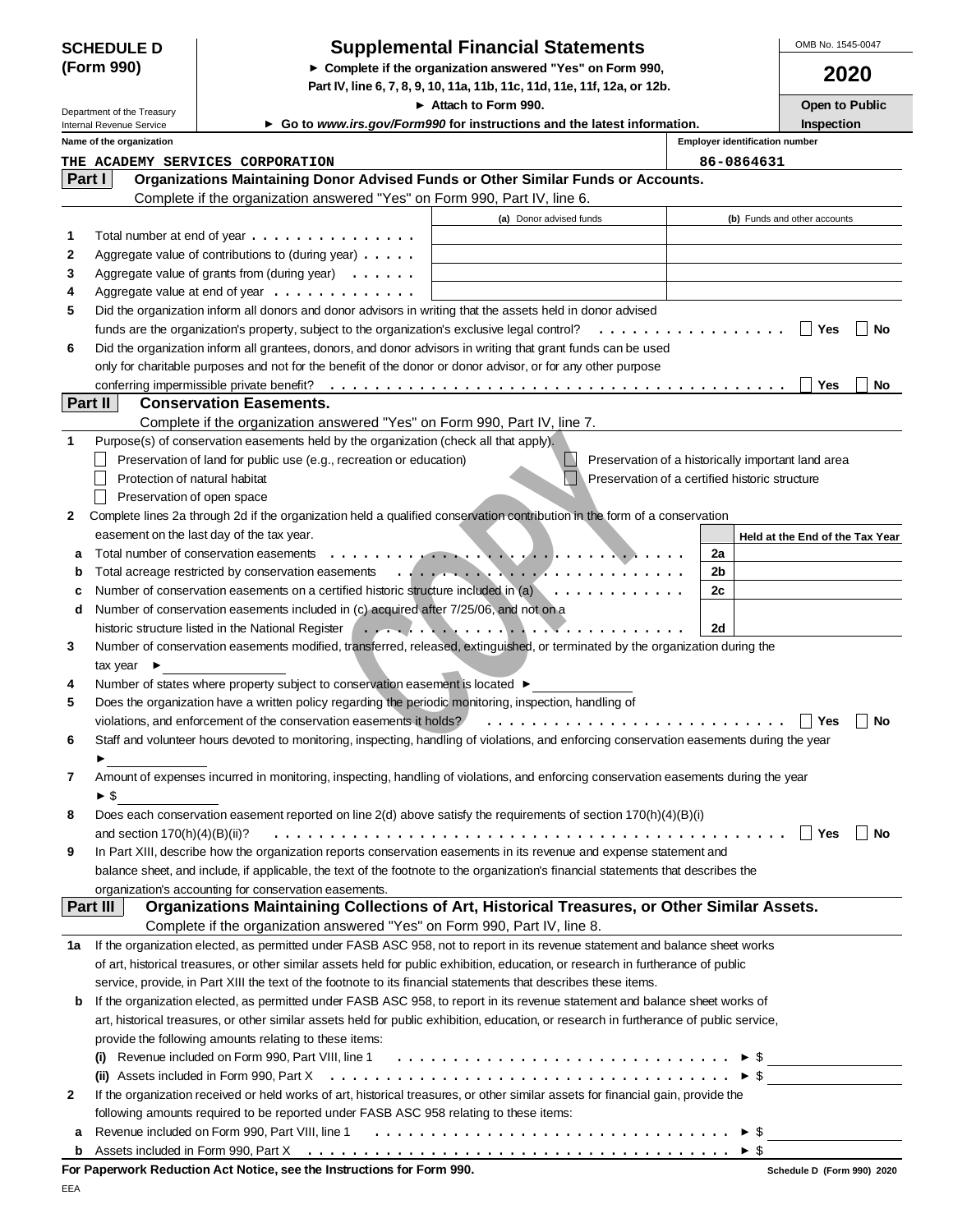|              | THE ACADEMY SERVICES CORPORATION<br>Schedule D (Form 990) 2020                                                                  |                         |                |                           |         | 86-0864631           |                     | Page 2    |
|--------------|---------------------------------------------------------------------------------------------------------------------------------|-------------------------|----------------|---------------------------|---------|----------------------|---------------------|-----------|
|              | Organizations Maintaining Collections of Art, Historical Treasures, or Other Similar Assets (continued)<br><b>Part III</b>      |                         |                |                           |         |                      |                     |           |
| 3            | Using the organization's acquisition, accession, and other records, check any of the following that make significant use of its |                         |                |                           |         |                      |                     |           |
|              | collection items (check all that apply):                                                                                        |                         |                |                           |         |                      |                     |           |
| a            | Public exhibition                                                                                                               |                         | d              | Loan or exchange programs |         |                      |                     |           |
| b            | Scholarly research                                                                                                              |                         | Other<br>e     |                           |         |                      |                     |           |
|              | Preservation for future generations                                                                                             |                         |                |                           |         |                      |                     |           |
| c            |                                                                                                                                 |                         |                |                           |         |                      |                     |           |
| 4            | Provide a description of the organization's collections and explain how they further the organization's exempt purpose in Part  |                         |                |                           |         |                      |                     |           |
|              | XIII.                                                                                                                           |                         |                |                           |         |                      |                     |           |
| 5            | During the year, did the organization solicit or receive donations of art, historical treasures, or other similar               |                         |                |                           |         |                      |                     |           |
|              | assets to be sold to raise funds rather than to be maintained as part of the organization's collection?.                        |                         |                |                           |         |                      | Yes                 | No        |
|              | <b>Part IV</b><br><b>Escrow and Custodial Arrangements.</b>                                                                     |                         |                |                           |         |                      |                     |           |
|              | Complete if the organization answered "Yes" on Form 990, Part IV, line 9, or reported an amount on Form                         |                         |                |                           |         |                      |                     |           |
|              | 990, Part X, line 21.                                                                                                           |                         |                |                           |         |                      |                     |           |
| 1а           | Is the organization an agent, trustee, custodian or other intermediary for contributions or other assets not                    |                         |                |                           |         |                      |                     |           |
|              | included on Form 990, Part X?                                                                                                   |                         |                |                           |         |                      | ∣ Yes               | <b>No</b> |
| b            | If "Yes," explain the arrangement in Part XIII and complete the following table:                                                |                         |                |                           |         |                      |                     |           |
|              |                                                                                                                                 |                         |                |                           |         | Amount               |                     |           |
|              | Beginning balance                                                                                                               |                         |                |                           | 1c      |                      |                     |           |
| c            |                                                                                                                                 |                         |                |                           |         |                      |                     |           |
| d            |                                                                                                                                 |                         |                |                           | 1d      |                      |                     |           |
| е            | Distributions during the year                                                                                                   |                         |                |                           | 1e      |                      |                     |           |
| f            | Ending balance                                                                                                                  |                         |                |                           | 1f      |                      |                     |           |
| 2a           | Did the organization include an amount on Form 990, Part X, line 21, for escrow or custodial account liability?   Yes           |                         |                |                           |         |                      |                     | No        |
| b            |                                                                                                                                 |                         |                |                           |         |                      |                     |           |
|              | Part V<br><b>Endowment Funds.</b>                                                                                               |                         |                |                           |         |                      |                     |           |
|              | Complete if the organization answered "Yes" on Form 990, Part IV, line 10.                                                      |                         |                |                           |         |                      |                     |           |
|              |                                                                                                                                 | (a) Current year        | (b) Prior year | (c) Two years back        |         | (d) Three years back | (e) Four years back |           |
| 1a           | Beginning of year balance<br>$\cdots$                                                                                           | 542,032                 | 497,810        | 542,919                   |         | 518,225              |                     | 504,854   |
| b            | Contributions<br>.                                                                                                              |                         |                |                           |         |                      |                     |           |
| c            | Net investment earnings, gains, and                                                                                             |                         |                |                           |         |                      |                     |           |
|              | $losses$                                                                                                                        | 24,313                  | 61,722         |                           | (7,689) | 56,070               |                     | 13,371    |
| d            | Grants or scholarships<br>.                                                                                                     |                         |                |                           |         |                      |                     |           |
| е            | Other expenditures for facilities and                                                                                           |                         |                |                           |         |                      |                     |           |
|              |                                                                                                                                 |                         |                |                           |         |                      |                     |           |
|              | programs                                                                                                                        | 6,607                   | 10,000         |                           | 28,750  | 31,376               |                     |           |
| f            | Administrative expenses<br>$\cdots$                                                                                             | 24,995                  | 7,500          |                           | 8,670   |                      |                     |           |
| g            | End of year balance<br>.                                                                                                        | 534,743                 | 542,032        |                           | 497,810 | 542,919              |                     | 518,225   |
| $\mathbf{2}$ | Provide the estimated percentage of the current year end balance (line 1g, column (a)) held as:                                 |                         |                |                           |         |                      |                     |           |
|              | Board designated or quasi-endowment ▶                                                                                           |                         |                |                           |         |                      |                     |           |
| b            | Permanent endowment ▶<br>100.00 %                                                                                               |                         |                |                           |         |                      |                     |           |
| c            | $\%$<br>Term endowment $\blacktriangleright$                                                                                    |                         |                |                           |         |                      |                     |           |
|              | The percentages on lines 2a, 2b, and 2c should equal 100%.                                                                      |                         |                |                           |         |                      |                     |           |
| За           | Are there endowment funds not in the possession of the organization that are held and administered for the                      |                         |                |                           |         |                      |                     |           |
|              | organization by:                                                                                                                |                         |                |                           |         |                      |                     | Yes<br>No |
|              | Unrelated organizations<br>(i)                                                                                                  |                         |                |                           |         |                      | 3a(i)               | х         |
|              | (ii) Related organizations                                                                                                      |                         |                |                           |         |                      | 3a(ii)              | x         |
| b            |                                                                                                                                 |                         |                |                           |         |                      | 3b                  |           |
| 4            | Describe in Part XIII the intended uses of the organization's endowment funds.                                                  |                         |                |                           |         |                      |                     |           |
|              | <b>Part VI</b><br>Land, Buildings, and Equipment.                                                                               |                         |                |                           |         |                      |                     |           |
|              | Complete if the organization answered "Yes" on Form 990, Part IV, line 11a. See Form 990, Part X, line 10.                      |                         |                |                           |         |                      |                     |           |
|              |                                                                                                                                 |                         |                |                           |         |                      |                     |           |
|              | Description of property                                                                                                         | (a) Cost or other basis |                | (b) Cost or other basis   |         | (c) Accumulated      | (d) Book value      |           |
|              |                                                                                                                                 | (investment)            |                | (other)                   |         | depreciation         |                     |           |
| 1a           | Land<br>.                                                                                                                       |                         |                | 760,000                   |         |                      |                     | 760,000   |
| b            | <b>Buildings</b><br>.                                                                                                           |                         |                | 4,217,405                 |         |                      |                     | 4,217,405 |
| с            | Leasehold improvements                                                                                                          |                         |                |                           |         |                      |                     |           |
| d            | Equipment<br>.                                                                                                                  |                         |                | 12,688                    |         |                      |                     | 12,688    |
| е            | Other                                                                                                                           |                         |                |                           |         |                      |                     |           |
|              | Total. Add lines 1a through 1e. (Column (d) must equal Form 990, Part X, column (B), line 10c.)                                 |                         |                |                           |         |                      |                     | 4,990,093 |

**Schedule D (Form 990) 2020**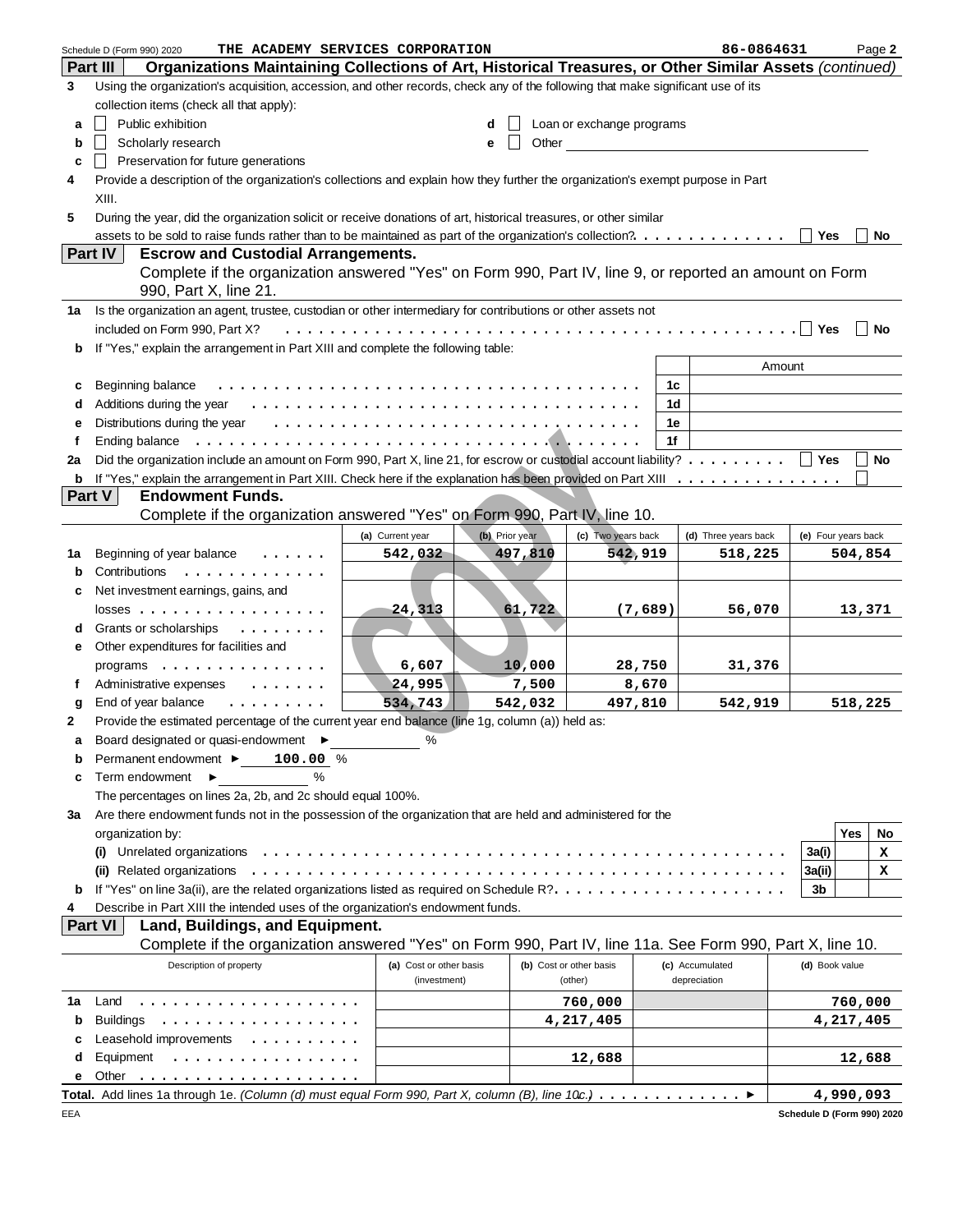| Schedule D (Form 990) 2020               |                                                                                              | THE ACADEMY SERVICES CORPORATION                                                                                                                     |                |   | 86-0864631                                                   | Page 3 |
|------------------------------------------|----------------------------------------------------------------------------------------------|------------------------------------------------------------------------------------------------------------------------------------------------------|----------------|---|--------------------------------------------------------------|--------|
| <b>Part VII</b>                          | <b>Investments - Other Securities.</b>                                                       |                                                                                                                                                      |                |   |                                                              |        |
|                                          |                                                                                              | Complete if the organization answered "Yes" on Form 990, Part IV, line 11b. See Form 990, Part X, line 12.                                           |                |   |                                                              |        |
|                                          | (a) Description of security or category<br>(including name of security)                      |                                                                                                                                                      | (b) Book value |   | (c) Method of valuation:<br>Cost or end-of-year market value |        |
| (1) Financial derivatives<br>$(3)$ Other | (2) Closely-held equity interests<br>.                                                       |                                                                                                                                                      |                |   |                                                              |        |
| (A)<br>(B)                               |                                                                                              |                                                                                                                                                      |                |   |                                                              |        |
| (C)<br>(D)                               |                                                                                              |                                                                                                                                                      |                |   |                                                              |        |
| (E)                                      |                                                                                              |                                                                                                                                                      |                |   |                                                              |        |
| (F)<br>(G)                               |                                                                                              |                                                                                                                                                      |                |   |                                                              |        |
| (H)                                      |                                                                                              |                                                                                                                                                      |                |   |                                                              |        |
|                                          |                                                                                              | Total. (Column (b) must equal Form 990, Part X, col. (B) line 12.). $\dots$ .                                                                        |                |   |                                                              |        |
| <b>Part VIII</b>                         | <b>Investments - Program Related.</b>                                                        |                                                                                                                                                      |                |   |                                                              |        |
|                                          |                                                                                              | Complete if the organization answered "Yes" on Form 990, Part IV, line 11c. See Form 990, Part X, line 13.                                           |                |   |                                                              |        |
|                                          | (a) Description of investment                                                                |                                                                                                                                                      | (b) Book value |   | (c) Method of valuation:<br>Cost or end-of-year market value |        |
| (1)                                      |                                                                                              |                                                                                                                                                      |                |   |                                                              |        |
| (2)                                      |                                                                                              |                                                                                                                                                      |                |   |                                                              |        |
| (3)                                      |                                                                                              |                                                                                                                                                      |                |   |                                                              |        |
| (4)                                      |                                                                                              |                                                                                                                                                      |                |   |                                                              |        |
| (5)<br>(6)                               |                                                                                              |                                                                                                                                                      |                |   |                                                              |        |
| (7)                                      |                                                                                              |                                                                                                                                                      |                |   |                                                              |        |
| (8)                                      |                                                                                              |                                                                                                                                                      |                |   |                                                              |        |
| (9)                                      |                                                                                              |                                                                                                                                                      |                |   |                                                              |        |
|                                          | Total. (Column (b) must equal Form 990, Part X, col. (B) line $13.$ ).                       | ×                                                                                                                                                    |                |   |                                                              |        |
| Part IX                                  | <b>Other Assets.</b>                                                                         | Complete if the organization answered "Yes" on Form 990, Part IV, line 11d. See Form 990, Part X, line 15.                                           |                |   |                                                              |        |
|                                          |                                                                                              | (a) Description                                                                                                                                      |                |   | (b) Book value                                               |        |
| (1)                                      |                                                                                              |                                                                                                                                                      |                |   |                                                              |        |
| (2)                                      |                                                                                              |                                                                                                                                                      |                |   |                                                              |        |
| (3)                                      |                                                                                              |                                                                                                                                                      |                |   |                                                              |        |
| (4)                                      |                                                                                              |                                                                                                                                                      |                |   |                                                              |        |
| (5)                                      |                                                                                              |                                                                                                                                                      |                |   |                                                              |        |
| (6)<br>(7)                               |                                                                                              |                                                                                                                                                      |                |   |                                                              |        |
| (8)                                      |                                                                                              |                                                                                                                                                      |                |   |                                                              |        |
| (9)                                      |                                                                                              |                                                                                                                                                      |                |   |                                                              |        |
|                                          |                                                                                              | Total. (Column (b) must equal Form 990, Part X, col. (B) line 15.). $\ldots \ldots \ldots \ldots \ldots \ldots \ldots$                               |                | ▸ |                                                              |        |
| Part X                                   | <b>Other Liabilities.</b>                                                                    | Complete if the organization answered "Yes" on Form 990, Part IV, line 11e or 11f. See Form 990, Part X,                                             |                |   |                                                              |        |
| 1.                                       | line 25.<br>(a) Description of liability                                                     |                                                                                                                                                      |                |   |                                                              |        |
| (1) Federal income taxes                 |                                                                                              | (b) Book value                                                                                                                                       |                |   |                                                              |        |
|                                          | (2AVMS CC PAYABLE                                                                            |                                                                                                                                                      | 8,647          |   |                                                              |        |
| (3ASC CC PAYABLE                         |                                                                                              |                                                                                                                                                      | (71)           |   |                                                              |        |
|                                          | (4AVMS PR LIABILITIES                                                                        |                                                                                                                                                      | 49,970         |   |                                                              |        |
| (5)                                      |                                                                                              |                                                                                                                                                      |                |   |                                                              |        |
| (6)                                      |                                                                                              |                                                                                                                                                      |                |   |                                                              |        |
| (7)<br>(8)                               |                                                                                              |                                                                                                                                                      |                |   |                                                              |        |
| (9)                                      |                                                                                              |                                                                                                                                                      |                |   |                                                              |        |
|                                          | Total. (Column (b) must equal Form 990, Part X, col. (B) line $25$ .). $\blacktriangleright$ |                                                                                                                                                      | 58,546         |   |                                                              |        |
|                                          |                                                                                              | 2. Liability for uncertain tax positions. In Part XIII, provide the text of the footnote to the organization's financial statements that reports the |                |   |                                                              |        |

organization's liability for uncertain tax positions under FASB ASC 740. Check here if the text of the footnote has been provided in Part XIII. . . . . .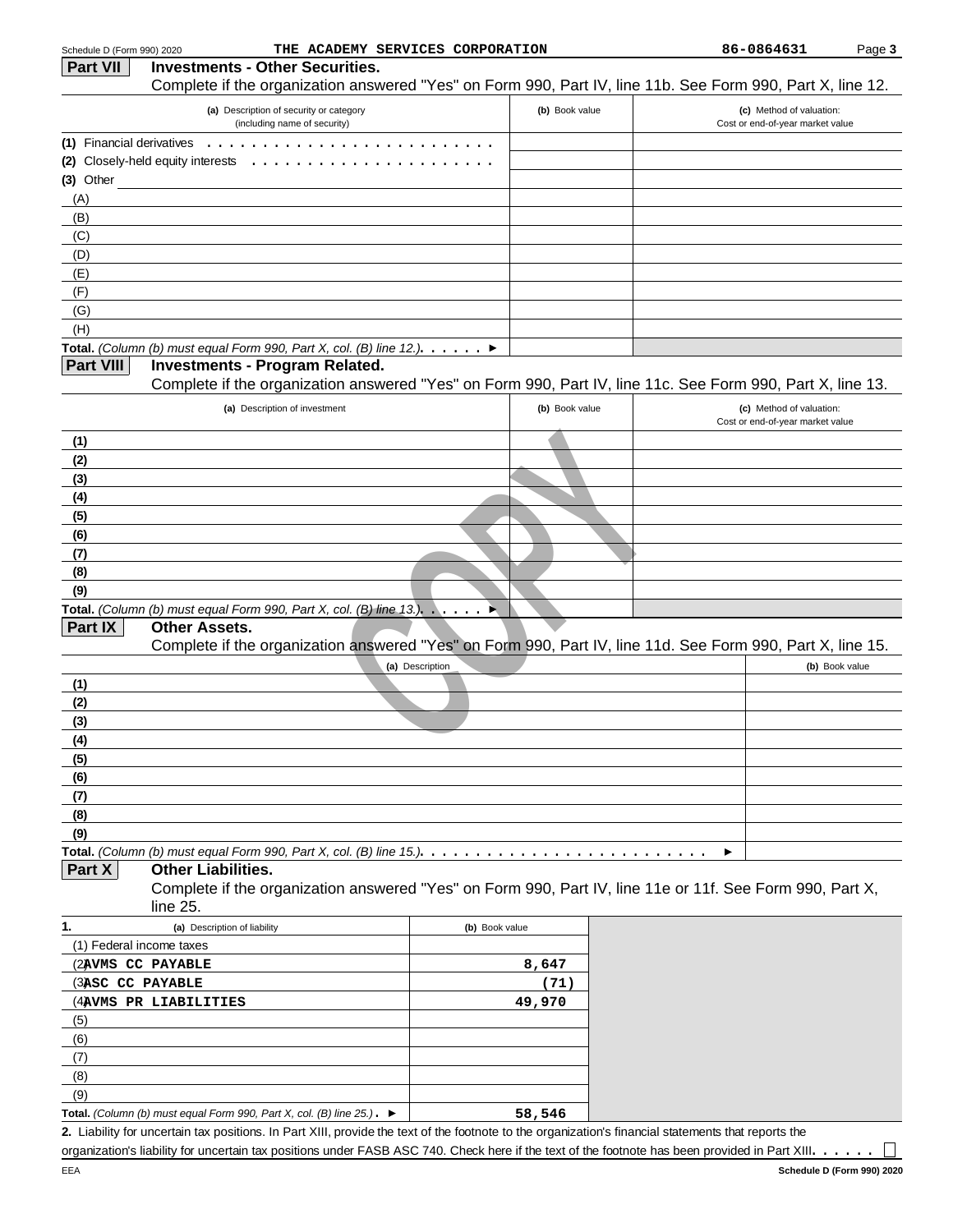|   | THE ACADEMY SERVICES CORPORATION<br>Schedule D (Form 990) 2020                                                                                     | 86-0864631 | Page 4 |
|---|----------------------------------------------------------------------------------------------------------------------------------------------------|------------|--------|
|   | Reconciliation of Revenue per Audited Financial Statements With Revenue per Return.<br><b>Part XI</b>                                              |            |        |
|   | Complete if the organization answered "Yes" on Form 990, Part IV, line 12a.                                                                        |            |        |
| 1 |                                                                                                                                                    | 1          |        |
| 2 | Amounts included on line 1 but not on Form 990, Part VIII, line 12:                                                                                |            |        |
| a | 2a                                                                                                                                                 |            |        |
| b | 2b                                                                                                                                                 |            |        |
|   | 2c                                                                                                                                                 |            |        |
| c |                                                                                                                                                    |            |        |
| d | 2d                                                                                                                                                 |            |        |
| е |                                                                                                                                                    | 2e         |        |
| 3 |                                                                                                                                                    | 3          |        |
| 4 | Amounts included on Form 990, Part VIII, line 12, but not on line 1:                                                                               |            |        |
| a | Investment expenses not included on Form 990, Part VIII, line 7b<br>$\mathbf{r}$<br>4a                                                             |            |        |
| b | 4b                                                                                                                                                 |            |        |
| c |                                                                                                                                                    | 4c         |        |
| 5 | Total revenue. Add lines 3 and 4c. (This must equal Form 990, Part I, line 12.).                                                                   | 5          |        |
|   | Reconciliation of Expenses per Audited Financial Statements With Expenses per Return.<br><b>Part XII</b>                                           |            |        |
|   | Complete if the organization answered "Yes" on Form 990, Part IV, line 12a.                                                                        |            |        |
| 1 | Total expenses and losses per audited financial statements                                                                                         | 1          |        |
|   |                                                                                                                                                    |            |        |
| 2 | Amounts included on line 1 but not on Form 990, Part IX, line 25:                                                                                  |            |        |
| a | 2a                                                                                                                                                 |            |        |
| b | 2 <sub>b</sub>                                                                                                                                     |            |        |
| c | 2c                                                                                                                                                 |            |        |
| d | 2d                                                                                                                                                 |            |        |
| е |                                                                                                                                                    | 2e         |        |
| 3 |                                                                                                                                                    | 3          |        |
| 4 | Amounts included on Form 990, Part IX, line 25, but not on line 1:                                                                                 |            |        |
| a | Investment expenses not included on Form 990, Part VIII, line 7b<br>4a                                                                             |            |        |
| b | 4b                                                                                                                                                 |            |        |
| c |                                                                                                                                                    | 4c         |        |
| 5 | Total expenses. Add lines 3 and 4c. (This must equal Form 990, Part I, line $18$ .).                                                               | 5          |        |
|   | <b>Part XIII</b>                                                                                                                                   |            |        |
|   | Supplemental Information.                                                                                                                          |            |        |
|   | Provide the descriptions required for Part II, lines 3, 5, and 9; Part III, lines 1a and 4; Part IV, lines 1b and 2b; Part V, line 4; Part X, line |            |        |
|   | 2; Part XI, lines 2d and 4b; and Part XII, lines 2d and 4b. Also complete this part to provide any additional information.                         |            |        |
|   |                                                                                                                                                    |            |        |
|   |                                                                                                                                                    |            |        |
|   |                                                                                                                                                    |            |        |
|   |                                                                                                                                                    |            |        |
|   |                                                                                                                                                    |            |        |
|   |                                                                                                                                                    |            |        |
|   |                                                                                                                                                    |            |        |
|   |                                                                                                                                                    |            |        |
|   |                                                                                                                                                    |            |        |
|   |                                                                                                                                                    |            |        |
|   |                                                                                                                                                    |            |        |
|   |                                                                                                                                                    |            |        |
|   |                                                                                                                                                    |            |        |
|   |                                                                                                                                                    |            |        |
|   |                                                                                                                                                    |            |        |
|   |                                                                                                                                                    |            |        |
|   |                                                                                                                                                    |            |        |
|   |                                                                                                                                                    |            |        |
|   |                                                                                                                                                    |            |        |
|   |                                                                                                                                                    |            |        |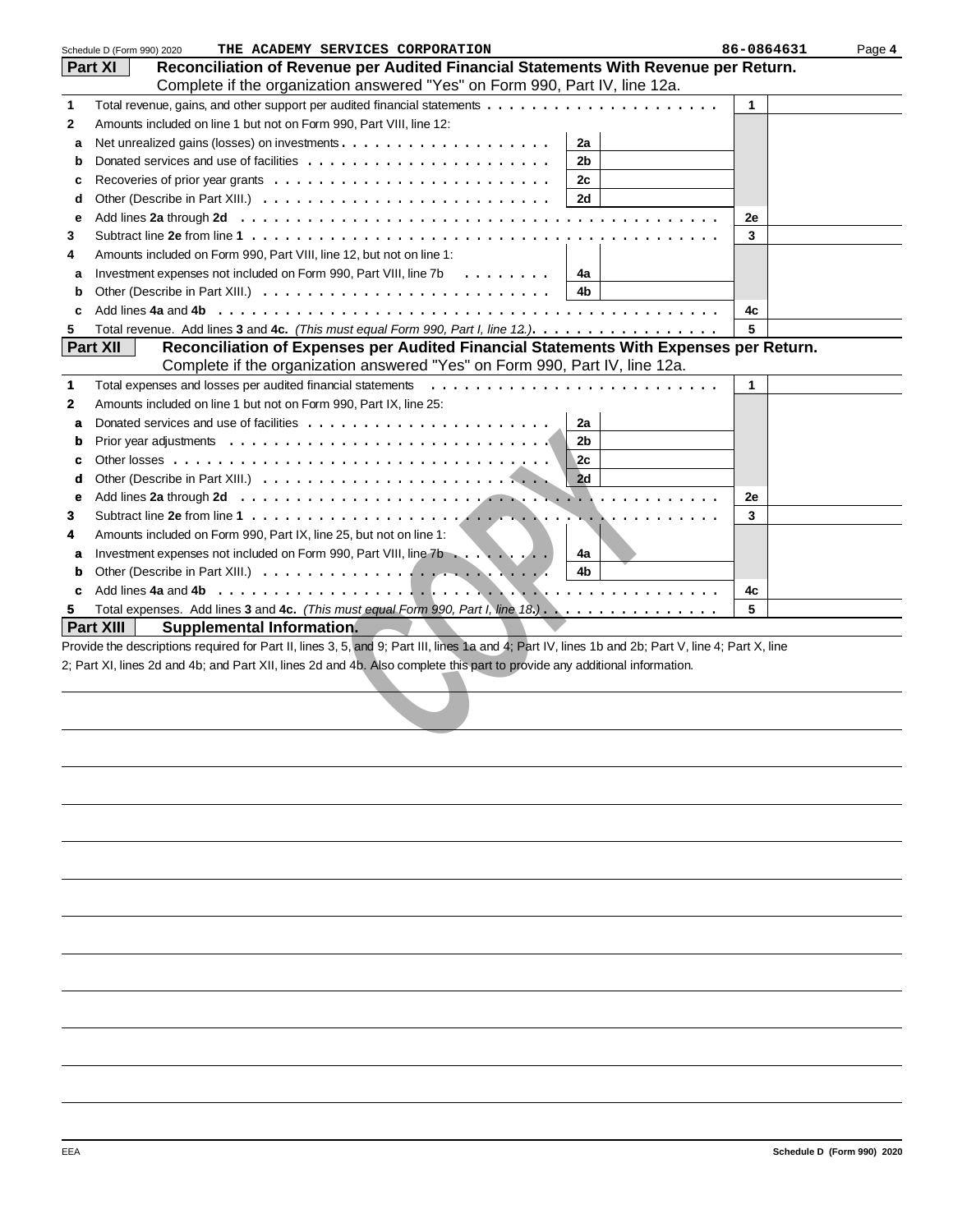Department of the Treasury

Internal Revenue Service Name of the organization

**SCHEDULE O**<br> **Supplemental Information to Form 990 or 990-EZ**<br> **Supplemental information for an all property was the set of the SCS (Form 990 or 990-EZ) Complete to provide information for responses to specific questions on Form 990 or 990-EZ or to provide any additional information.**

**Attach to Form 990 or 990-EZ. Go to www.irs.gov/Form990 for the latest information.**

**2020 Open to Public** OMB No. 1545-0047

**Inspection Employer identification number**

## **THE ACADEMY SERVICES CORPORATION 86-0864631**

**01. Members or stockholder classes and rights (Part VI, line 6)**

THE ARIZONA SENIOR ACADEMY (ASA) IS THE SOLE MEMBER OF ACADEMY SERVICES CORPORATION. THE

ASA BOARD HAS THE POWER TO APPOINT AND REMOVE DIRECTORS OF ASC.

**02. Member election for additional members (Part VI, line 7a)**

AS THE SINGLE MEMBER OF THE ACADEMY SERVICES CORPORATION (ASC), THE ARIZONA SENIOR ACADEMY

(ASA) HAS THE POWER TO APPOINT AND REMOVE DIRECTORS OF THE ASC BOARD. THE APPOINTMENT

PROCESS IS AS FOLLOWS: ASC RECEIVES RECOMMENDATIONS OF POSSIBLE BOARD MEMBERS, REVIEWS

THESE RECOMMENDATIONS, THEN NOMINATES QUALIFIED CANDIDATES FOR CONSIDERATION BY THE ASA

BOARD OF DIRECTORS. THE ASA BOARD MAY ACCEPT OR REJECT NOMINEES, OR MAY PROPOSE

ALTERNATIVE CANDIDATES.

**03. Form 990 governing body review (Part VI, line 11)**

OFFICERS OF THE CORPORATION, WITH THE ASSISTANCE OF A CERTIFIED PUBLIC ACCOUNTANT, DO THE

INITIAL DRAFT OF THE 990. IT IS THEN REVIEWED BY THE MANAGEMENT COMMITTEE, AND WHEN

ACCEPTED, IS DISTRIBUTED TO THE ENTIRE BOARD OF DIRECTORS FOR REVIEW. THE FORM IS

**EXPORATIONS:** ASE RECEIVES BECOMMENDATIONS OF ROSSELE BOARD<br>
MENDATIONS: ASE RECEIVES RECOMMENDATIONS OF POSSELE BOARD<br>
RECONSILE BOARD MAY ACCEPT ON REJECT NOMINESS, OR A<br>
CANDIDATES.<br>
CANDIDATES.<br> **CANDIDATES.**<br> **CORPOR** SUBMITTED TO THE SERVICE FOLLOWING REVIEW BY MEMBERS OF THE BOARD OF DIRECTORS.

**04. Conflict of interest policy compliance (Part VI, line 12c)**

GIVEN THE CORPORATION'S LIMITED SCOPE OF WORK, THE FACT THAT NONE OF THE OFFICERS ARE

PAID, THAT ITS BOARD MEMBERS SERVE WITHOUT COMPENSATION, AND THAT ITS EXPENSE ACCOUNTS ARE

RIGOROUSLY MONITORED, DETECTING CONFLICT OF INTEREST IS READILY DETERMINED. WHERE BOARD

MEMBERS OR OFFICERS ARE DIRECTLY INVOLVED WITH CORPORATE EXPENDITURES IN EXCESS OF

\$100.00, STRICT AND CONTINUOUS COMPLIANCE WITH THE CONFLICT OF INTEREST POLICY IS

REQUIRED. CORPORATE OFFICERS AND BOARD MEMBERS COMPLETE A CONFLICT OF INTEREST INQUIRY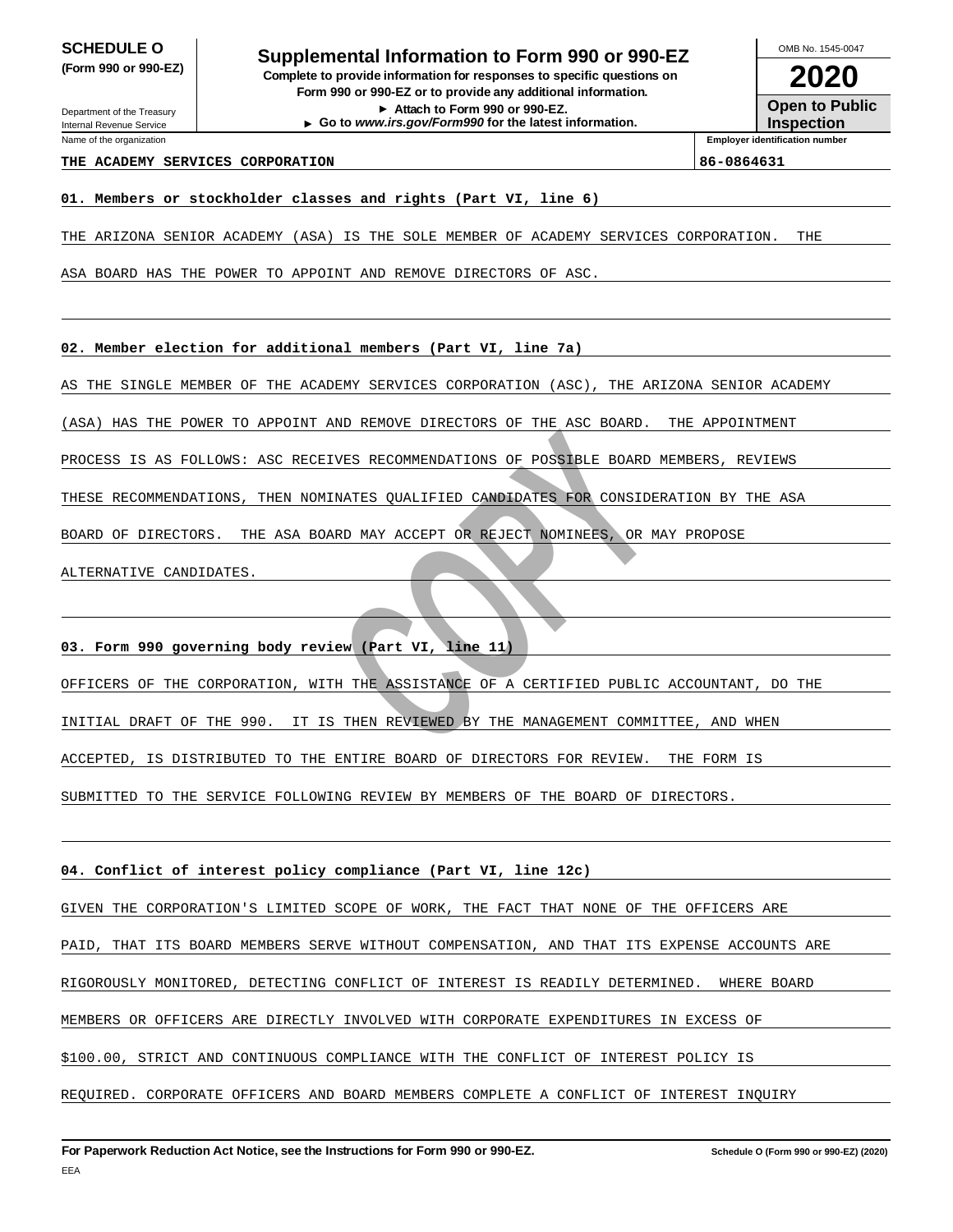#### **THE ACADEMY SERVICES CORPORATION 86-0864631**

**Employer identification number**

FORM ONCE A YEAR.

### **05. CEO, executive director, top management comp (Part VI, line 15a)**

NO CORPORATE OFFICERS OR MANAGEMENT RECEIVE FINANCIAL COMPENSATION. NO EMPLOYEE EARNS IN

EXCESS OF \$100,000 PER YEAR.

**06. Other officer or key employee compensation (Part VI, line 15b**

THE SALARIES OF PROFESSIONAL PERSONNNEL (NURSES) ARE REVIEWED ANNUALLY AND COMPARED TO

COMMUNITY NORMS.

**07. Form 990 availability to public (Part VI, line 18)**

**EXAMPLE AND MUNICIPALE (PART VI, 1 AND 18)**<br>
NTION FILES ITS IRS FORM 990 WITH SCHEDULES IN A BINDER IN<br>
LIABLE FOR REVIEW UPON REQUEST FROM A MEMBER OF THE PUBLIC.<br>
HE ACADEMY SERVICES CORPORATION WEBSITE, ACADEMYSERVICE THE ORGANIZATION FILES ITS IRS FORM 990 WITH SCHEDULES IN A BINDER IN THE CORPORATE OFFICE

THAT IS AVAILABLE FOR REVIEW UPON REQUEST FROM A MEMBER OF THE PUBLIC. THE FORM IS ALSO

POSTED ON THE ACADEMY SERVICES CORPORATION WEBSITE, ACADEMYSERVICESCORP.ORG.

**08. Governing documents, etc, available to public (Part VI, line 19)**

GOVERNING DOCUMENTS, OPERATING POLICIES, FINANCIAL REPORTS, AND IRS FILINGS ARE KEPT IN

THE CORPORATE OFFICE AND MADE AVAILABLE UPON REQUEST (ALL PERSONAL IDENTIFICATIONS ARE

REDACTED FROM COPIES MADE AVAILABLE TO THE PUBLIC.)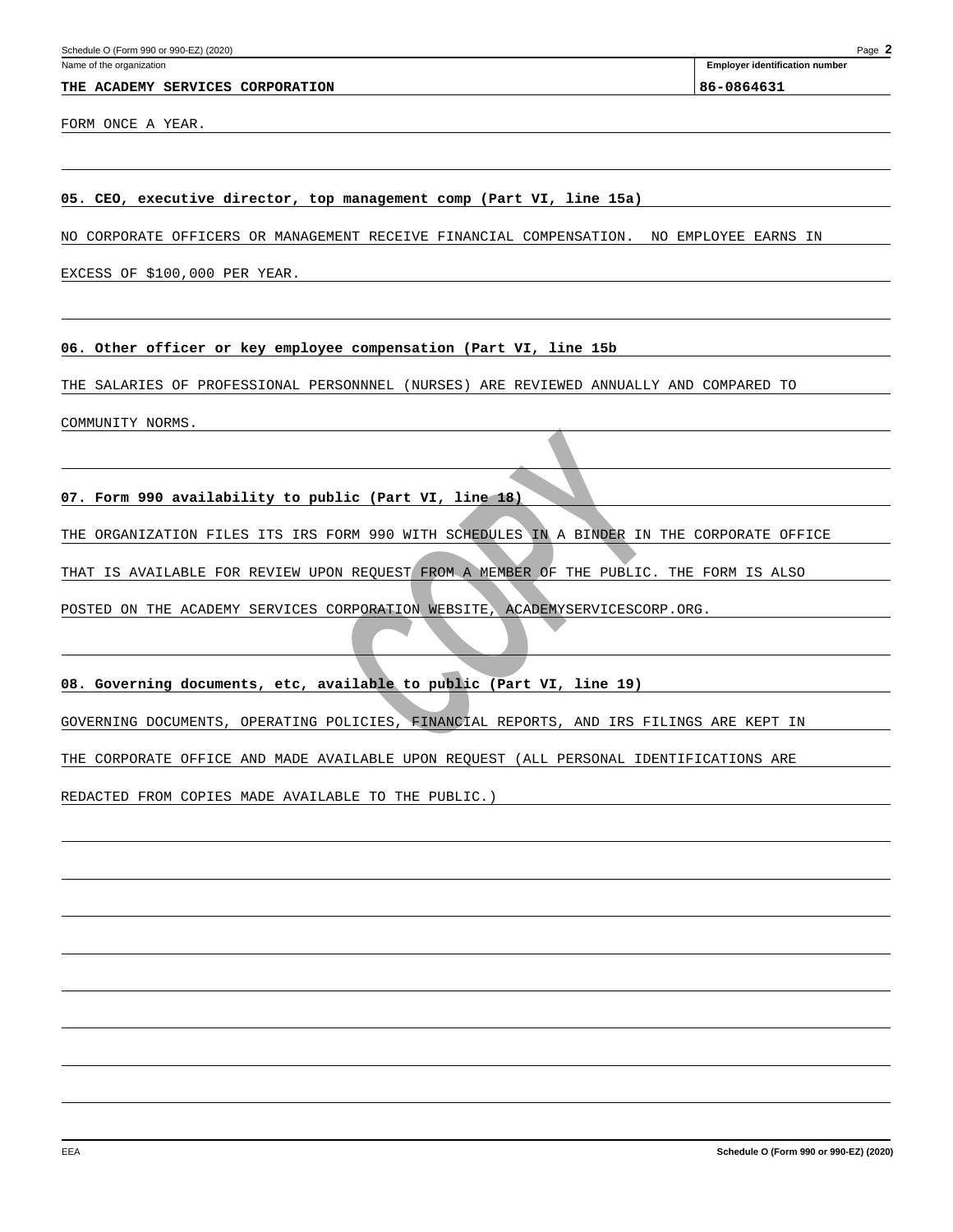| <b>SCHEDULE R</b><br>(Form 990) | ► Complete if the organization answered "Yes" on Form 990, Part IV, line 33, 34, 35b, 36, or 37.                                             |                  |                     | <b>Related Organizations and Unrelated Partnerships</b>                  |                                              |                              |                                       | OMB No. 1545-0047<br>2020           |                          |
|---------------------------------|----------------------------------------------------------------------------------------------------------------------------------------------|------------------|---------------------|--------------------------------------------------------------------------|----------------------------------------------|------------------------------|---------------------------------------|-------------------------------------|--------------------------|
| Department of the Treasury      |                                                                                                                                              |                  | Attach to Form 990. |                                                                          |                                              |                              |                                       | <b>Open to Public</b>               |                          |
| Internal Revenue Service        |                                                                                                                                              |                  |                     | ► Go to www.irs.gov/Form990 for instructions and the latest information. |                                              |                              |                                       | Inspection                          |                          |
| Name of the organization        |                                                                                                                                              |                  |                     |                                                                          |                                              |                              | <b>Employer identification number</b> |                                     |                          |
| Part I                          | THE ACADEMY SERVICES CORPORATION                                                                                                             |                  |                     |                                                                          |                                              |                              | 86-0864631                            |                                     |                          |
|                                 | Identification of Disregarded Entities. Complete if the organization answered "Yes" on Form 990, Part IV, line 33.                           |                  |                     | (b)                                                                      |                                              | (d)                          |                                       |                                     |                          |
|                                 | (a)<br>Name, address, and EIN (if applicable) of disregarded entity                                                                          |                  |                     | Primary activity                                                         | Legal domicile (state<br>or foreign country) | Total income                 | (e)<br>End-of-year assets             | (f)<br>Direct controlling<br>entity |                          |
|                                 | (1) THE VILLAS AT ACADEMY VILLAGE LLC,                                                                                                       |                  |                     |                                                                          |                                              |                              |                                       | THE ACADEMY                         |                          |
| 13701 E LANGTRY LANE            |                                                                                                                                              |                  |                     |                                                                          |                                              |                              |                                       | <b>SERVICES</b>                     |                          |
| TUCSON AZ 85747                 |                                                                                                                                              |                  |                     | FACILITY MAINTENANCE                                                     | AZ                                           | 207,218                      | 2,151,010 CORPORATION                 |                                     |                          |
| (2) AV MEDICAL SERVICES LLC,    |                                                                                                                                              |                  |                     |                                                                          |                                              |                              |                                       | THE ACADEMY                         |                          |
| 13775 E LANGTRY LANE            |                                                                                                                                              |                  | ASSISTED LIVING     |                                                                          |                                              |                              |                                       | <b>SERVICES</b>                     |                          |
| TUCSON AZ 85747                 |                                                                                                                                              |                  | <b>FACILITY</b>     |                                                                          | AZ                                           | 1,454,521                    |                                       | 147,778 CORPORATION                 |                          |
| (3)<br>(4)                      |                                                                                                                                              |                  |                     |                                                                          |                                              |                              |                                       |                                     |                          |
| (5)                             |                                                                                                                                              |                  |                     |                                                                          |                                              |                              |                                       |                                     |                          |
| Part II                         | Identification of Related Tax-Exempt Organizations. Complete if the organization answered "Yes" on Form 990, Part IV, line 34 because it had |                  |                     |                                                                          |                                              |                              |                                       |                                     |                          |
|                                 | one or more related tax-exempt organizations during the tax year.                                                                            |                  |                     |                                                                          |                                              |                              |                                       |                                     |                          |
|                                 | (a)<br>Name, address, and EIN of related organization                                                                                        |                  | (b)                 | (c)                                                                      | (d)<br><b>Exempt Code section</b>            | (e)<br>Public charity status | (f)<br>Direct controlling             |                                     | Sec. $512(b)(13)$        |
|                                 |                                                                                                                                              |                  | Primary activity    | Legal domicile (state<br>or foreign country)                             |                                              | (if section $501(c)(3)$ )    | entity                                | Yes                                 | controlled entity?<br>No |
| (1) THE ARIZONA SENIOR ACADEMY, |                                                                                                                                              |                  |                     |                                                                          |                                              |                              |                                       |                                     |                          |
| 13701 E LANGTRY LANE            |                                                                                                                                              | SCIENTIFIC,      |                     |                                                                          |                                              |                              |                                       |                                     |                          |
| TUCSON AZ 85747                 |                                                                                                                                              | <b>EDUCATION</b> |                     | AZ                                                                       | 501(C)(3)                                    | 10                           | N/A                                   |                                     | x                        |
| (2)                             |                                                                                                                                              |                  |                     |                                                                          |                                              |                              |                                       |                                     |                          |
|                                 |                                                                                                                                              |                  |                     |                                                                          |                                              |                              |                                       |                                     |                          |
| (3)                             |                                                                                                                                              |                  |                     |                                                                          |                                              |                              |                                       |                                     |                          |
|                                 |                                                                                                                                              |                  |                     |                                                                          |                                              |                              |                                       |                                     |                          |
| (4)                             |                                                                                                                                              |                  |                     |                                                                          |                                              |                              |                                       |                                     |                          |
|                                 |                                                                                                                                              |                  |                     |                                                                          |                                              |                              |                                       |                                     |                          |
| (5)                             |                                                                                                                                              |                  |                     |                                                                          |                                              |                              |                                       |                                     |                          |
|                                 |                                                                                                                                              |                  |                     |                                                                          |                                              |                              |                                       |                                     |                          |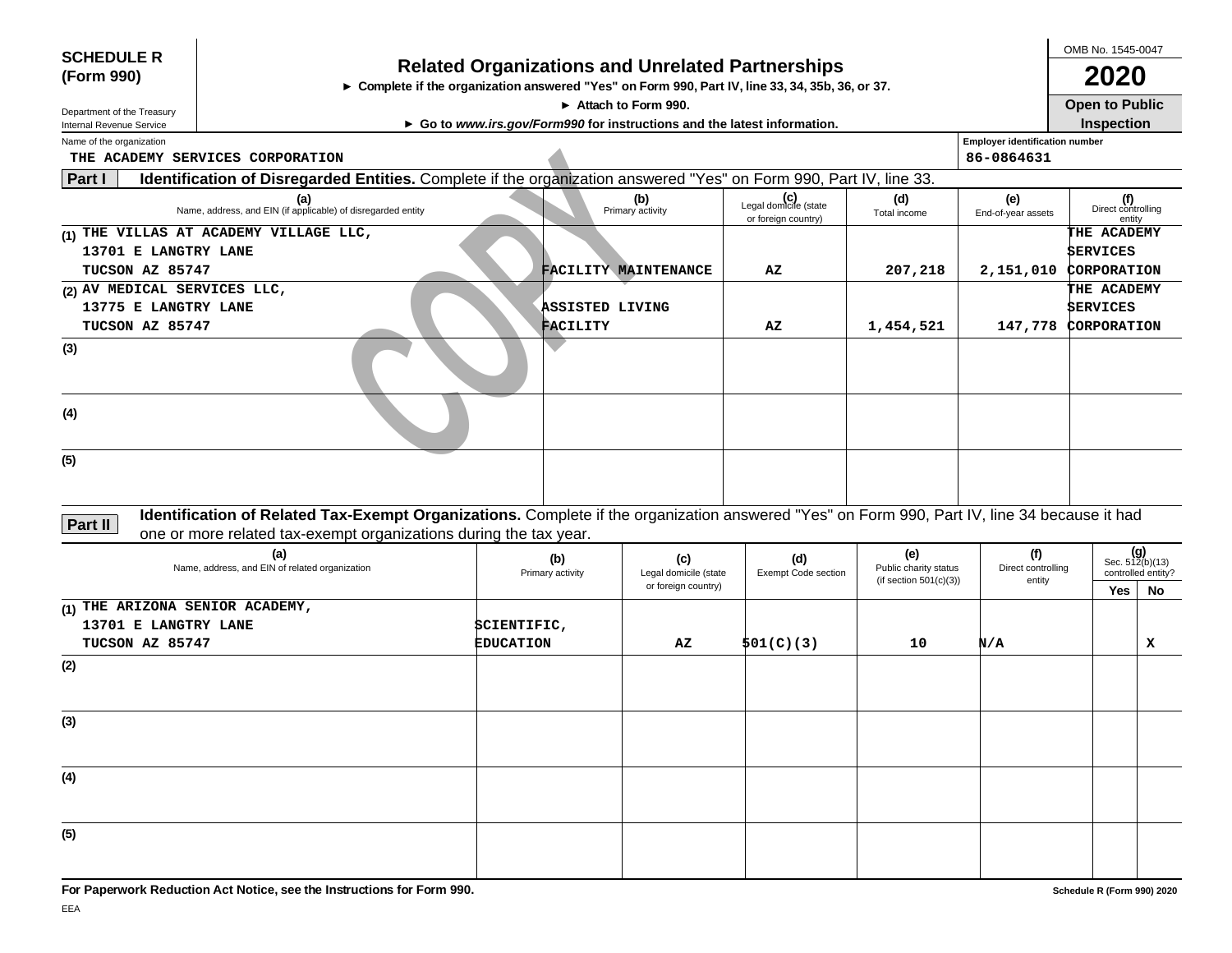**Part III**

| 990) 2020                             | THE ACADEMY SERVICES CORPORATION                                                                                                             |                                           |                              |                                                                             |                          |                                 |     |                                  | 86-0864631                                                       |                                    |    | Page 2                  |
|---------------------------------------|----------------------------------------------------------------------------------------------------------------------------------------------|-------------------------------------------|------------------------------|-----------------------------------------------------------------------------|--------------------------|---------------------------------|-----|----------------------------------|------------------------------------------------------------------|------------------------------------|----|-------------------------|
|                                       | Identification of Related Organizations Taxable as a Partnership. Complete if the organization answered "Yes" on Form 990, Part IV, line 34, |                                           |                              |                                                                             |                          |                                 |     |                                  |                                                                  |                                    |    |                         |
|                                       | because it had one or more related organizations treated as a partnership during the tax year.                                               |                                           |                              |                                                                             |                          |                                 |     |                                  |                                                                  |                                    |    |                         |
| (a)                                   | (b)                                                                                                                                          | (c)                                       | (d)                          | (e)                                                                         |                          | (g)                             | (h) |                                  | (i)                                                              | (i)                                |    | (k)                     |
| ddress, and EIN of<br>ed organization | Primary activity                                                                                                                             | Legal<br>domicile<br>(state or<br>foreign | Direct controlling<br>entity | Predominant<br>income (related,<br>unrelated.<br>excluded from<br>tax under | Share of total<br>income | Share of end-of-<br>year assets |     | Disproportionate<br>allocations? | Code V-UBI<br>amount in box 20<br>of Schedule K-1<br>(Form 1065) | General or<br>managing<br>partner? |    | Percentage<br>ownership |
|                                       |                                                                                                                                              | country)                                  |                              | sections 512-514)                                                           |                          |                                 | Yes | <b>No</b>                        |                                                                  | Yes                                | No |                         |
|                                       |                                                                                                                                              |                                           |                              |                                                                             |                          |                                 |     |                                  |                                                                  |                                    |    |                         |

| Name, address, and EIN of<br>related organization                                                                                                              | Primary activity                                                                                                 | Legal<br>domicile<br>(state or<br>foreign | Direct controlling<br>entity                        | Predominant<br>income (related,<br>unrelated,<br>excluded from<br>tax under | Share of total<br>income                            | Share of end-of-<br>year assets |                                 | Disproportionate<br>allocations? | Code V-UBI<br>amount in box 20<br>of Schedule K-1<br>(Form 1065) |                                | General or<br>managing<br>partner? | Percentage<br>ownership                            |
|----------------------------------------------------------------------------------------------------------------------------------------------------------------|------------------------------------------------------------------------------------------------------------------|-------------------------------------------|-----------------------------------------------------|-----------------------------------------------------------------------------|-----------------------------------------------------|---------------------------------|---------------------------------|----------------------------------|------------------------------------------------------------------|--------------------------------|------------------------------------|----------------------------------------------------|
|                                                                                                                                                                |                                                                                                                  | country)                                  |                                                     | sections 512-514)                                                           |                                                     |                                 | Yes                             | No                               |                                                                  | Yes                            | No                                 |                                                    |
| (1)                                                                                                                                                            |                                                                                                                  |                                           |                                                     |                                                                             |                                                     |                                 |                                 |                                  |                                                                  |                                |                                    |                                                    |
| (2)                                                                                                                                                            |                                                                                                                  |                                           |                                                     |                                                                             |                                                     |                                 |                                 |                                  |                                                                  |                                |                                    |                                                    |
| (3)                                                                                                                                                            |                                                                                                                  |                                           |                                                     |                                                                             |                                                     |                                 |                                 |                                  |                                                                  |                                |                                    |                                                    |
| (4)                                                                                                                                                            |                                                                                                                  |                                           |                                                     |                                                                             |                                                     |                                 |                                 |                                  |                                                                  |                                |                                    |                                                    |
| (5)                                                                                                                                                            |                                                                                                                  |                                           |                                                     |                                                                             |                                                     |                                 |                                 |                                  |                                                                  |                                |                                    |                                                    |
| Identification of Related Organizations Taxable as a Corporation or Trust. Complete if the organization answered "Yes" on Form 990, Part IV,<br><b>Part IV</b> | line 34, because it had one or more related organizations treated as a corporation or trust during the tax year. |                                           |                                                     |                                                                             |                                                     |                                 |                                 |                                  |                                                                  |                                |                                    |                                                    |
| (a)<br>Name, address, and EIN of related organization                                                                                                          |                                                                                                                  | (b)<br>Primary activity                   | (c)<br>Legal domicile<br>(state or foreign country) | (d)<br>Direct controlling<br>entity                                         | (e)<br>Type of entity<br>(C corp, S corp, or trust) |                                 | (f)<br>Share of total<br>income |                                  | (g)<br>Share of<br>end-of-year assets                            | (h)<br>Percentage<br>ownership |                                    | (i)<br>Section 512(b)(13)<br>controlled<br>entity? |
|                                                                                                                                                                |                                                                                                                  |                                           |                                                     |                                                                             |                                                     |                                 |                                 |                                  |                                                                  |                                | <b>Yes</b>                         | No                                                 |
| (1)                                                                                                                                                            |                                                                                                                  |                                           |                                                     |                                                                             |                                                     |                                 |                                 |                                  |                                                                  |                                |                                    |                                                    |
| (2)                                                                                                                                                            |                                                                                                                  |                                           |                                                     |                                                                             |                                                     |                                 |                                 |                                  |                                                                  |                                |                                    |                                                    |
| (3)                                                                                                                                                            |                                                                                                                  |                                           |                                                     |                                                                             |                                                     |                                 |                                 |                                  |                                                                  |                                |                                    |                                                    |
| (4)                                                                                                                                                            |                                                                                                                  |                                           |                                                     |                                                                             |                                                     |                                 |                                 |                                  |                                                                  |                                |                                    |                                                    |
| (5)                                                                                                                                                            |                                                                                                                  |                                           |                                                     |                                                                             |                                                     |                                 |                                 |                                  |                                                                  |                                |                                    |                                                    |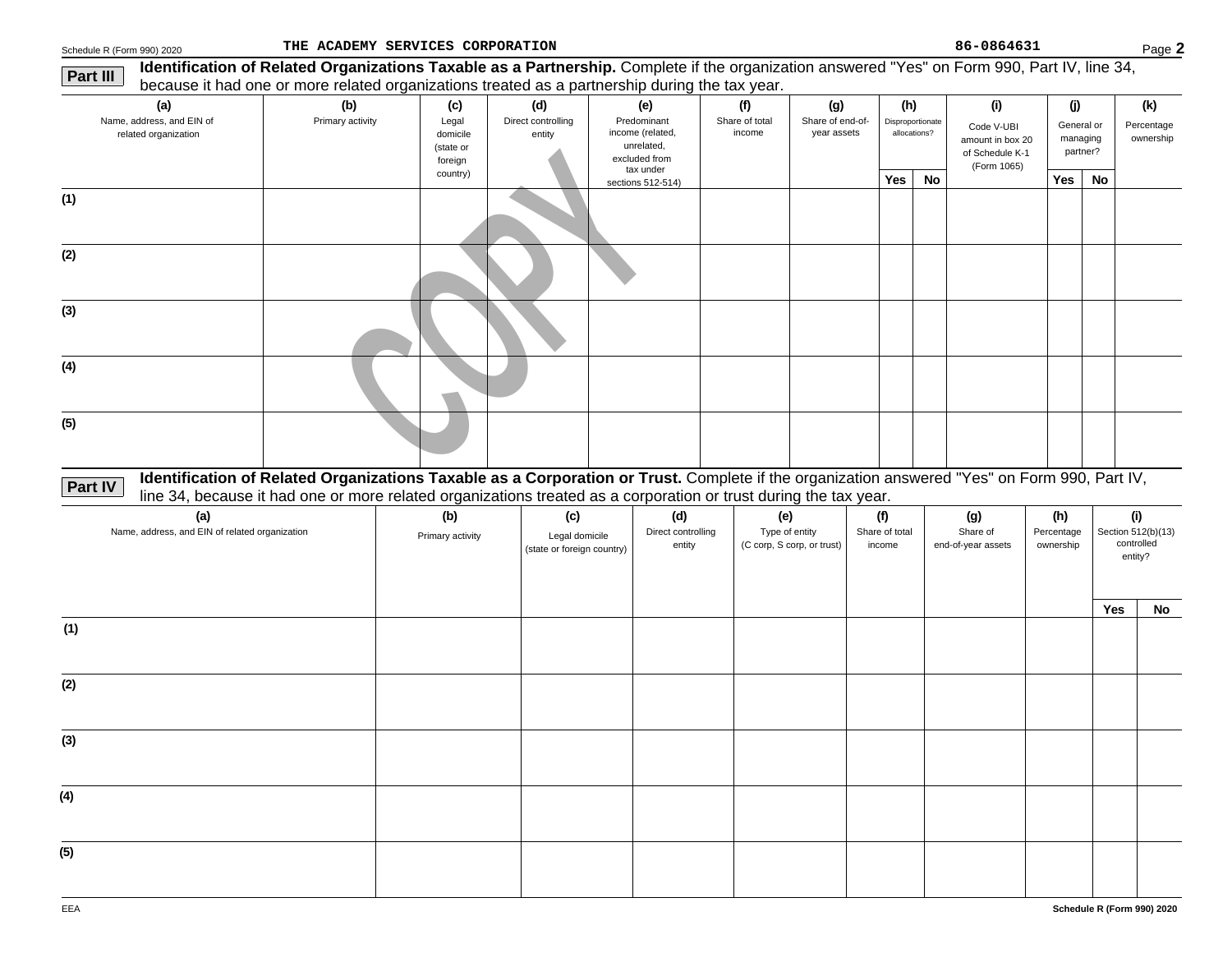| Transactions with Related Organizations. Complete if the organization answered "Yes" on Form 990, Part IV, line 34, 35b, or 36.<br>Part V                                      |             |                 |                                       |    |     |                              |
|--------------------------------------------------------------------------------------------------------------------------------------------------------------------------------|-------------|-----------------|---------------------------------------|----|-----|------------------------------|
| Note: Complete line 1 if any entity is listed in Parts II, III, or IV of this schedule.                                                                                        |             |                 |                                       |    | Yes | No                           |
| During the tax year, did the organization engage in any of the following transactions with one or more related organizations listed in Parts II-IV?                            |             |                 |                                       |    |     |                              |
|                                                                                                                                                                                |             |                 |                                       | 1a |     | $\mathbf{x}$                 |
|                                                                                                                                                                                |             |                 |                                       | 1b |     | $\mathbf{x}$                 |
|                                                                                                                                                                                |             |                 |                                       | 1c |     | $\mathbf{x}$                 |
|                                                                                                                                                                                |             |                 |                                       | 1d |     | $\mathbf{x}$                 |
|                                                                                                                                                                                |             |                 |                                       | 1e |     | $\mathbf{x}$                 |
|                                                                                                                                                                                |             |                 |                                       |    |     |                              |
|                                                                                                                                                                                |             |                 |                                       | 1f |     | $\mathbf{x}$                 |
| a                                                                                                                                                                              |             |                 |                                       | 1g |     | $\mathbf{x}$                 |
|                                                                                                                                                                                |             |                 |                                       | 1h |     | $\mathbf{x}$                 |
|                                                                                                                                                                                |             |                 |                                       | 1i |     | $\mathbf{x}$                 |
|                                                                                                                                                                                |             |                 |                                       | 1j |     | $\mathbf{x}$                 |
|                                                                                                                                                                                |             |                 |                                       |    |     |                              |
|                                                                                                                                                                                |             |                 |                                       | 1k |     | $\mathbf{x}$                 |
|                                                                                                                                                                                |             |                 |                                       | 11 |     | $\mathbf{x}$                 |
|                                                                                                                                                                                |             |                 |                                       | 1m |     | $\mathbf{x}$                 |
|                                                                                                                                                                                |             |                 |                                       | 1n |     |                              |
|                                                                                                                                                                                |             |                 |                                       | 10 |     | $\mathbf{x}$<br>$\mathbf{x}$ |
|                                                                                                                                                                                |             |                 |                                       |    |     |                              |
|                                                                                                                                                                                |             |                 |                                       | 1p |     |                              |
|                                                                                                                                                                                |             |                 |                                       | 1q |     | $\mathbf{x}$                 |
|                                                                                                                                                                                |             |                 |                                       |    |     | $\mathbf{x}$                 |
|                                                                                                                                                                                |             |                 |                                       | 1r |     |                              |
|                                                                                                                                                                                |             |                 |                                       | 1s |     | $\mathbf{x}$<br>$\mathbf{x}$ |
| 2 If the answer to any of the above is "Yes," see the instructions for information on who must complete this line, including covered relationships and transaction thresholds. |             |                 |                                       |    |     |                              |
| (a)                                                                                                                                                                            | (b)         | (c)             | (d)                                   |    |     |                              |
| Name of related organization                                                                                                                                                   | Transaction | Amount involved | Method of determining amount involved |    |     |                              |
|                                                                                                                                                                                | $type(a-s)$ |                 |                                       |    |     |                              |
|                                                                                                                                                                                |             |                 |                                       |    |     |                              |
| (1)                                                                                                                                                                            |             |                 |                                       |    |     |                              |
|                                                                                                                                                                                |             |                 |                                       |    |     |                              |
| (2)                                                                                                                                                                            |             |                 |                                       |    |     |                              |
|                                                                                                                                                                                |             |                 |                                       |    |     |                              |

| (a)                          | (b)                       | (c)             | (d)                                   |
|------------------------------|---------------------------|-----------------|---------------------------------------|
| Name of related organization | Transaction<br>type (a-s) | Amount involved | Method of determining amount involved |
| (1)                          |                           |                 |                                       |
| (2)                          |                           |                 |                                       |
| (3)                          |                           |                 |                                       |
| (4)                          |                           |                 |                                       |
| (5)                          |                           |                 |                                       |
| (6)                          |                           |                 |                                       |
| EEA                          |                           |                 | Schedule R (Form 990) 2020            |

#### **Schedule R (Form 990) 2020**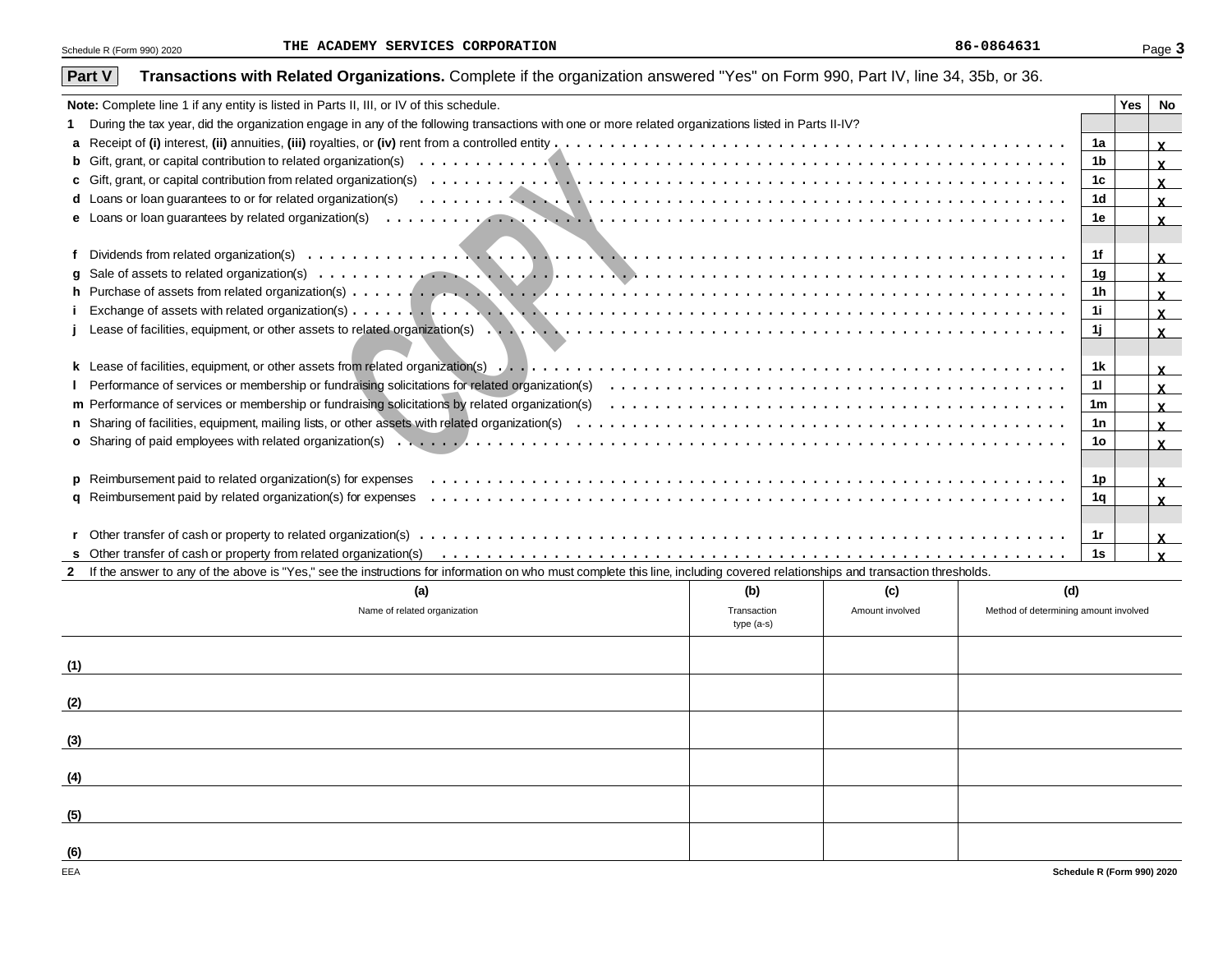**THE ACADEMY SERVICES CORPORATION 86-0864631**

## **Part VI** Unrelated Organizations Taxable as a Partnership. Complete if the organization answered "Yes" on Form 990, Part IV, line 37.

Provide the following information for each entity taxed as a partnership through which the organization conducted more than five percent of its activities (measured by total assets

or gross revenue) that was not a related organization. See instructions regarding exclusion for certain investment partnerships.

| - . <i>9 . - - - . - . - ,</i><br>(a) | (b)              | ອ້ານເຂດ<br>(c)                                  | (d)                                                                                                          | (e)     |                                                  | (f)                      | (g)                               | (h)              |              | (i)                                                              | (j) |                                    | (k)                     |
|---------------------------------------|------------------|-------------------------------------------------|--------------------------------------------------------------------------------------------------------------|---------|--------------------------------------------------|--------------------------|-----------------------------------|------------------|--------------|------------------------------------------------------------------|-----|------------------------------------|-------------------------|
| Name, address, and EIN of entity      | Primary activity | Legal domicile<br>(state or foreign<br>country) | Predominant<br>Frequential<br>income (related,<br>unrelated, excluded<br>from tax under<br>sections 512-514) | section | Are all partners<br>$501(c)(3)$<br>organizations | Share of<br>total income | Share of<br>end-of-year<br>assets | Disproportionate | allocations? | Code V-UBI<br>amount in box 20<br>of Schedule K-1<br>(Form 1065) |     | General or<br>managing<br>partner? | Percentage<br>ownership |
|                                       |                  |                                                 |                                                                                                              | Yes     | No                                               |                          |                                   | Yes              | <b>No</b>    |                                                                  | Yes | No                                 |                         |
| (1)                                   |                  |                                                 |                                                                                                              |         |                                                  |                          |                                   |                  |              |                                                                  |     |                                    |                         |
| (2)                                   |                  |                                                 |                                                                                                              |         |                                                  |                          |                                   |                  |              |                                                                  |     |                                    |                         |
| (3)                                   |                  |                                                 |                                                                                                              |         |                                                  |                          |                                   |                  |              |                                                                  |     |                                    |                         |
| (4)                                   |                  |                                                 |                                                                                                              |         |                                                  |                          |                                   |                  |              |                                                                  |     |                                    |                         |
| (5)                                   |                  |                                                 |                                                                                                              |         |                                                  |                          |                                   |                  |              |                                                                  |     |                                    |                         |
| (6)                                   |                  |                                                 |                                                                                                              |         |                                                  |                          |                                   |                  |              |                                                                  |     |                                    |                         |
| (7)                                   |                  |                                                 |                                                                                                              |         |                                                  |                          |                                   |                  |              |                                                                  |     |                                    |                         |
| (8)                                   |                  |                                                 |                                                                                                              |         |                                                  |                          |                                   |                  |              |                                                                  |     |                                    |                         |
| (9)                                   |                  |                                                 |                                                                                                              |         |                                                  |                          |                                   |                  |              |                                                                  |     |                                    |                         |
| (10)                                  |                  |                                                 |                                                                                                              |         |                                                  |                          |                                   |                  |              |                                                                  |     |                                    |                         |
| (11)                                  |                  |                                                 |                                                                                                              |         |                                                  |                          |                                   |                  |              |                                                                  |     |                                    |                         |
| (12)                                  |                  |                                                 |                                                                                                              |         |                                                  |                          |                                   |                  |              |                                                                  |     |                                    |                         |